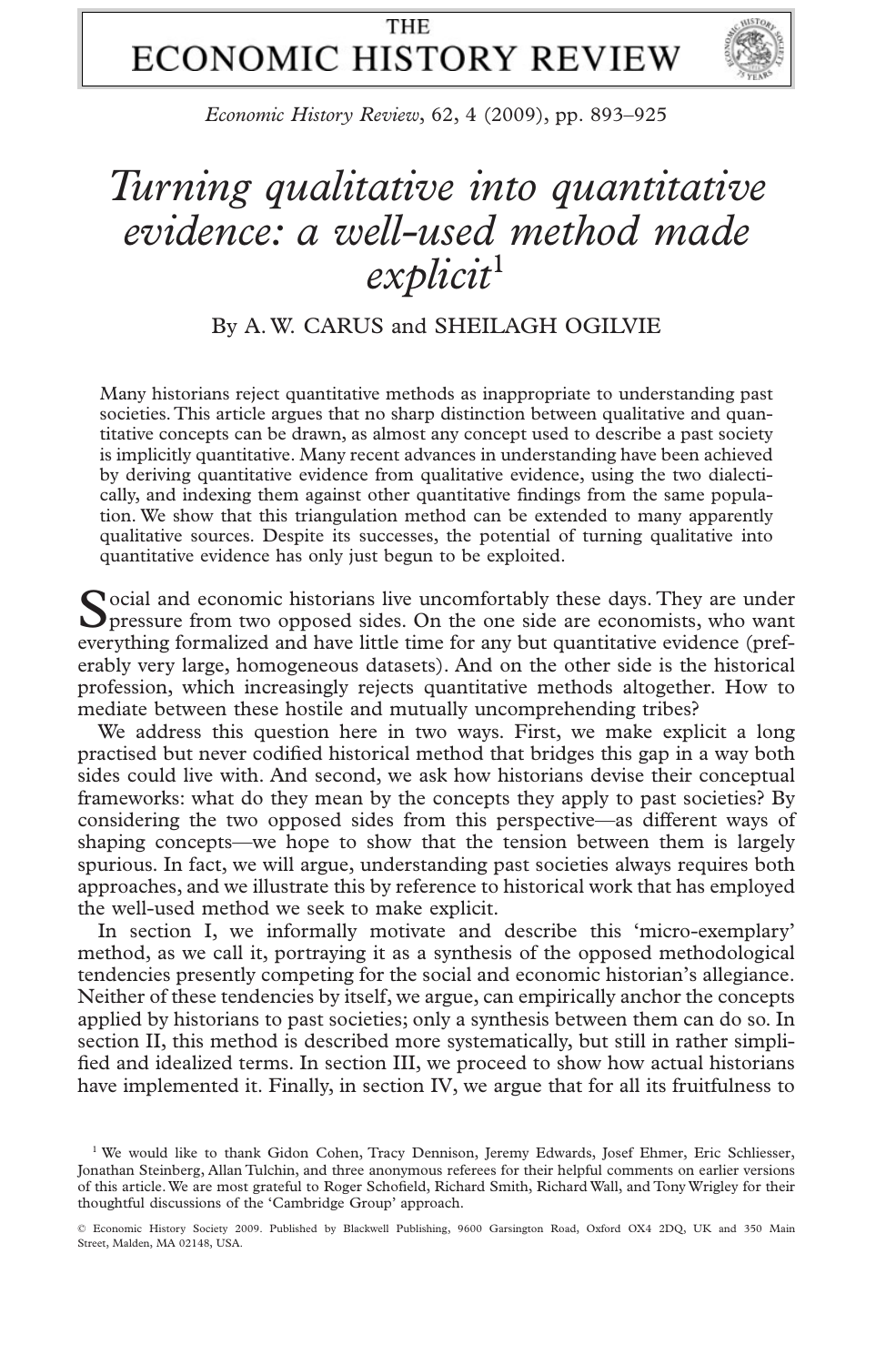date, the scope of this method can nonetheless be significantly extended. We emphasize that this method, even if specified in far greater detail than we have attempted here, could never become a formula or an algorithm, mechanically applicable to any given problem, or replace historical judgement. In history, unlike more theoretical areas of study, there will never be a way to avoid getting one's hands dirty.

I

This article will argue that qualitative and quantitative evidence are mutually indispensable. It is impossible to understand a qualitative document from the past, we maintain, without a knowledge of the basic categories or parameters (such as 'household' or 'property' or 'law') of its social context. And these basic parameters have no inherent, cross-cultural or universal meanings; their meanings have to be found out. This, in turn, cannot be done by looking at a particular society in isolation. Only by comparing it with other relevant societies or communities (such as nearby ones) can the role of such parameters in a particular context be understood. And this comparison, we argue, is inherently (if in practice not always explicitly) *statistical*: it must refer to the distribution of some variable of interest over a range of possible values.

In itself this claim is perhaps not very controversial; what inflames passions is the degree to which such statistical or quantitative comparisons should set the tone within the larger historical enterprise. Nearly all historians accept that the medium of historical discourse is and should be ordinary language, rather than a system of precise and unambiguous concepts such as those employed in chemistry or economics. On the other hand, nearly all historians also accept that, at least around the edges, the vagueness and imprecision of ordinary language must be remediated by auxiliary concepts from other, more precise systems of thought, in which a higher degree of uniformity has been imposed on usage than ordinary language affords.What has been controversial among historians since the nineteenth century has been the degree to which these 'other systems of thought' with their more precise concepts can or should be allowed to encroach on traditions of historical writing and thought previously untroubled by them.

A wide range of alternatives has been proposed, but they can be seen as falling into two broad categories, corresponding to two major priorities in any historical inquiry. On the one hand, we want to understand a society in its *own* terms. Like the anthropologist or participant observer, we want to understand the significance of the past society's events and institutions to the people who lived in it. Second, we want to understand the underlying processes in the society, the forces and constraints operating on the visible stream of interactions and events as well as the institutional evolution we observe in it. Like the economist or biologist, we want to make sense of the past society's events and institutions in *our* terms. The first priority might be called a first-person perspective, the second priority a thirdperson perspective. In terms of history as a discipline, the first priority might be called 'historicist', the second 'materialist'.

These two approaches have been locked in semi-permanent controversy over just how far precise concepts from 'other systems of thought' should encroach on ordinary language within the historical enterprise as a whole. Such disputes result almost inevitably from the continuing problem of definition forced on history by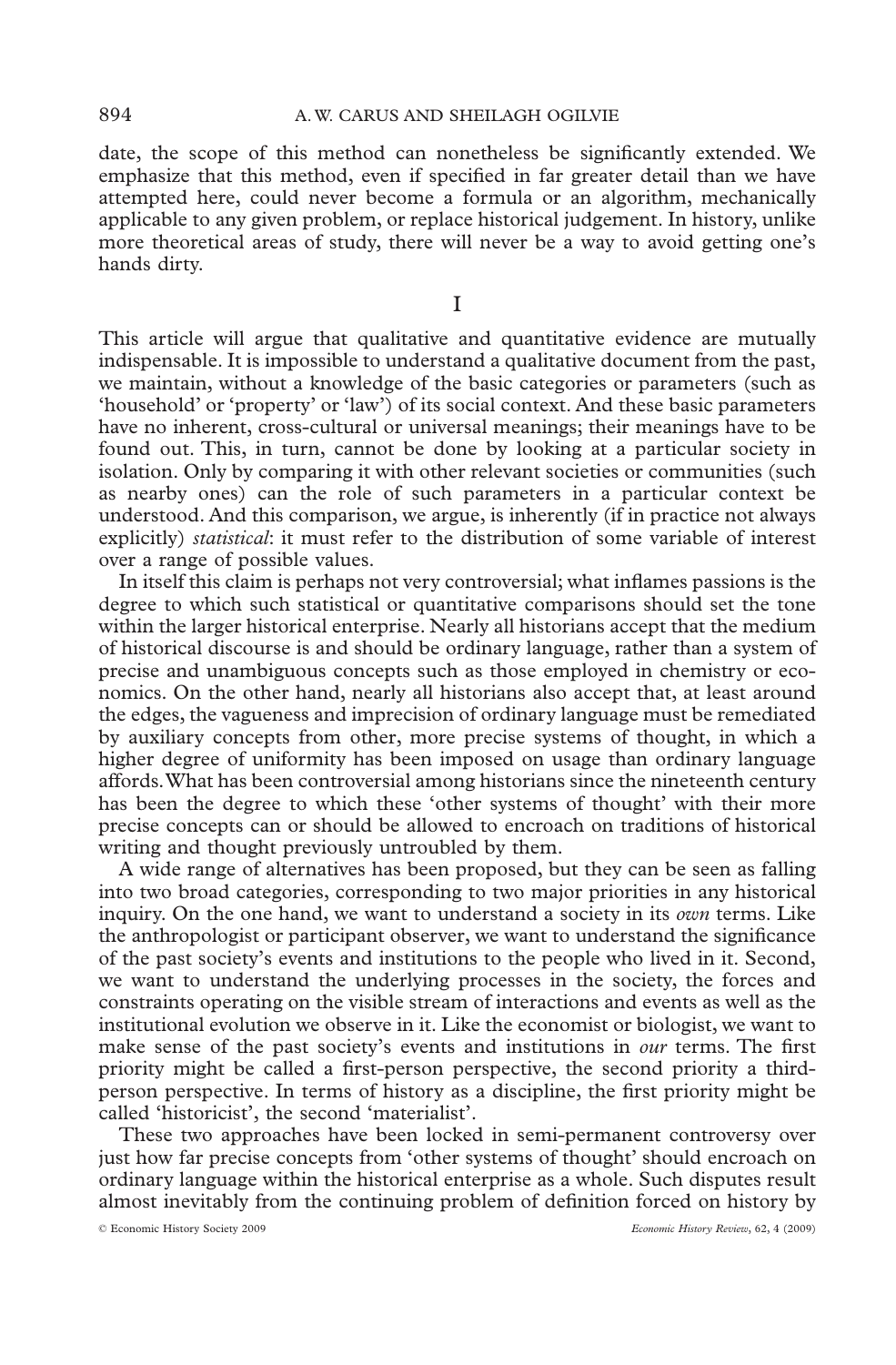its use of ordinary language as the basic medium of thought and exposition—its use of ordinary language, that is, as its basic *meta-language* for discussing the discourse of the particular society under study (the *object language*).2 Proposed solutions have fallen into the two patterns, historicist and materialist, just discussed. The historicist proposal is essentially that we should make our concepts precise by systematically uncovering the conceptual system of the past society we are studying, and make our meta-language immanent to the society being studied. That is, our meta-language of historical discussion should be absorbed into the object language; the distinction between them should be obliterated. The materialist approach, in contrast, seeks to impose our own concepts on past societies, even if these concepts would have been quite unrecognizable to the people being studied. This approach, then, also levels the distinction between meta-language and object language. In this case the object language is absorbed into the meta-language.

Neither of these extremes exists in its pure form among real historians. But there are examples that come close. A purely historicist approach to definition is approximated by the gigantic compendium of *Geschichtliche Grundbegriffe* (*Fundamental historical concepts*) launched after 1945 by Otto Brunner and Werner Conze, and completed in the 1980s by Reinhart Koselleck and others.<sup>3</sup> The premise of this undertaking was spelt out by Brunner in his famous 1943 book *Land und Herrschaft* (*Land and lordship*).4 Modern historians misunderstand past concepts, he held, and are thus incapable of grasping past documents, because society has changed so much that the use of important words has also changed, sometimes radically. To make past documents comprehensible to us, we must undertake a thorough archaeology of their basic concepts. This idea, which to our ears has a Wittgensteinian or ethnomethodological ring, in fact derives from German historicism.5 So the *Fundamental historical concepts* project really just took to an extreme the approach to definition long practised among historians, especially legal historians in the tradition of Savigny and Maine.

The materialist approach is exemplified, to some degree, by the first and second generations of the *Annales* school, whose founders were strongly influenced by Durkheimian structuralism as well as by the geographer Vidal de la

<sup>3</sup> Brunner, Conze, and Koselleck, eds., *Geschichtliche Grundbegriffe*.

 $2$  The distinction between 'object language' and 'meta-language' was first introduced by the mathematician David Hilbert, and developed by Alfred Tarski and Kurt Gödel. It was introduced into philosophy more generally by Rudolf Carnap in his *Logische Syntax*, which has generally been taken to mark the 'linguistic turn' within analytic philosophy; see the editor's introduction to Rorty, ed., *Linguistic turn*. Note that in most scientific contexts, the *objects* of study have no discourse of their own, so there is no object language in our (above) sense. In philosophical parlance, a 'meta-language' is usually the language in which the language of a *scientific theory* is studied (its logical properties, for instance). In that sense, a meta-language of the language in which historians study their object societies would thus be a *meta-*meta-language with respect to those object languages.

<sup>4</sup> Brunner, *Land und Herrschaft*. The programme was subsequently given greater conceptual sophistication by Koselleck and others; see Koselleck, ed., *Historische Semantik*, esp. Koselleck's own contribution, pp. 19–36.

<sup>5</sup> Brunner, *Land und Herrschaft*, esp. pp. 17–41. Brunner's ideas were thought worthy of an extended critique by Braudel ('Sur une conception'). A defence of Brunner against these and other criticisms is attempted by Oexle, 'Sozialgeschichte', who argues that Brunner was not 'historicist' in the above sense, but was well aware of the need to use modern concepts—provided their historical relativity is kept in mind. Oexle fails, though, to deflect Braudel's central objection to Brunner's 'two-dimensional' approach to social history. In Braudel's view, history must triangulate on the past from different viewpoints ('Sur une conception', p. 191)—in our terminology, it must not only retain, but actively construct, a meta-language.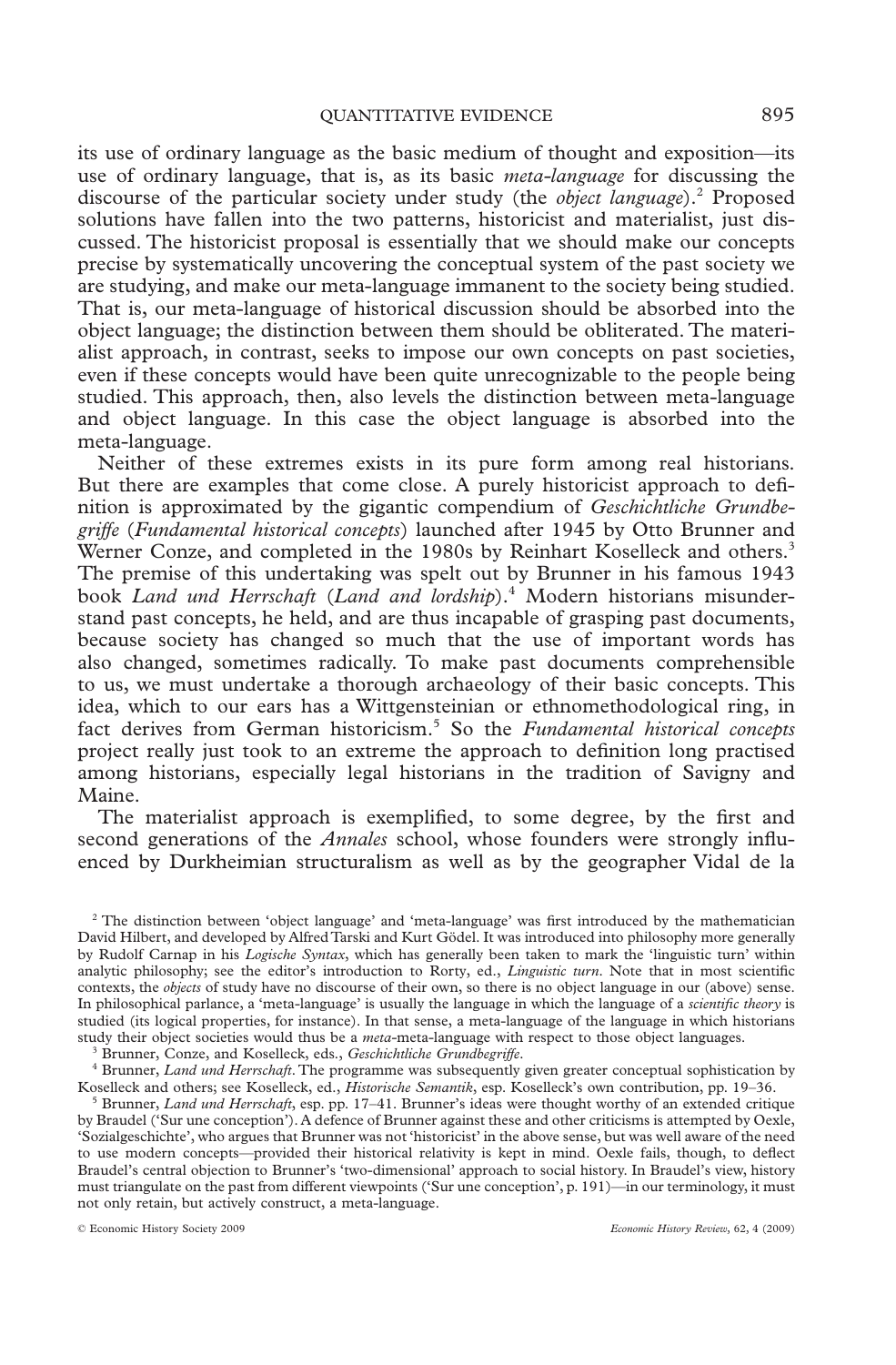Blache, to whose adaptationism they added geological, climatological, and demographic components.6 Although cultural and social history were not outside their scope, processes at these levels were largely seen as epiphenomena, 'the foam on the surface', as exemplified in Braudel's scheme of underlying physical and geographical *structures* that shaped the economic, demographic, and institutional *conjonctures*, which in turn tightly constrained the superstructure of *évènements*. The demographic research initiated in the postwar period by Louis Henry and others, for example, was not systematically related to community-level records from which statistics were drawn. Economic and demographic results were abstracted from the local records and then analysed at a theoretical level, rather than jointly with qualitative sources from those localities.

But perhaps the most radical example of the materialist approach over the past half-century has been that of the American cliometricians.Their method has been that of 'positive economics',7 where the subjective view of participants in the social processes being studied is not considered.The minimal unit of study in economics has generally been a particular market,<sup>8</sup> not the behaviour of particular communities or even of institutions. There is no requirement, in economics, that the participants in markets are even aware of the aggregate behaviour being studied, much less that they have an intuitive understanding of its underlying determinants. The cliometricians, accordingly, have shown little interest in the specific impact of larger structures or trends on the local level—in the interaction of institutions or communities with markets at the point of contact.<sup>9</sup>

While examples of pure historicism or materialism are rare, it is also true that nearly all historians tend more or less to one side or the other. The gap between them has not been systematically overcome. An exception is the work employing the 'well-used method' we seek to make explicit in this paper, which we shall call the 'micro-exemplary' method or approach, for reasons given below. The earliest example we have been able to find is Peter Laslett's 1963 study of household structure in Clayworth and Cogenhoe, where demographic facts are put in a qualitative, local context of particular villages.<sup>10</sup> Many of the subsequent preoccupations of the micro-exemplary method were anticipated in that paper, which contains extended discussions of household size and headship, migration and servanthood, the social and income inequalities among villagers, occupations, and also of other local institutions. No new techniques were involved. But Laslett's approach to the study of households, even in this early paper, was quite different from Henry's or that of the *Annales* school. Instead of merely using household data for demographic analyses, or of distilling quantitative

<sup>10</sup> Laslett and Harrison, 'Clayworth and Cogenhoe'.

<sup>6</sup> Friedman, *Marc Bloch*; Müller, *Lucien Febvre*, pp. 239–65.

<sup>7</sup> As classically formulated by Friedman, 'Positive economics'. A succinct history of cliometrics is given by Lamoreaux, 'Cliometric revolution'.

<sup>&</sup>lt;sup>8</sup> 'Market' not in the ordinary-language sense of a particular location in which buying and selling takes place but in the economists' sense of a certain set of relationships among buyers and sellers of a particular good or set of goods.

<sup>9</sup> This rough characterization, for illustrative purposes, in fact applies more universally to the first generation of cliometricians than to current work, which in some cases has taken more of an interest in institutions and particular organizations such as business firms; cf. Lamoreaux, 'Cliometric revolution', pp. 75–7.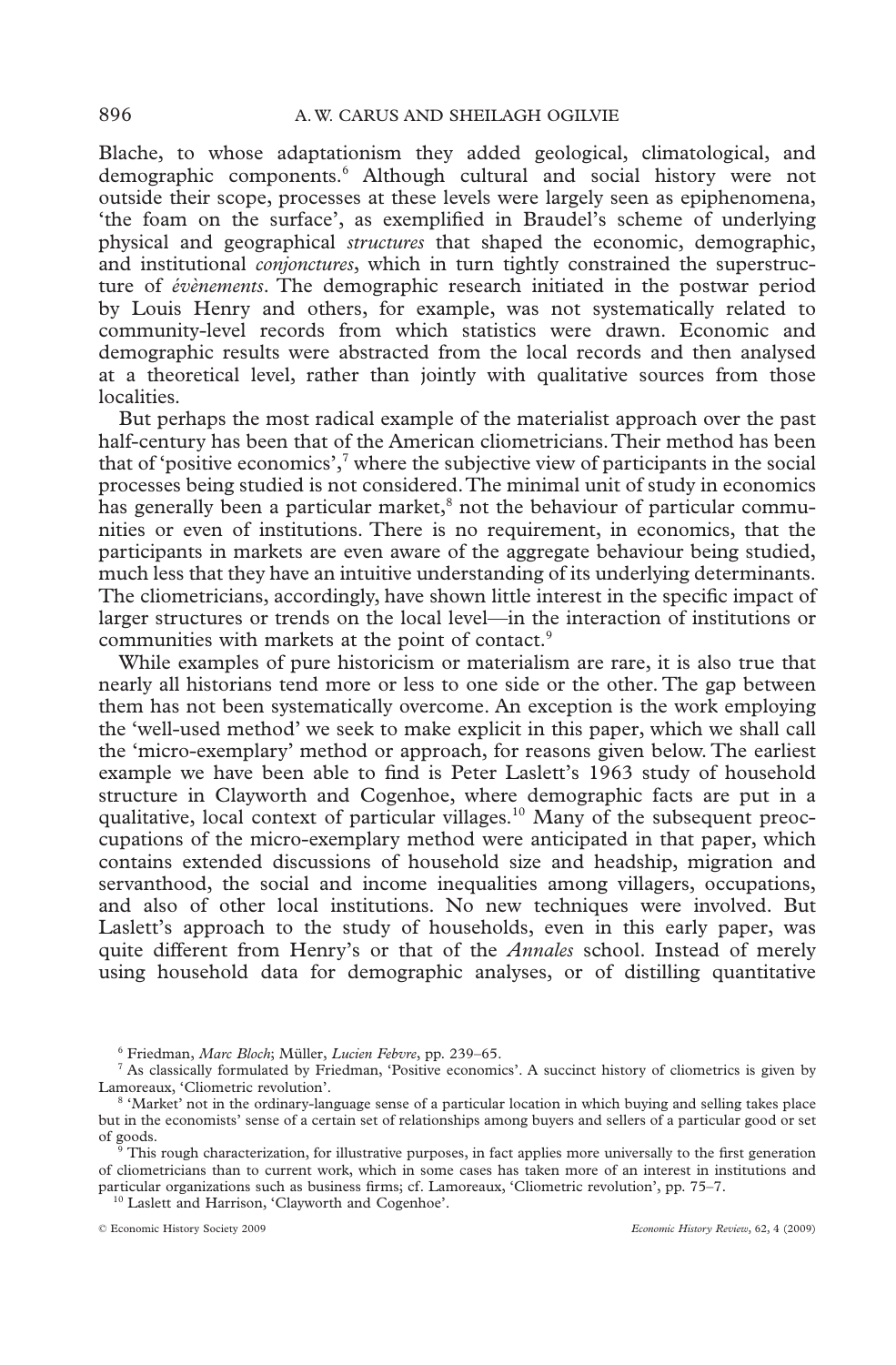results from the *Rector's book* kept from 1676 to 1701 by William Sampson, the rector of Clayworth, such sources were used to paint a detailed picture of the functioning of a local society against the quantitative backdrop obtained from them. It was only a beginning, and it would be a few years before full-scale village or community studies were undertaken along these lines. But it was already evident that the goal and approach were quite different from those of Braudel or Fogel. The goal was the reconstruction of a historical community, in the way that an anthropologist would reconstruct the internal functioning and social relations of a village she had lived in and observed first hand. The demographic and economic facts were not simply recorded and aggregated and used as evidence for larger-scale 'structures' or 'processes' which were then explained independently at a theoretical level. On the contrary, the numbers were just a starting point, a background against which the complex social and institutional life of the village could then be reconstructed—not in its entirety, but enough so that the particular question or problem of interest could be seen in three dimensions, within the context of an interlocking set of practices, norms, and institutions.

Oddly, this highly original approach to the reconstruction of historical communities was not articulated as an explicit programme by Laslett or by anyone else in the Cambridge Group for the History of Population and Social Structure.<sup>11</sup> It became an established and understood sub-practice or subculture within the Group, but was consciously stated as a programme only in the later 1970s by Alan Macfarlane and his village study project—acknowledging the inspiration of Laslett and the Cambridge Group.12 The question of how and why Laslett and some other members of the Cambridge Group adopted this approach, especially in the absence of an explicit programme, remains something of a mystery.13 Given Laslett's staunch commitment to the use of quantitative evidence wherever possible,<sup>14</sup> and his partnership with Tony Wrigley (whose more geographical and quantitative-demographical perspective put him closer to the Vidalian-Durkheimian structuralism of the *Annales* school), the anthropological and community-oriented component is an original and somewhat unexpected dimension in the Cambridge Group's approach. Its provenance is unclear. The only model among contemporary historians remotely within range

<sup>13</sup> Village studies of other kinds had, of course, already been undertaken; the claim here extends only to specifically 'micro-exemplary' studies in the sense defined below. Apart from W. G. Hoskins (n. 15 below), there was the 'Toronto School' of medieval historians, who produced village studies (though without the quantitative demographic backdrop employed by Laslett) as far back as 1964; see Smith, 'Corporate village community', esp. pp. 155–7. Smith himself (the author of the first full-scale 'micro-exemplary' study; see below, section III) was apparently influenced by the presence of J. A. Raftis at Peterhouse in 1968–9, but there is no evidence that Laslett was influenced by the Toronto historians. Earlier work within German historical economics (such as Troeltsch, *Zeughandlungskompagnie*) focused on a particular community and used both qualitative and quantitative evidence, but again not in the 'micro-exemplary' style described below.

<sup>14</sup> One of the more uncompromising, but by no means atypical, statements to this effect is the introduction to Laslett, *Family life*, pp. 1–11.

<sup>11</sup> The first general statement by a member of the Group, as far as we can tell, was Wrigley, *Local and the general*, published as a typewritten pamphlet.

<sup>12</sup> Macfarlane, Harrison, and Jardine, *Historical communities*, pp. xi–xii. Levi's *Inheriting power* does not appear to have been directly influenced by Laslett or the Cambridge Group, but was only published (in its original Italian) in 1985, too late to have inspired the work cited in section III below.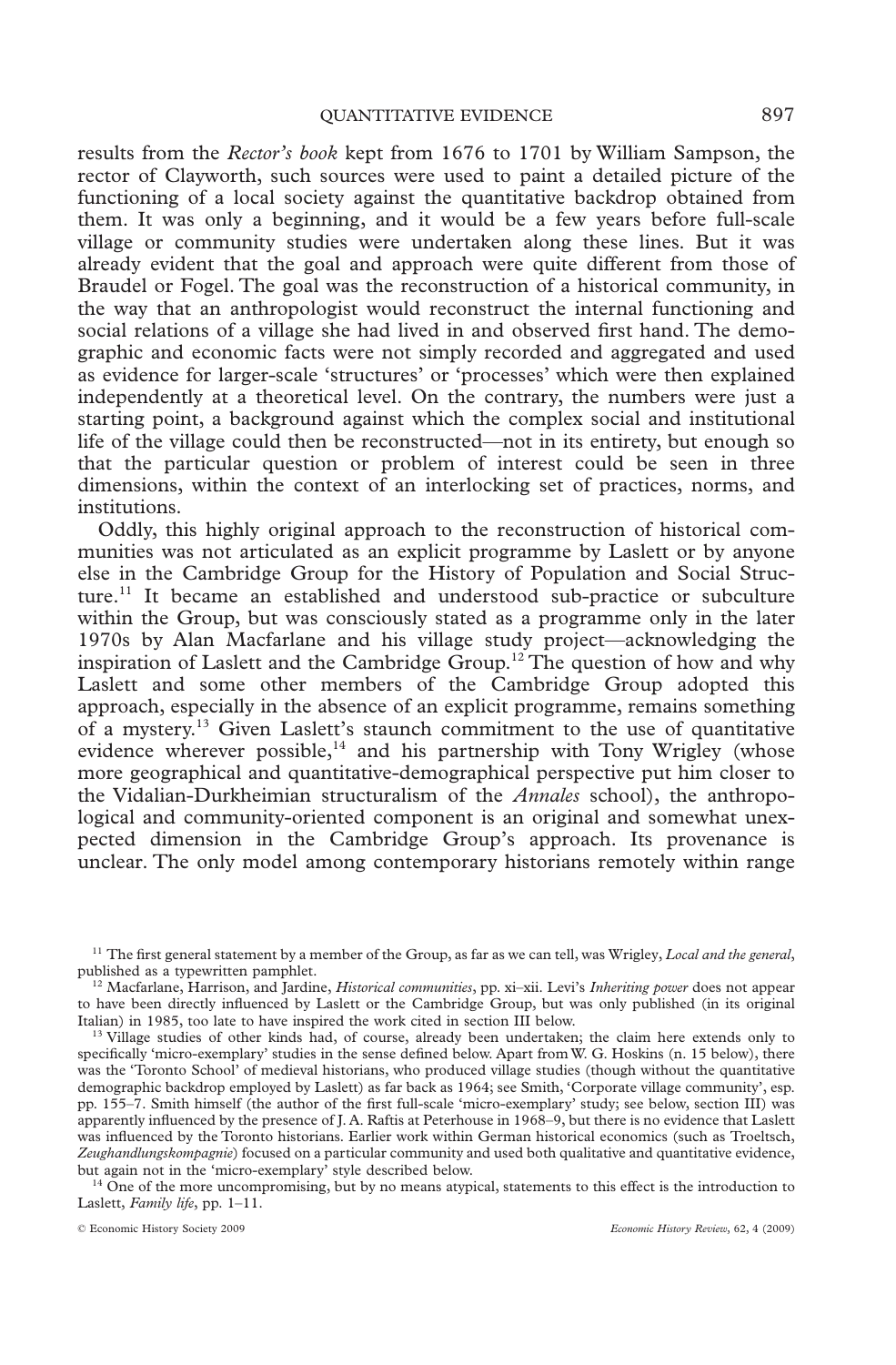was the work of W. G. Hoskins, though this made no use of demographic or household sources.<sup>15</sup>

Whatever its origins, this approach to reconstructing historical village communities, especially its close integration of rigorous quantitative study with a qualitative understanding of the institutional and social framework in which villagers interacted (as a kind of subjective, participative, quasi-anthropological *Verstehen* of their motives, against the backdrop of their measurable, objective—physical, biological, institutional—constraints), has characterized a considerable body of firstrate historical research over the past three decades; examples are given in section III. This approach constitutes a distinct subcategory of what has been called 'micro-history',16 a subcategory focused specifically on the reconstruction of a nexus of interactions within a group or community for the purpose of identifying and exemplifying the operation of larger-scale processes (such as demographic change, state formation, or the evolution of markets or of institutions such as the Church) at their point of contact with individuals and households. To distinguish it from the larger penumbra of micro-history, we call this the 'micro-exemplary' approach or method.<sup>17</sup>

At the core of this approach is a particular strategy for using qualitative evidence quantitatively. The idea is not to turn micro-level qualitative evidence *into* quantitative evidence, which can then be discussed or analysed only at an (aggregative or theoretical) macro-level without further reference to local peculiarities. On the contrary, the quantitative data obtained are held up to the light of the historian's qualitative picture of what is going on in that society—to influences and interactions that can be observed at the micro-level itself.That is where the interface, the point of contact, between larger external trends (demographic change, market growth) and local processes is directly observable.Those who follow this approach thus focus on much smaller units than traditional economic history (or the *Annales* school, or the cliometricians): household, manor, community, and other local

<sup>15</sup> Hoskins, *Midland peasant*. In its effort to use qualitative and quantitative evidence in a mutually supportive (though hardly systematic) way, and to use a single village as a 'microcosm' of the larger society (see n. 17 below), this study of the village of Wigston Magna deserves to be called at least a forerunner, if not the first actual example, of the 'micro-exemplary' method. The main element still missing, apart from the household and demographic dimension, was the progressive ('dialectical') feedback between qualitative and quantitative sources that would later (see below, section II) be supported by record linkage. Hoskins personally was very supportive of the Cambridge Group's work in its planning phases and early years, and attended a crucial planning meeting in July 1964 along with Wrigley, Laslett, Goubert, and Henry.

 $16$  The distinctness is evident even in its origins; the micro-exemplary approach dates to the early 1960s, while according to Schlumbohm, 'Mikrogeschichte', p. 11, there is 'international agreement' that the beginnings of micro-history were in the late 1970s.This trend toward micro-history is generally portrayed (ibid., pp. 18–23) as part of the wider revival of cultural history in the late 1970s, and indeed, many of the paradigmatic works of this later micro-history, such as Ginzburg's *Cheese and the worms* and Levi's *Inheriting power*, were focused on cultural history, especially popular culture and its interfaces with elite literacy.The micro-exemplary method may also be *applied* to cultural history (we discuss the work of Medick below, section III; and Levi is another example), but is not restricted to it. Although work using the micro-exemplary method is usually classified as *part* of microhistory, we prefer (despite borderline cases such as Levi) to regard as open the question of whether it is indeed a part of that larger trend or incompatible with it. Certainly the recent outgrowths of purely cultural micro-history that have pushed it toward a return to the narrative form (Levi, 'On microhistory', pp. 109–10) are hardly compatible with the micro-exemplary method as we describe it here, let alone the extreme form of this narrative tendency represented by what Darnton ('It happened', p. 60) has called 'incident analysis'.

<sup>17</sup> It could also be called the 'microcosmic approach', after an aperçu of Postan, quoted by Wrigley (*Local and the general*, p. 1), distinguishing between the legitimate 'microcosmic' study of medieval village society, which discerns the general in the local, and the merely 'microscopic' preoccupation of the antiquarian.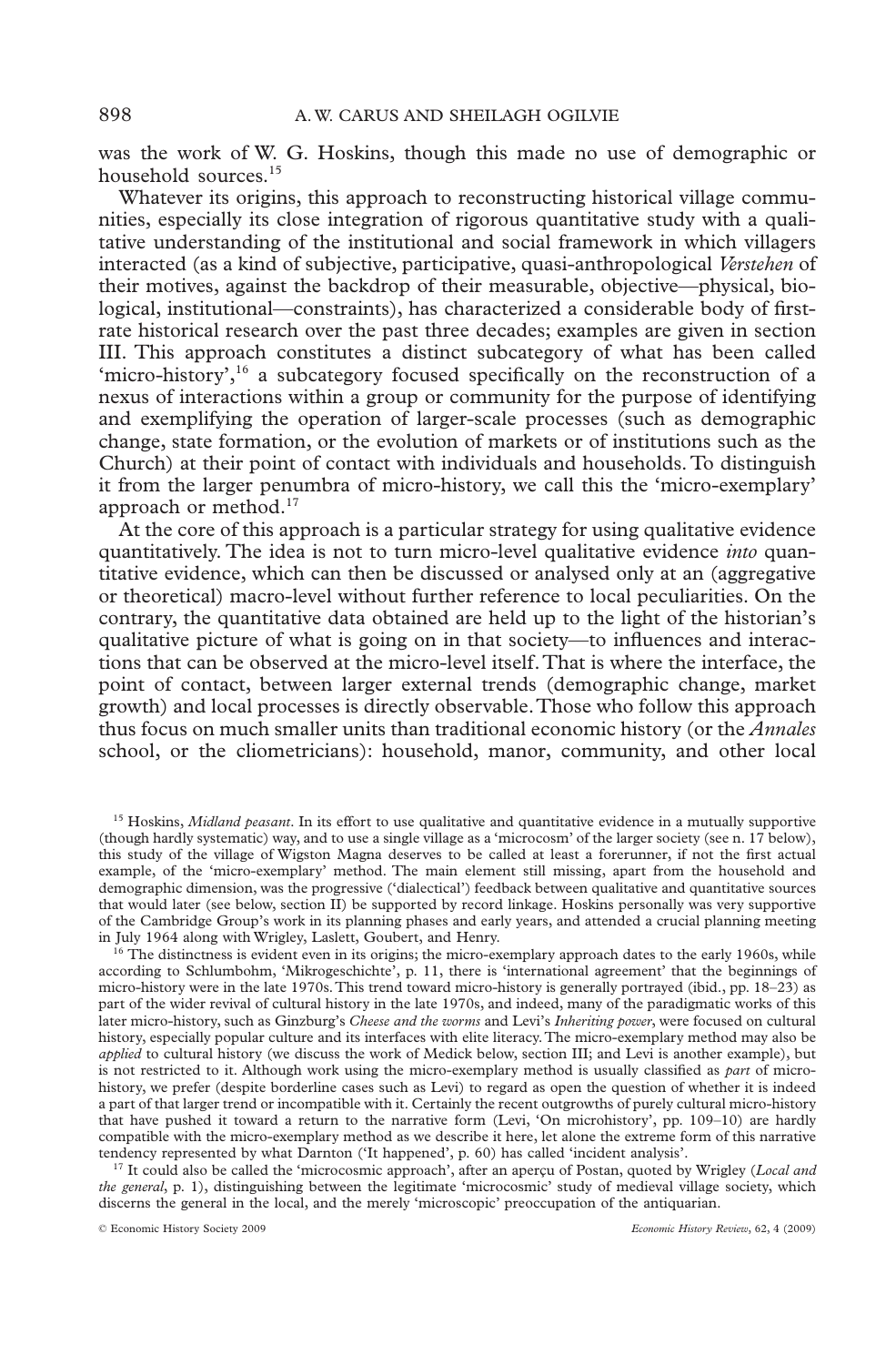institutions. At that scale, the confrontation of quantitative results with a rich panoply of qualitative evidence makes it possible for qualitative and quantitative data to illuminate each other.

The distinguishing characteristic of this research strategy is to maintain a distinction between the historian's meta-language and the object language, the discourse of the society being studied; it does not attempt to absorb either of them into the other, nor does it reduce either to the other. Its mode of concept formation, therefore, is both immanent and imposed. A good illustration is the study of families and households that grew out of Laslett's above-mentioned study of Clayworth and Cogenhoe, now a small subdiscipline with its own internal standards and characteristic expertise, its own conferences and journals.18 Its method is on the one hand immanent or bottom-up; it starts from what we know directly (from primary documents such as household listings and censuses), not from some pre-existing conceptual apparatus brought in from outside. But it also imposes on these primary data an ad hoc classificatory framework (the Laslett-Hammel household classification)<sup>19</sup> designed to highlight differences among household forms that are of interest from various theoretical points of view. Much of the expertise developed in this area consists of the iterative solution to a straightforwardly empirical problem: how to make the widely scattered evidence about past household forms comparable (across different social strata, occupations, communities, regions, societies, or continents). The Laslett-Hammel classification has been criticized for privileging crosssectional over longitudinal analysis and using categories specific to England or Europe.<sup>20</sup> But where longitudinal sources are available, they yield findings consistent with those of the (far less scarce) cross-sectional sources. Moreover, alternative classificatory schemes have proved much *more* culture-specific; Laslett-Hammel continues to be used by the vast majority of household studies, because it permits systematic comparisons *across* societies as well as flexible extensions and variations to suit the specificities of *particular* societies.<sup>21</sup> In the 40-year process of developing the techniques of household analysis, a great deal of knowledge has accumulated about what household forms to expect in various economic and social environments, about the demographic causes and consequences of household forms, and so on. But these higher-level 'theoretical' considerations did not drive the process of empirical concept formation.22 The basic empirical concepts of this literature were developed in response to the data, and remained close to the data. Still, rather than using the concepts

<sup>&</sup>lt;sup>18</sup> Thus, for instance, the analysis of census-type household listings along the lines laid down by Laslett beginning in 1963 informs a large number of articles in the *Journal of Family History* (founded in 1975), *Continuity and Change* (founded in 1985), and *The History of the Family* (founded in 1996).

 $19$  This classification scheme divides households into five main types (solitary, no-family, nuclear family, extended, and multiple), each involving a multiplicity of sub-types; each type can also be modified according to the presence of servants and 'inmates' (lodgers, boarders, and so on); Hammel and Laslett, 'Comparing household structures'.

<sup>&</sup>lt;sup>20</sup> Berkner, 'Use and misuse'; Lee and Gjerde, 'Household morphology'; Hareven, 'History'; Kertzer, 'Living with kin'.

<sup>21</sup> Wall, 'Transformation', esp. pp. 219–21; Guinnane, *Vanishing Irish*, esp. pp. 139–46; and Dennison, 'Serfdom and household structure', esp. section III ('Methodological issues'), pp. 398–404.

 $^{22}$  As they did in the classification schemes devised by the Toronto School; Smith ('Corporate village community', pp. 156–7, 174) suggests that at least some of the results achieved by these studies were 'solely an artefact of [the] method' (p. 174).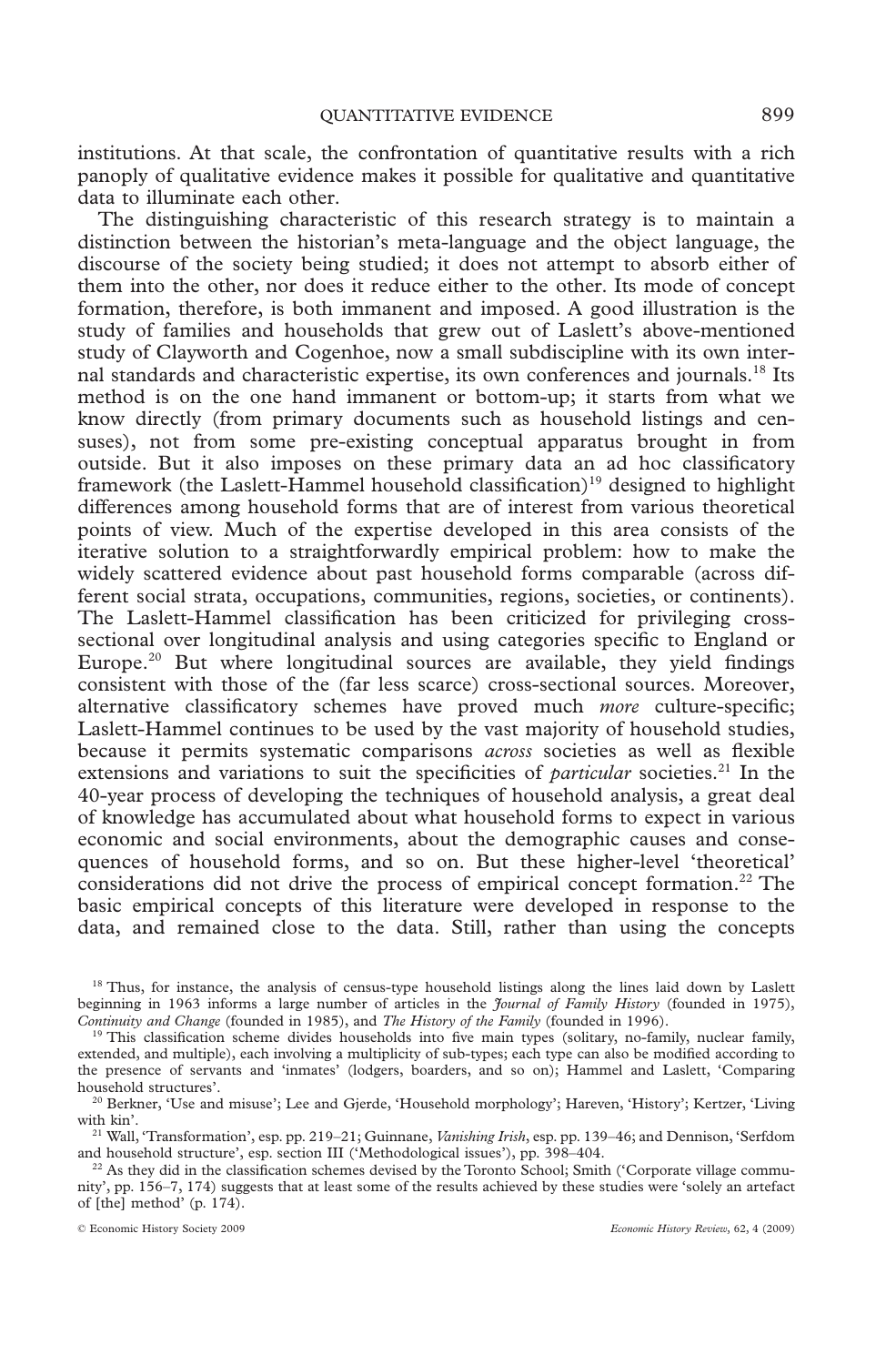employed *by* those societies, this approach imposed an ad hoc set of intermediate (empirically generated) concepts to enable researchers to consider the behaviour of a past society from their own, sometimes theoretical, points of view (whether these be sociological, economic, political, anthropological, or something else altogether).

We emphasize that the micro-exemplary approach is not a compromise, a halfway station, between historicism and materialism, between immanence and objectivity. It is a genuine synthesis, and thus something fundamentally different in conception from either. It is, in a sense we will make more precise in the following section, a dialectical approach that tries to get equally beyond a slavish immersion in the historical categories of the societies under investigation (those embedded in the object language) and beyond a domineering imposition of our own theoretical (meta-language) categories on empirical evidence to which they are in the first instance quite foreign—to arrive at a progressive interplay between the voices of the sources themselves and our own analytical categories.

The micro-exemplary approach has never quite been spelt out. It has been practised without being preached. Only occasionally did its early practitioners pause to articulate what they were doing. KeithWrightson, for instance, in a review of David Hey's study of Myddle,<sup>23</sup> criticizes the reliance on a single qualitative source (the history of Myddle written by one of its yeomen, Richard Gough, in the late seventeenth century) without testing its perceptions using other documents. The result, says Wrightson, is that Hey 'is rarely able to give more than an impressionistic discussion of issues which demand rigorous examination'.Wrightson is particularly sceptical of Hey's reliance on Gough regarding the 'homogeneity of attitudes, interests, and behaviour among all save the "bad families" of the parish', and the resulting picture of social and doctrinal conformity during this period. 'These arguments,' Wrightson says, giving eloquent voice to the microexemplary approach,

. . . depend for support upon Gough or upon silence, upon the comments of a sternly pious yeoman or upon the silence resulting from a dearth of source materials against which to test the accuracy and completeness of his testimony or the typicality of his attitudes. The registers of the parish offer little hope of accurately assessing the incidence of illegitimacy or bridal pregnancy. The area lacks the full series of ecclesiastical court or Quarter Sessions records which might, and in other counties do, contain valuable evidence of behaviour, sources of conflict, attitudes and opinions in village society. Where such evidence is forthcoming, a disciplined attempt can be made to establish the nature of the norms governing village life and the extent to which men deviated from them. The prescriptions of contemporary moralists and the opinion of men like Gough can be tested against independent evidence.<sup>24</sup>

This is both a more open-minded and a more sceptical approach to sources than the historicist one. It is more open-minded in that it does not impute a single homogeneous use of language to all the actors in a past society (as Brunner's approach implicitly does), but acknowledges a polyphony of often conflicting voices. And it is more sceptical; it does not assume that the language used in a society must correspond to its norms, or its norms to the actions of individuals.

<sup>23</sup> Wrightson, 'Villages', pp. 635–6, reviewing Hey, *Myddle*.

<sup>&</sup>lt;sup>24</sup> Wrightson, 'Villages', p. 636.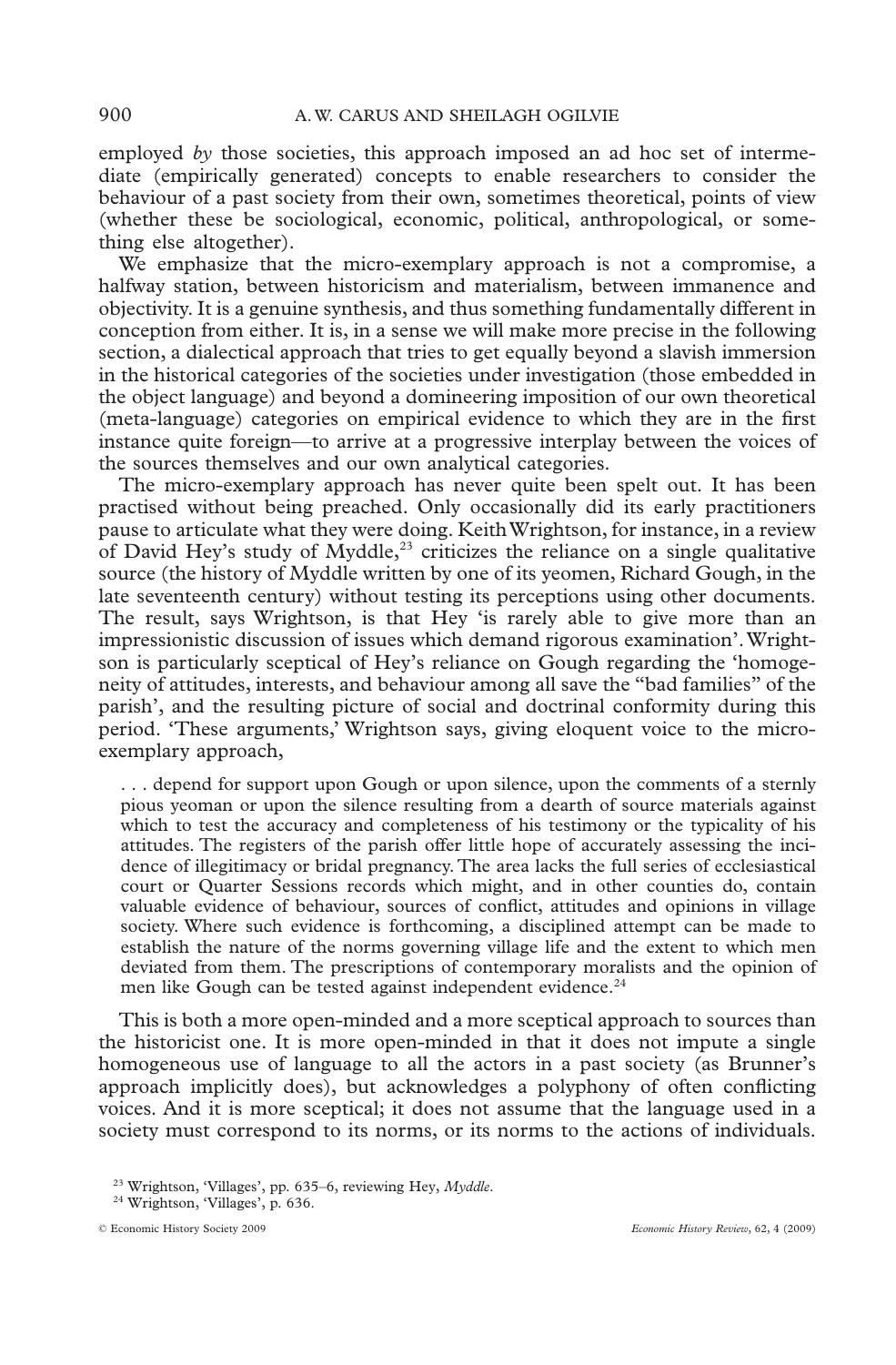These are matters to be investigated empirically, not to be assumed in advance. On the other hand, neither does this approach turn its back on the immanent view altogether, as the materialist approach does; it does not seek to impose some completely external theory on the actions of villagers but takes its starting point, rather, in their sayings and doings.

At the heart of the micro-exemplary approach, we said, is a characteristic way of turning qualitative into quantitative evidence, in which this transformation is not a one-way street. Quantitative and qualitative evidence are progressively and iteratively confronted with each other in the context of a particular focus of interaction, a particular local community. Quantitative evidence generated from qualitative sources is used to resolve doubts about reliability and to resolve inconsistencies among qualitative sources. It enables us to know which norms actually influenced behaviour and which did not, which laws were enforced and which were not, and how well the rhetoric of local clergy matched the realities they saw in their parishes.When we find it claimed that socialization in household and church were effective in transmitting 'traditional' values, and that sexual misdemeanours were 'negligible', for instance, we want to be sure we have parish registers to enable us, asWrightson suggests, to assess the incidence of illegitimacy or bridal pregnancy.25 If we were to find a high ratio of illegitimacy this would not of course make us ignore our qualitative source, but we would understand it quite differently from Hey's uncritical acceptance at face value. In fact, we only really understand it—at all—by virtue of knowledge *independent* of such a single qualitative source. It is only by virtue of such independent knowledge that we know 'how to take' what qualitative documents tell us. In the absence of such independent knowledge, we have only linguistic artefacts, without any idea of the practice in which any linguistic usage is rooted. $26$ 

But an illegitimacy ratio is only a beginning; it is not enough by itself.Without a standard of comparison we have no idea whether a ratio from a particular village is 'high' or 'low'. Only the quantitative comparison with ratios of other parishes, in England and Europe, across time and space, and with trends across time in these different places and epochs, tell us whether a particular ratio is high or low. We can only gauge the significance of any particular local finding against a background of relevant comparisons. So we only understand even *qualitative* sources, in the end, by reference to a background system of quantitatively defined terms.

<sup>25</sup> Ibid., p. 636.

<sup>26</sup> Wittgenstein argued in *Philosophical investigations* that the meanings of words in an ordinary language derive from their use in the practical life of the society in which the language is embedded. Meanings of words and sentences, in this conception, are not 'in the head'; they are not private and subjective, but public artefacts whose objectivity can be established by reference to their range of possible uses. Wittgenstein argues at length against the possibility of a 'private language'—the possibility of establishing meanings of words without a surrounding context of practices in which they are embedded and to which they refer. Those who would use qualitative documents, such as Gough's account (or other literary sources), as their sole informants about a past society—without reference to other documents that give us independent access to the society in which the language of those documents is rooted—are in effect, in Wittgenstein's terms, attempting to study that object language as a 'private language'. Any justification of such a procedure would, at least, have to take on Wittgenstein's formidable battery of obstacles; cf. also Carus and Ogilvie, 'Poverty of historical idealism'.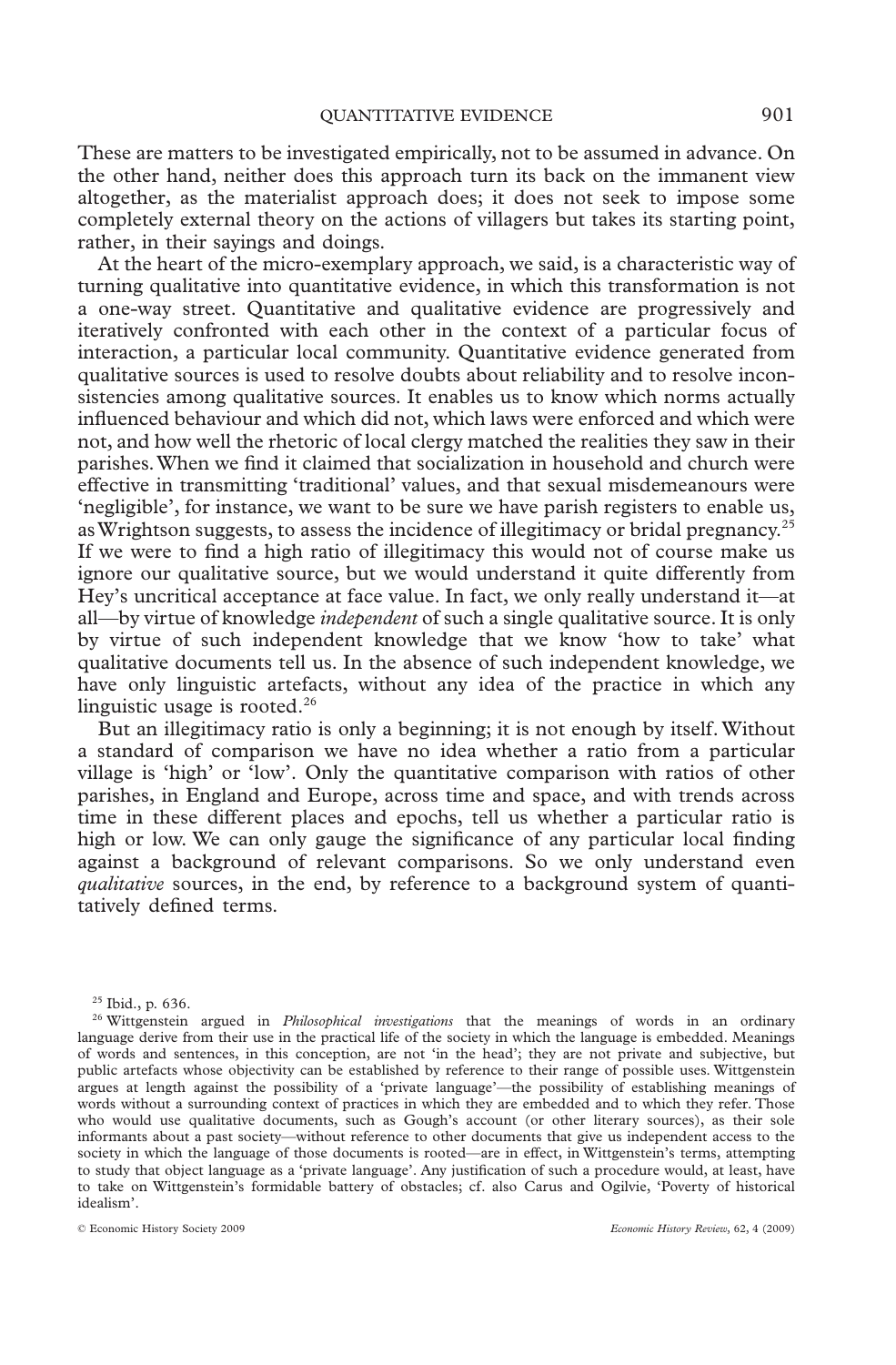The starting point of the micro-exemplary approach is straightforwardly historicist. Immersion in the documents of a past society gives the historian a first-hand acquaintance like that of an anthropologist who lives in a society as a participant observer. The historian develops an intuitive grasp of the interactions among participants in the institutions or populations of interest, from observing a sample and extrapolating an imaginative picture from this sample. There can still be surprises, of course; at any point in the investigation, the intuitive grasp is always to some degree tentative. But as the sample grows larger, acquaintance becomes closer and more confident.This, of course, is the classic process of hermeneutic *Verstehen*, intuitive understanding, relied on by Droysen and the German historicists. One becomes so well acquainted with, say, the political culture of the papacy at a certain period that one is able to predict quite well how this entity will react in given circumstances. The institutional structure of papal policy-making becomes clear; one understands how the system responds to internal upheavals and external shocks. One understands a totality in which the strategies, opportunities, and risks of particular participants become graspable.<sup>27</sup> It seems impossible to formulate this intuitive 'feel' for such a configuration in other than qualitative terms, by illustrating it narratively, or by qualitative, literary description in ordinary language.<sup>28</sup>

Such qualitative immersion in the object language is the indispensable starting point for the micro-exemplary method. But unlike historicism, this method then seeks to test that total, qualitative, hermeneutic view against quantitative data—in just the way that one could, if documents were available, test the pronouncements of people like Richard Gough about sexual conformity against illegitimacy and bridal pregnancy ratios (and these, in turn, against a broader picture of local and temporal variation among such ratios).

It is recognized to varying degrees among nearly all quantitative historians—though rarely if ever spelt out—that to know what questions to ask, and to make sure these questions are relevant, the strict dichotomy between qualitative, hermeneutic understanding and quantitative, explicit theory (a dichotomy on which both the devotees of regression models and the devotees of 'thick description' are prone to insist) must be bridged. There is a continuum between the barest intuitive inkling at one extreme and the fully specified regression model at the other; most of what we do lies *between* these extremes. In history, we cannot afford to insist on all or nothing; we must learn to negotiate the intermediate ranges, and find a way of talking about them.<sup>29</sup> One does, after all, use one's qualitative, hermeneutic understanding of a society as a basis and framework for constructing a meta-language in which to ask quantitative questions. One thereby puts that understanding to the test, and so in effect regards it as a kind of incipient proto-theory, a guide (though not yet a fully articulate or explicit one) to the eventual construction of a system of empirical concepts. It is not regarded as

<sup>&</sup>lt;sup>27</sup> The classic formulation of this conception is Gustav Droysen's *Historik*, which drew on the earlier traditions of hermeneutics, romantic *Volkskunde*, and local antiquarianism described in Meinecke, *Historismus*.

<sup>&</sup>lt;sup>28</sup> Droysen and others had, of course, already suggested that such description, as it is not theoretical or (in later terms) 'nomothetic', must employ the indirection, the metaphorical and rhetorical devices, commonly employed in literary art; in other words, that such description is unavoidably 'thick' (in Geertz's more fashionable term; Geertz, 'Thick description') rather than simply literal.

<sup>29</sup> Cf. Schofield 'Through a glass darkly', esp. pp. 128–9; Black 'Noise'.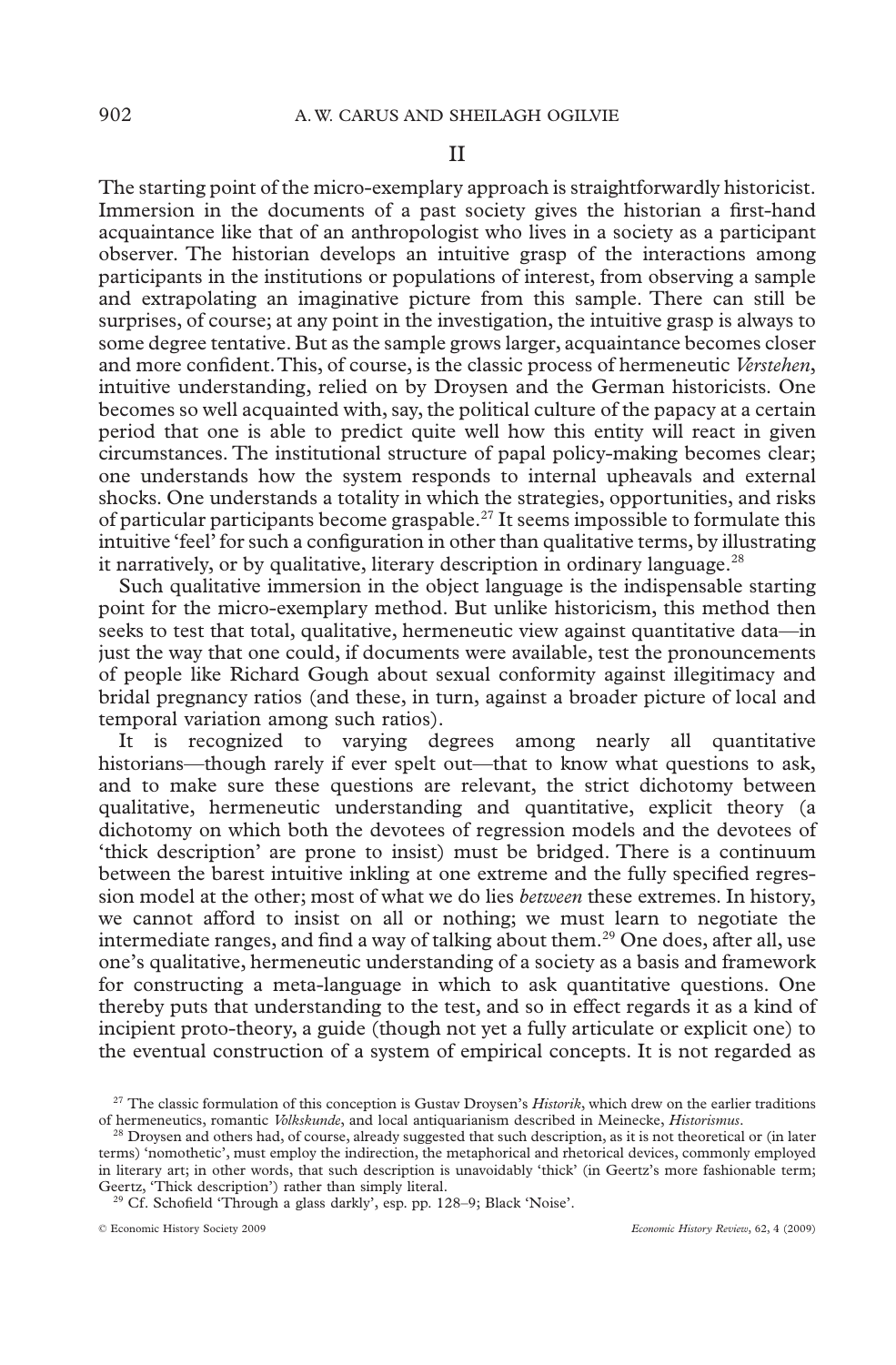a purely subjective intimation incapable of further probing or analysis, but as progressively revisable and improvable.30

In the micro-exemplary approach, though (as distinct from most other quantitative approaches) such quantitative tests of the hermeneutic understanding do not then simply supersede that original understanding. The progress from qualitative to quantitative is not a one-way street. The qualitative, intuitive, holistic understanding derived from immersion in documents is not *displaced* by its quantitative explication or cross-checking in the meta-language.The quantitative crosscheck is the beginning, rather, of an open-ended dialectical or mutual feedback process between the original hermeneutic understanding and quantitative data generated to test it. If the quantitative test contradicts the original understanding in some respect, then the understanding is not simply abandoned, or displaced by some more abstract and precise concept not fully definable on the basis of primary evidence alone. The holistic understanding of the society is, rather, revised to accommodate the new fact. And the new understanding, usually arrived at by re-immersion in the qualitative sources, has more empirical content than its predecessor(s). This new understanding will then suggest further quantitative tests, and so on.

But sometimes such a clash between holistic understanding and quantitative tests cannot be so easily repaired, and the immanent vocabulary of the society itself will be insufficient to repair or revise one's original understanding of it. Instead, the conceptual repertoire has to be expanded; the construction of the metalanguage has to be taken a step further. The micro-exemplary approach takes a minimalist approach to this expansion. Rather than abandon the immanent discourse of the object language completely, the micro-exemplary method prefers piecemeal substitution of ad hoc, bottom-up (data-defined), purely empirical concepts (such as the illegitimacy ratio or the Laslett-Hammel household classification scheme) into the language of the society under study. The raw data extracted directly from the sources is compiled or organized into a loose classification system, a meta-source.<sup>31</sup> It is the empirical concepts of this meta-source, then, that are used in conjunction with source-immanent language to describe informally, in the first instance, how the local data can be made internally consistent—can be made consistent, that is, without referring to larger, more abstract concepts or to the wider society in which the particular community is located. And this bottom-up process of establishing and testing empirical robustness becomes a foundation for any use of the quantitative data generated from these same qualitative data in higher-level, more abstract theories, or in comparative studies with other localities or within a wider society.

But in the micro-exemplary approach such higher-level uses (if any) do not *prescribe* the lower-level empirical categories of the meta-source, the first step in the construction of a meta-language. On the contrary, this approach purposely makes those lower-level categories as *independent* as possible of higher-level theo-

 $30$  A 'hermeneutic understanding' is not usually regarded as corrigible in quite this way; one pervasive theme of Gadamer's *Wahrheit und Methode* is that a hermeneutic understanding cannot be made sufficiently explicit to be directly refutable or confirmable by particular facts, like a theory. This is not the place to enter into such epistemological questions.

<sup>31</sup> As it has appropriately been called by Medick (*Weben*, p. 28).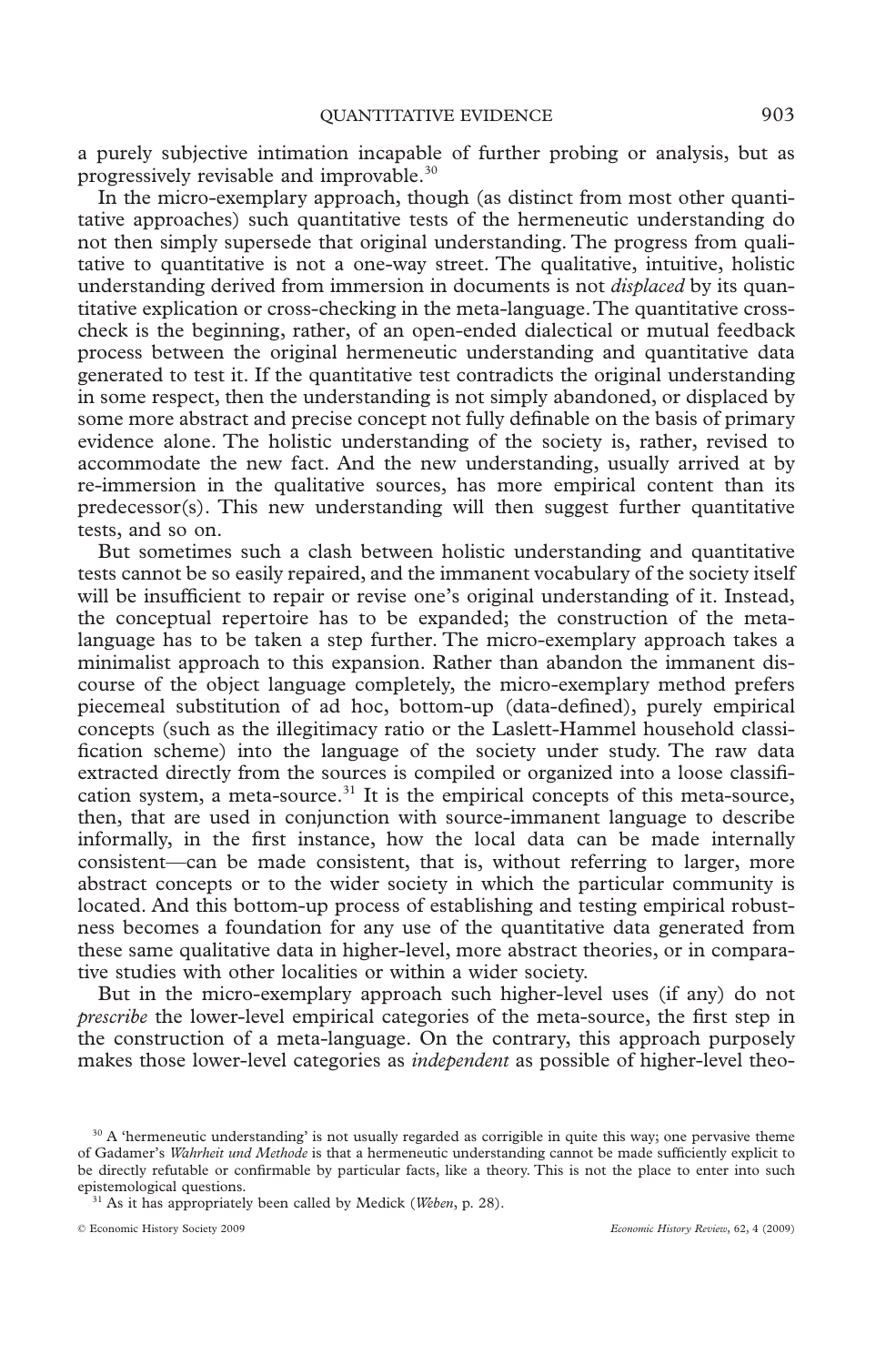retical concerns.32The idea is to choose categories as 'close' to the data themselves as possible—the most obvious or 'natural' concepts, those that 'suggest themselves' to the researcher. (Obviousness or 'naturalness' here is not used in some ultimate or realist sense. It is not assumed by the micro-exemplary method that there might be some 'true' or 'correct' set of categories to impose on the processes observed in object-language documents. 'Natural' is to be understood here, rather, in an entirely pragmatic way, as something like 'unproblematic', or 'what we can agree on for now'—we historians with differing theoretical and ideological preoccupations—or 'what seems to jump out at us from the sources'.) Thus parish registers, for instance, lend themselves 'naturally', in this sense, to counting—to being turned into quantitative evidence—because they generally come in the form of physical lists.The discreteness of the items (demographic events) is presented to us in the form of the document itself. So the degree to which such quantitative concepts (birth rates, illegitimacy ratios, and so on) are imposed on the raw sources strikes us as minimal.<sup>33</sup>

Even just this first step to such very rudimentary empirical concepts can give us a very powerful external (meta-language) perspective on the object-language sources, and greatly enriches our understanding of them. The accumulated household literature of the past three decades, for instance, provides a much more empirically robust and reliable grasp of the phenomena it studies than any amount of unguided immersion in household listings, literary evidence, censuses, or other documents could possibly have afforded. The household literature provides the researcher with a set of standardized empirical categories that can be applied, with minor modifications, to local data from almost any society worldwide, past or present. But these empirical categories are concrete enough that they do not themselves impose a particular abstract, theoretical (anthropological, economic, or sociological) framework.<sup>34</sup> Though household investigations are often motivated by such theoretical ideas, they are able to agree on a set of

 $32$  Considerable attention was given to just this question of maximizing flexibility in the early stages of the attempt to harness computers to the transformation of qualitative into quantitative evidence, at a time before relational database software was widely available; Schofield and Davies, 'Data input'; Thaller, 'Automation on Parnassus'; idem, 'Verfahren'. As Macfarlane (in Macfarlane et al., *Historical communities*, p. 81) put it, 'these processes may appear to the non-historian to be fairly trivial matters, yet upon the methods of collecting and preparing the data for subsequent analysis will depend the whole success or failure of a project concerned with studying a particular community'.

<sup>33</sup> The philosophical debate initiated by Quine's paper, 'Natural kinds', is of only marginal relevance to the discussion of 'naturalness' in this paragraph. Quine's (and his interlocutors') 'natural kinds' are in *nature*, or in the world, whereas the 'natural kinds' discussed above are in the *sources*. (An analogy: the blind spot in the human visual field, though a 'natural kind' of *perception*, clearly does not correspond to a 'natural kind' in whatever it is that we see!) So there is no suggestion here that the 'natural' categories arrived at as a first-order, rough-and-ready set of ad hoc meta-linguistic working tools correspond in any way to some supposed social *ontology* of simplest or most elementary processes or entities to which all social processes (in this society or more generally) could be reduced.The only assumption we make here is that two kinds of *practical* question can be distinguished: (a) what categories can we all agree on as reasonably obvious or unproblematic? and (b) what categories will be most useful or suitable from a *theoretical* perspective that we might ultimately, down the road, want to adopt?

<sup>34</sup> See nn. 18–22 above. Although critics of the Laslett-Hammel scheme often accuse it of imposing an 'English' framework on households of other cultures, it is striking how such critics themselves make use of it to point out weaknesses in Laslett's other ideas (about household zones within Europe, for instance). The alternative classification schemes advocated by critics are invariably specific to the culture they themselves are studying and hence fail to be widely adopted.The Laslett-Hammel classification scheme has been applied to households in practically every world culture for which census-type data are available, suggesting that it is in important ways more 'neutral' than other proposed classifications.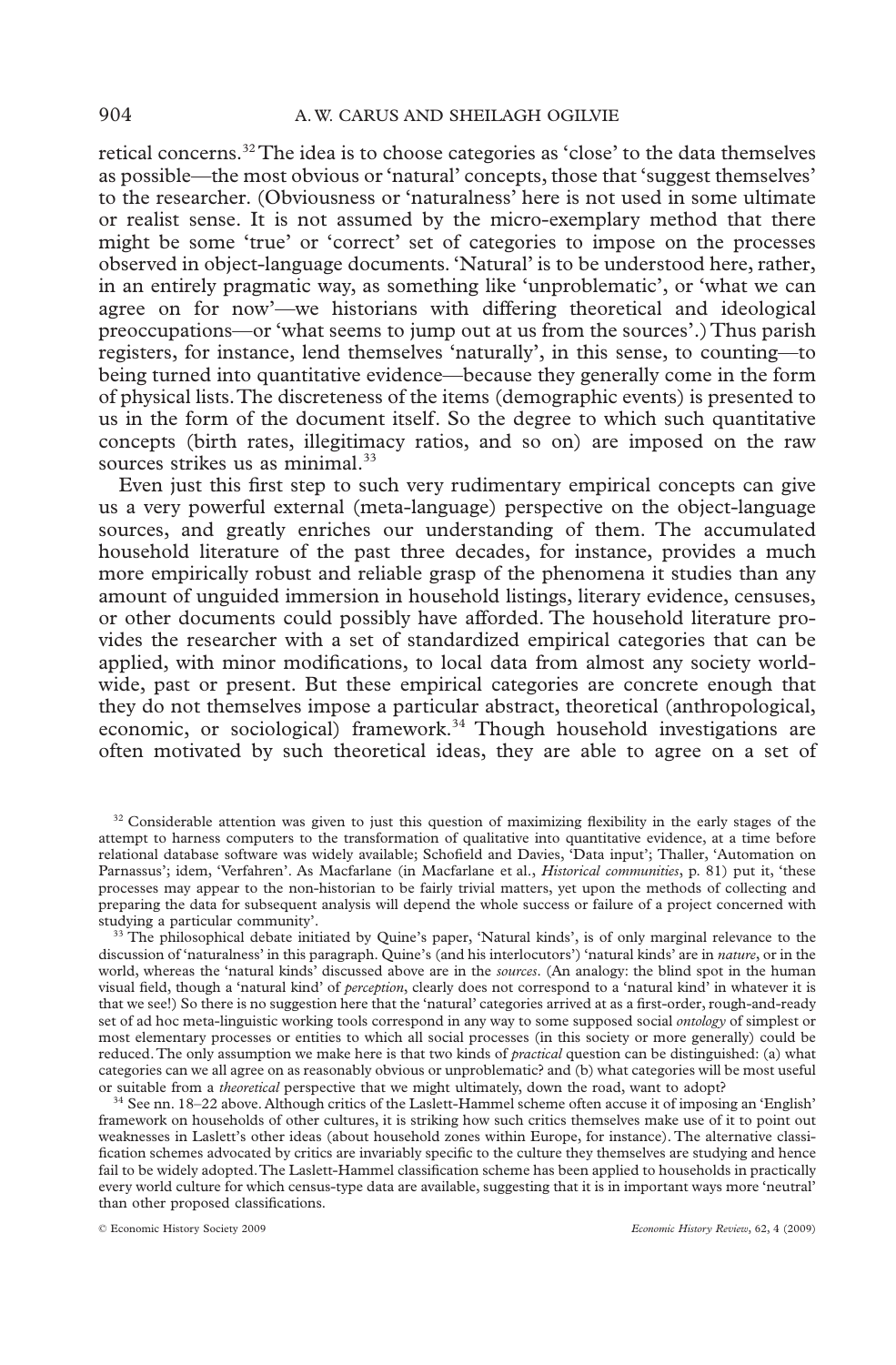relatively neutral empirical categories which thus provide this sub-discipline with a framework for mutual comprehension and dialogue. These empirical concepts, because they are so close to the data, merge easily into new and revised holistic and hermeneutic intuitive understandings of the local society under study. Such a revised, holistic, intuitive grasp of a society—one that incorporates the new empirical concepts—is clearly an improvement on the original, quantitatively untested one. It contains or accommodates more information in just the sense that a revised theory in physical or biological science contains or accommodates more information than its predecessor.<sup>35</sup>

An improved intuitive 'feel' for the society is *not* a 'theory', of course, in the sense in which this word is used in most sciences. The islands of precision are still tiny in the vast sea of intuition. But it is a better, more informed understanding of the society in question. Some of its vague intimations have been replaced by better defined and more precise or explicit concepts. The difference is like the improvement in medical understanding brought about by replacing vague, imprecise intuitive concepts with the empirically more robust ones of biology and medical science.Though the abstract concepts of these sciences derive their meanings from their place in formalized, theoretical systems, they are learned by the aspiring medic in such a way that they are integrated into her everyday practice. In the process of medical education these precise concepts are assimilated into her intuitions, and become part of the practical reason she applies to every diagnosis and every treatment.<sup>36</sup>

An original holistic 'feel' for a society is confronted with quantitative data, then, and revised to accommodate those data, sometimes incorporating new empirical concepts defined directly on the basis of data. What makes the micro-exemplary method *dialectical* (in a Platonic, not a Hegelian sense)<sup>37</sup> is the openness of this inquiry process to continued iteration. This process is *progressive* in the sense that the amount of information accommodated by it increases with each iteration.The ad hoc empirical concepts devised in response to it become more robust each time around. They may even converge sufficiently to allow analysis at a more abstract, theoretical level. But the dialectical process also remains open-ended; there is no end point at which understanding could be demonstrably complete.We can never exclude the possibility that a historian's ingenuity can find some new way of putting the latest, most revised understanding of a certain society to a quantitative test.

<sup>35</sup> It is fashionable now to dismiss the idea that one scientific theory could be 'superior' in any way to its predecessors.Theories are held, in this view, to be strictly 'incommensurable' in the sense of Kuhn (*Structure*) and thus not comparable. Kuhn himself did not, of course, believe this; indeed he offered a list of criteria for theory choice in idem, 'Objectivity'. Certainly it is—at least—possible to compare theories for practical usefulness (in medicine, for example; see n. 36); this is all we require here.

<sup>36</sup> It is in this practical sense—that the modern doctor's science-acculturated intuitions are more likely to result in a cure than the medieval doctor's—that one intuitive understanding can, ultimately, be called 'better' than another. The additional complication in history is that, unlike medicine, history does not have a single widely agreed-on practical use. It has many, and the criteria of usefulness might turn out to be different for these different uses.We suspect that the criteria would actually turn out to be surprisingly convergent for a wide range of uses, but this is not the forum to make that case.

 $37$  Hegelian (and marxian) dialectic is attributed to the world, the historical process itself, from whence reason can infer it because the process is itself in accordance with (and for Hegel, an emanation of) reason. Platonic dialectic, in contrast, is a strategy for gaining *knowledge*; it is not imputed to the *object* of knowledge. It is the inquiry concerning first principles. Platonic dialectic is iterative in that each science takes its first principles as given, until a breakdown occurs and they are no longer adequate; at that point, dialectic must supply new or revised ones that are also consistent with all other first principles.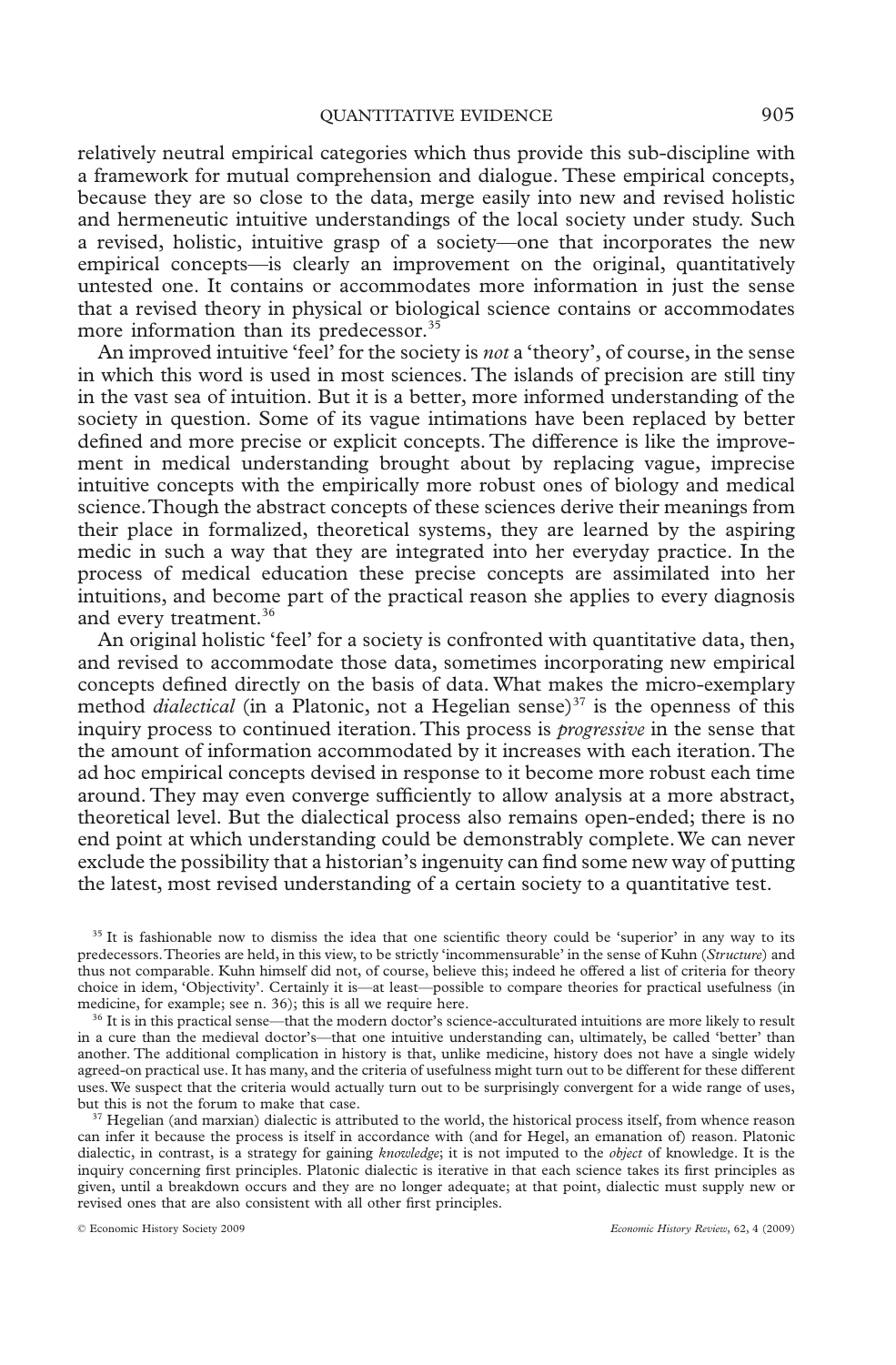So even if the social sciences one day defy all predictions and become a theoretical discipline, the intuitive, hermeneutic 'feel' for a society resulting from immersion in it would continue to be indispensable, just as a medical doctor's intuition continues to be indispensable, however scientifically educated this intuition becomes. However many aspects of a hermeneutic understanding may in future be capable of theoretical explication, the overall qualitative understanding incorporating these explications would still—just as in medicine—be essential for applying the theory in particular cases.

But there is a further reason why hermeneutic understanding is inexhaustible, specifically in history. Unlike medicine, history does not have a single, clearly defined or widely agreed practical purpose. So even if history improbably—became a theoretical discipline (in place of its current reliance on ordinary language), the choice of an appropriate theoretical language could not be made once for all. It would have to be done over with each new investigation.The choice of theoretical language is a *practical* question, asked within the looser frameworks of the languages we adopt to guide practice (which are closer to ordinary language and its looser, more impressionistic concepts). In any case, the choice is undertaken against the background of our (increasingly) disciplined hermeneutic understanding of the society under study. For this reason alone, then, the overall qualitative understanding of a society is strictly inexhaustible.<sup>38</sup> It can never be reduced to the sum of its partial explications by theoretical concepts. There is no need, then, for historians to fear the encroachment of precise, quantitative,'scientific' concepts on a formerly 'humanistic' territory; such concepts can only expand the dominion and the reach of history. They can never overrun its borders or threaten its territorial integrity, but are inherently peaceful, law-abiding subjects and citizens.

### III

The above description of the micro-exemplary method is not motivated by abstract considerations of methodological hygiene. It is an after-the-fact reconstruction of an existing, lively, and diverse tradition of concrete historical research. A general exposition of this kind is bound to be somewhat idealized, and to stress what the historians working in this tradition have in common, rather than exhibiting their wide variety of particular interests and ideas. In this section we give examples.

One of the first projects systematically employing the micro-exemplary approach was Richard Smith's 1974 study 'English peasant life-cycles and socioeconomic networks', which issued in a whole series of publications on inheritance, land markets, demographic trends, and social networks.<sup>39</sup> Like Laslett, Smith was not interested in writing a 'total history', but had specific hypotheses to test about medieval peasants (arising mainly from the historiography of medieval England

<sup>38</sup> The idea that our choice of languages for science (and, of course, our meta-language for talking *about* science) is ultimately itself a practical choice, subject to normative considerations, was central to the late writings of Rudolf Carnap; cf. Carus, *Carnap*.

<sup>39</sup> Smith, 'English peasant life-cycles'; idem, 'Kin and neighbours'; idem, 'Rights in land'; idem, 'Families'; idem, 'Social groupings and their relationships in a Suffolk market settlement, 1260–1320', paper delivered at the Social Science History Association Conference, Bloomington, Ind., 1982; idem, 'Coping with uncertainty'.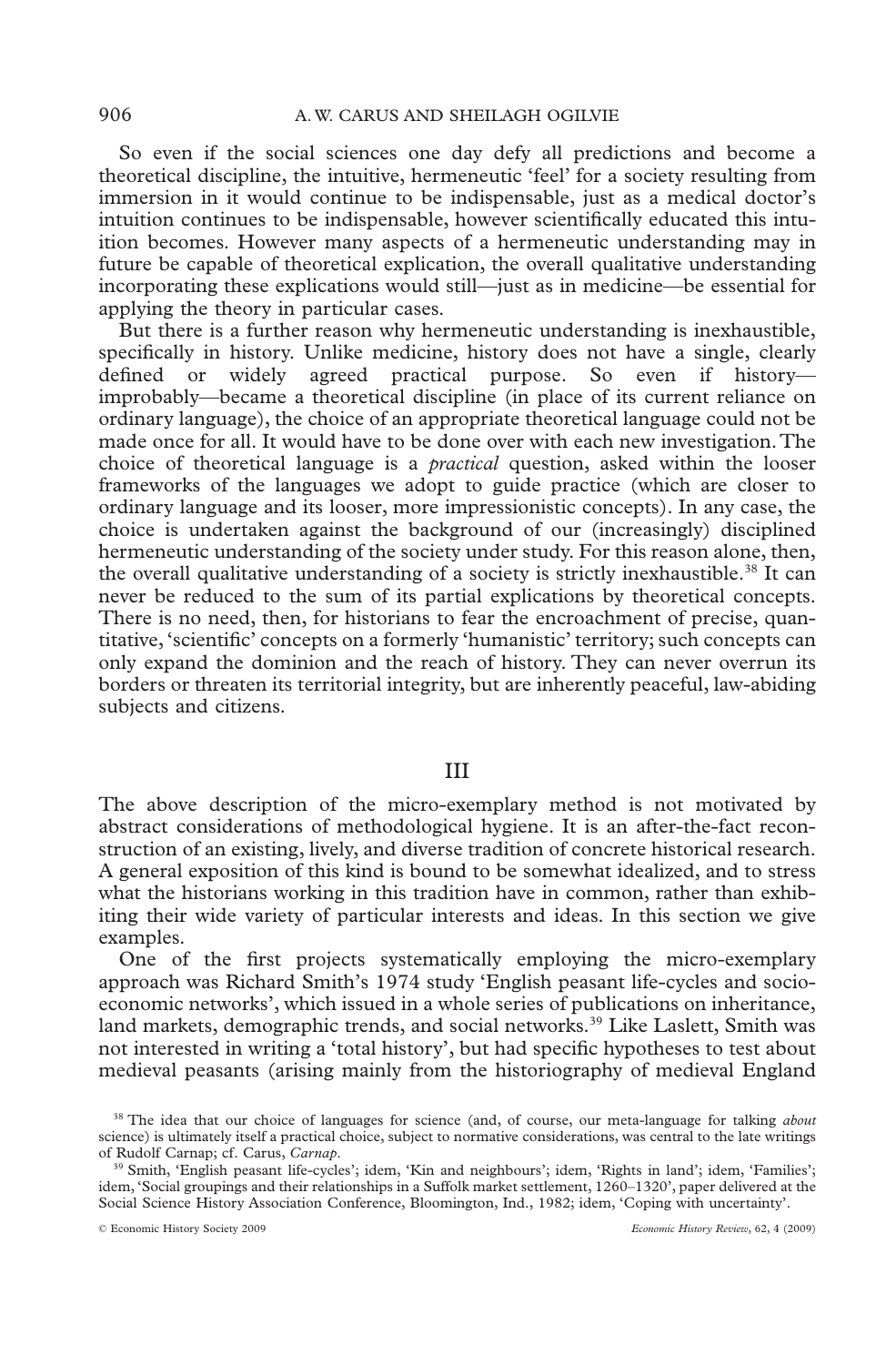and from the 'peasant studies' literature centred around the ideas of Alexander Chayanov, Robert Redfield, EricWolf, and George Foster).40 Beyond testing these specific hypotheses, he wanted also 'to establish quantitative variables capable of being used for objective regionalization of medieval rural society'.<sup>41</sup>

Smith recognized that these questions could only fruitfully be studied within the framework of a relatively small 'community'—in this case not a single settlement but the dispersed population of hamlets and farms over which the Redgrave and Rickinghall manorial courts in Suffolk had jurisdiction.<sup>42</sup> This was partly because these questions required an understanding of the local ecology, institutional practices, and social structure. But it was also partly because generating the 'quantitative variables' he desired made it essential to link different qualitative sources referring to the same individual (manorial survey entries with manorial court cases, for instance), and resource constraints limited such a labour-intensive procedure to a relatively small group and time period.<sup>43</sup>

Smith's first step was, in effect, to create a set of empirical concepts of his own that arose directly from, and stayed close to, his sources. These were not only the traditional medievalist's sources (tax documents, manorial extents, compotus rolls, and charters),<sup>44</sup> but also manorial court rolls, which were more likely than other documents to record less well-off social groups, but had never 'been used in a systematic, let alone scientific fashion'.45 He extracted all persons named in these records, noting all relationships among different persons, and linking all references to the same person across different documents.<sup>46</sup> Smith thus created a 'metasource' consisting of all observed persons, their relationships with one another, and their involvement in particular transactions and conflicts. The organization of the concepts in this meta-source was sufficiently neutral that he was not only able to use them to confront the disparate hypotheses he had begun with, but could then also use the same data to ask questions ranging far beyond those for which it was originally collected, ultimately using it to analyse kinship and neighbourliness,<sup>47</sup> inheritance, $^{48}$  customary law, $^{49}$  landholding, $^{50}$  seigneurial strategies, $^{51}$  social stratification, $52$  and women's economic position. $53$ 

Using the micro-exemplary approach, Smith was able to achieve a fundamental reappraisal of existing theories about medieval peasants. Medievalists and peasant theorists alike had assumed that peasants had strong family ties to the land, a weak sense of private property, and little market involvement. But Smith found that the sanctity of the family holding was hardly in evidence. Much land was held and sold individually, he discovered, with a substantial proportion of market sales of land to

<sup>40</sup> Smith, 'English peasant life-cycles', pp. 5, 9–10, 101–49.

<sup>49</sup> Smith, 'Rights in land'.

<sup>51</sup> Smith, 'Rights in land', esp. pp. 114–19.

© Economic History Society 2009 *Economic History Review*, 62, 4 (2009)

<sup>41</sup> Ibid., p. 1.

<sup>42</sup> Ibid., pp. 2, 11–14; idem, 'Families', p. 138.

<sup>43</sup> Smith, 'English peasant life-cycles', p. 4; idem, 'Families', pp. 144–6.

<sup>&</sup>lt;sup>44</sup> Smith, 'English peasant life-cycles', p. 2; idem, 'Families', pp. 138-46.

<sup>45</sup> Smith, 'English peasant life-cycles', p. 2.

<sup>46</sup> Smith, 'Families', pp. 144–6.

<sup>47</sup> Smith, 'Kin and neighbours'.

<sup>48</sup> Smith, 'Families'.

<sup>50</sup> Smith, 'Families'.

<sup>52</sup> Smith, 'Social groupings' (see n. 39 above).

<sup>53</sup> Smith, 'Coping with uncertainty'.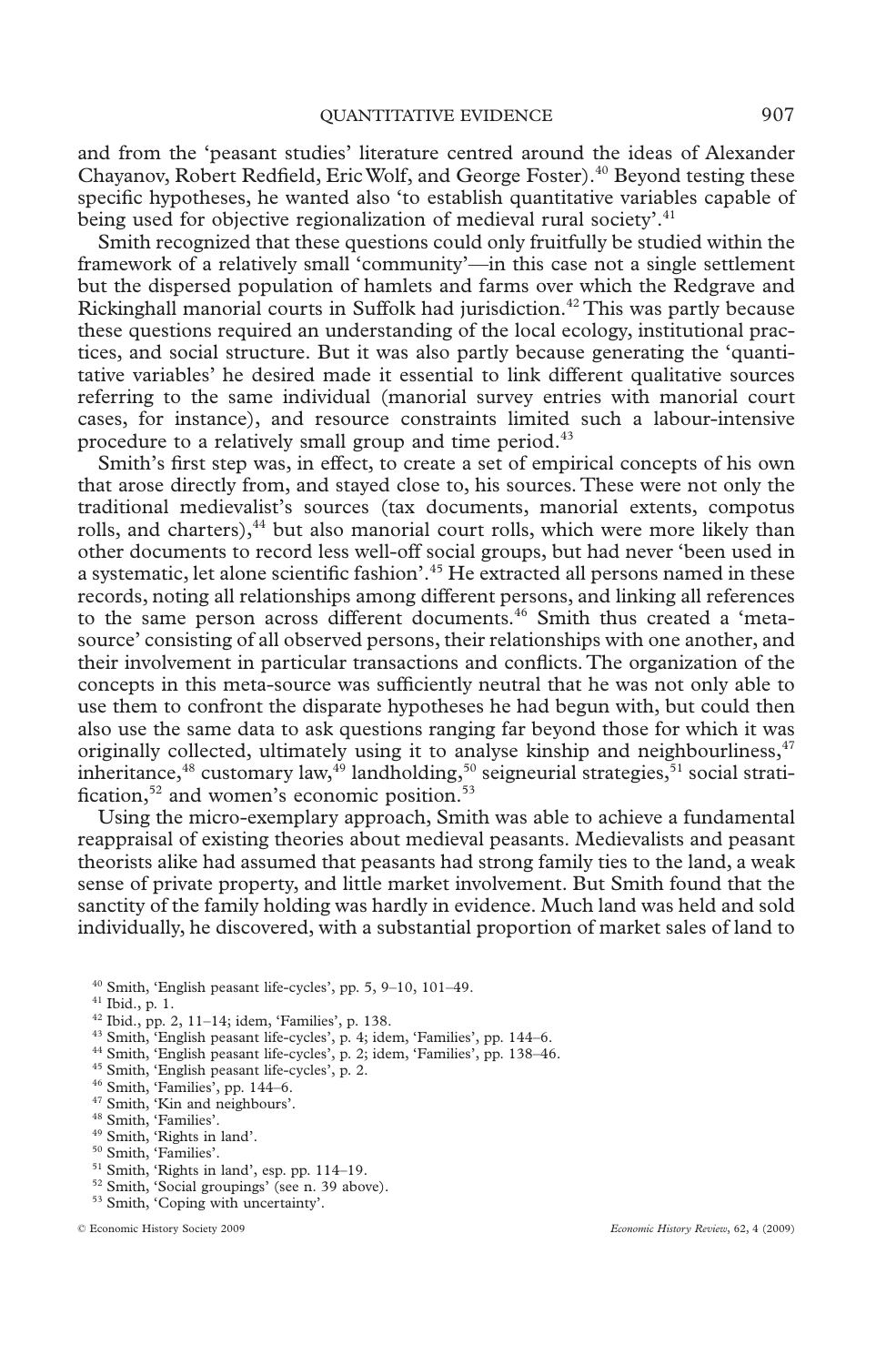non-kin even when inheriting kin were available.<sup>54</sup> Such findings, which could only have been generated through his innovative method for transforming the qualitative data contained in court rolls and land surveys into a 'meta-source' that could be analysed quantitatively, fundamentally changed existing views of the medieval economy which had previously been based on theory or qualitative impressions alone.<sup>55</sup>

The same approach was used by Keith Wrightson and David Levine in their 1979 study of the Essex village of Terling.<sup>56</sup> Their questions differed from Smith's. They began by investigating illegitimacy, but 'the subject of our initial investigation was gradually subsumed within a larger, more comprehensive framework'.<sup>57</sup> They describe this dialectical interaction between data and theory as follows:

. . . it was never our intention to write 'total history'.We came to our task with certain questions in mind. In seeking answers, however, we let the records speak to us. As our work progressed, our range of questions and of source materials grew. The emerging picture of society in Terling sometimes crystallized and confirmed, sometimes modified or challenged the ideas and prejudices of our earlier work . . .<sup>58</sup>

This was possible precisely because of the methodology they adopted.Their first step was, like Smith, to select a particular community with a population small enough (at 300–600 inhabitants) to make it possible to extract all individuals from surviving documents for the community over a period of nearly two centuries, reconstruct the relationships between them, record other characteristics of these individuals (wealth, social stratum, religious dissent, demographic behaviour), and then link all references to each individual across documents.<sup>59</sup> The 'meta-source' was compiled in a sufficiently neutral way that the researchers could eventually ask questions relating not just to demography—their initial interest—but also wealth, migration, conflict, education, and religion.

The micro-exemplary method led the two researchers to a whole array of striking and pathbreaking findings. Counter to traditional views of the importance of kinship in pre-industrial society, linking family reconstitution data with tax records and wills showed that Terling's kin links were narrow and loose compared to historic French and modern English villages.<sup>60</sup> Counter to traditional theories that pre-modern farmers felt a strong attachment to the family farm, Wrightson and Levine found that market sales were nearly as important as inheritance and few landholdings stayed in the family for more than two generations.<sup>61</sup> And counter to traditional views of closed and immobile rural communities,Wrightson and Levine's innovative mapping of transaction partners showed that in almost every aspect of life a non-trivial percentage of villagers' interactions were with outsiders.62 They were even able to cast light on traditional views of Puritanism,

<sup>54</sup> Smith, 'English peasant life-cycles', p. 131; see also idem, 'Families', pp. 149–86.

<sup>55</sup> Schofield, *Peasant and community*, assigns central importance (for example, pp. 2–3) to Smith's work in revealing the commercial nature of the English medieval economy, and thus in overthrowing the previously established Chayanovian view.

<sup>56</sup> Wrightson and Levine, *Poverty and piety*.

<sup>57</sup> Ibid., p. ix.

<sup>58</sup> Ibid., p. x.

<sup>60</sup> Ibid., pp. 82–94.

<sup>61</sup> Ibid., pp. 29–31.

<sup>62</sup> Ibid., pp. 48, 69, 75–82.

<sup>59</sup> Ibid., pp. ix–x, 45.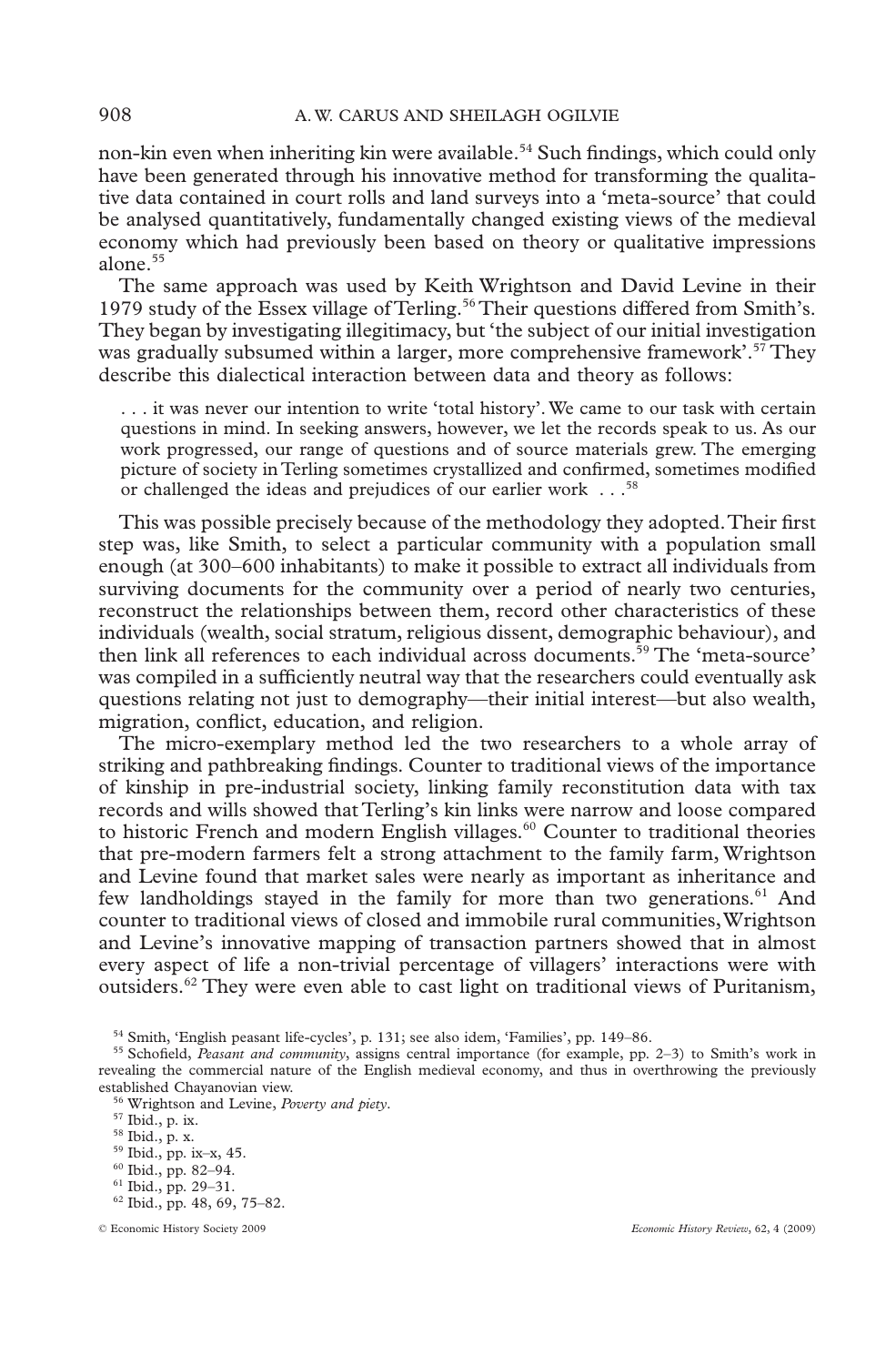showing much higher levels of religious dissent among respectable householders than in the lower village strata, who manifested widespread religious indifference. $^{63}$ These findings could not have been obtained simply by immersing oneself in the impressions gained from qualitative sources: it was necessary to turn qualitative documents—parish registers, wills, land transactions, recognizance bonds, mortgage indentures, court records, and more—into a 'meta-source' that could be analysed quantitatively, in order to find out how widespread certain activities were, whether in the village at large or among particular social groups. Wrightson and Levine's findings concerning kinship and religion outraged many historians who had relied on qualitative sources alone, but have proved remarkably robust as additional data have emerged for Terling and other early modern English villages.<sup>64</sup>

As these two studies were proceeding, a larger-scale project was underway that spectacularly illustrates the methodological procedure of creating a 'metasource' of empirical concepts, capable of quantitative analysis, and using it in dialectical interplay to test questions arising from the qualitative sources themselves. In 1963, Wrigley chose the Devon parish of Colyton as the first English village to be subjected to Henry's technique of 'family reconstitution'. Wrigley's initial aim was to test theories about pre-industrial demographic behaviour, arising partly out of the discipline of demography but also partly from the reading of other qualitative sources on pre-industrial English family structure by his colleague, Laslett.<sup>65</sup> Questions about nuptiality, fertility, fertility limitation, and mortality could only be answered through micro-level approaches that required transcribing, indexing, and linking baptisms, weddings, and burials by name and other characteristics. (The notoriously labour-intensive family reconstitution technique still, even now that it has been computerized, encounters serious resource constraints when attempted for larger populations over longer time periods.)

But Colyton was not destined to remain a simple reconstitution study. Over the years, both the original researchers and others who followed them compiled, added, and linked to the family reconstitution a whole array of additional historical documents relating to the parish—inventories, tax documents, poor relief accounts, wills, estate surveys, court records, and many more. One important aspect of this operation was to attach one of four social status designations to each individual and family in the community: this involved the systematic transformation of qualitative into quantitative data, using a hierarchy of criteria beginning with wealth indicators, but then resorting to qualitative indicators such as occupation, landownership, inventoried possessions, wages received, taxes paid, receipt of poor relief, or having children put into pauper apprenticeship.<sup>66</sup>

As a result, what started out as a purely demographic family reconstitution gradually turned into a multi-faceted and continually expanding database which could be used to address a broad array of issues about English society between the

<sup>63</sup> Ibid., pp. 165–72.

<sup>64</sup> See the quiet but persuasive re-assessment of the 'Terling thesis' in Wrightson 'Postscript'.

<sup>65</sup> See esp. Wrigley, 'Family limitation', and idem, 'Mortality in pre-industrial England'.

<sup>66</sup> Sharpe, *Population and society*, pp. 318–25.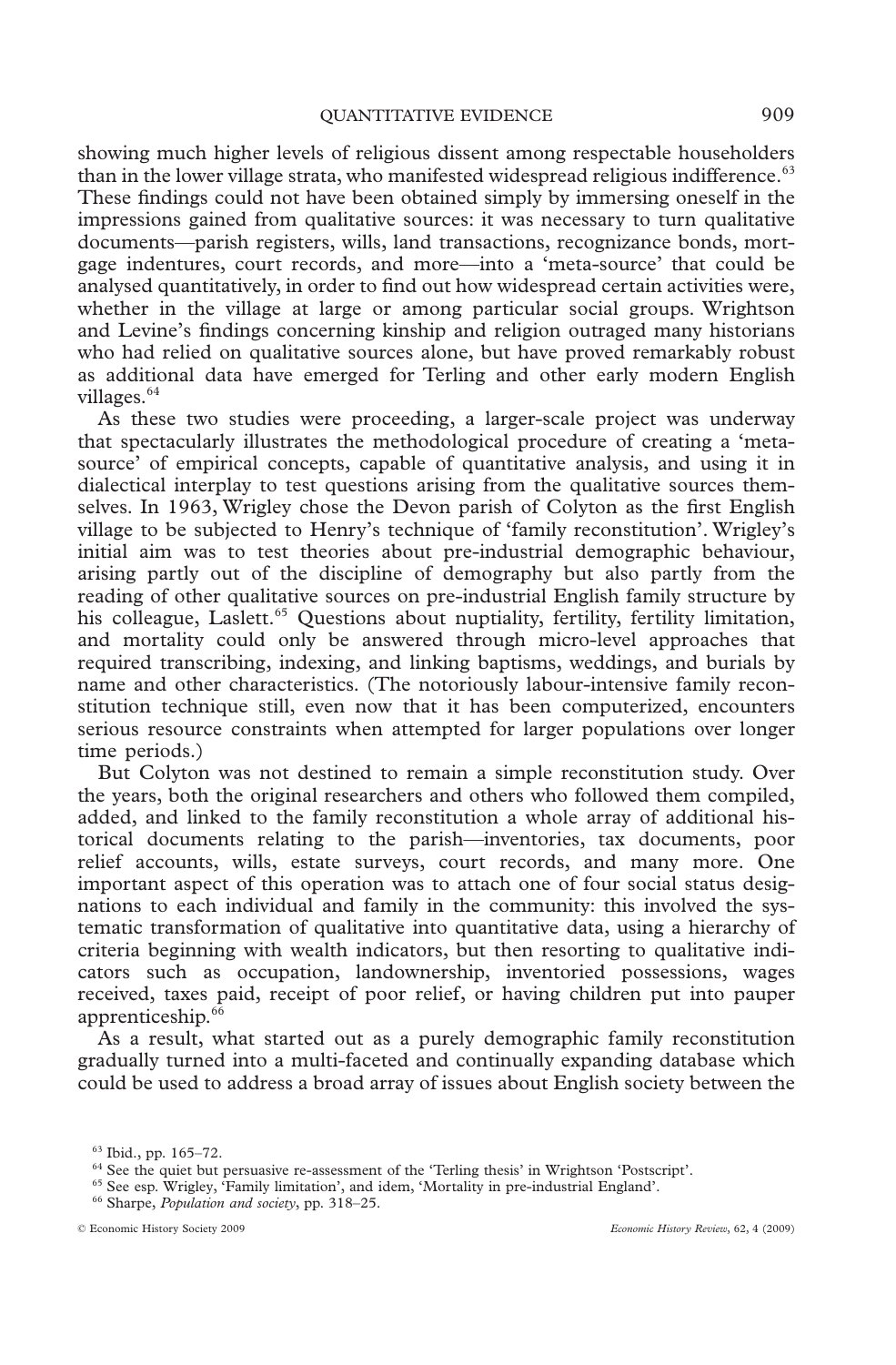sixteenth and twentieth centuries: nuptiality,<sup>67</sup> marital separation,<sup>68</sup> migration,<sup>69</sup> ageing,<sup>70</sup> disease,<sup>71</sup> baptism practices,<sup>72</sup> childrearing,<sup>73</sup> religious dissent,<sup>74</sup> child $hood$ ,<sup>75</sup> poverty,<sup>76</sup> welfare provision,<sup>77</sup> occupational structure,<sup>78</sup> agricultural practice,<sup>79</sup> proto-industry,<sup>80</sup> apprenticeship,<sup>81</sup> women's work,<sup>82</sup> domestic service,<sup>83</sup> and social class.84 Cross-linking new sources to the family reconstitution also enriched the demographic questions that could be addressed—how demographic behaviour, for instance, varied with social stratum, wealth, and occupation.<sup>85</sup>

This transformation of the qualitative sources for Colyton into a meta-source that could be analysed quantitatively, and the extension of the meta-source over four decades, generated striking findings that transformed many historical debates.The original family reconstitution for Colyton, for instance, generated the astonishing revelation that seventeenth-century couples were already deliberately limiting their fertility, long before the 'demographic transition' of the nineteenth century.<sup>86</sup> Another striking finding emerged in the 1990s when Pamela Sharpe found that, counter to traditional assumptions, marriage rates could sometimes be more strongly influenced by women's than by men's wages and that proto-industrial activity could reduce rather than encourage nuptiality by offering women attractive non-domestic livelihoods.<sup>87</sup> Neither finding could have been obtained without transforming qualitative sources into a community-level interlinked 'meta-source' which could be interrogated quantitatively over a series of decades by historians with very different theoretical preoccupations. No doubt the Colyton database will be used in future to address questions that historians have not yet devised.

The micro-exemplary style of research has not been confined to England, but has also been applied to many other kinds of society. One early example was its application to the Piedmontese village of Alagna by Paulo Viazzo.<sup>88</sup> As in the

<sup>69</sup> Schofield, 'Age-specific mobility'; Wrigley, 'Life-time mobility'; Sharpe, *Population and society*, esp. pp. 161–207.

- <sup>70</sup> Robin, 'Family care'; Sharpe, *Population and society*, esp. pp. 295–9.
- <sup>71</sup> Schofield, 'Anatomy of an epidemic'.
- <sup>72</sup> Wrigley, 'Baptism coverage'.
- <sup>73</sup> Sharpe, *Population and society*, esp. pp. 252–6.
- <sup>74</sup> Ibid., esp. pp. 29–64.
- <sup>75</sup> Sharpe, 'Poor children'.
- <sup>76</sup> Sharpe, *Population and society*, esp. pp. 208–49; idem, 'Poor children'.
- <sup>77</sup> Robin, 'Family care'; idem, 'Poverty'; Sharpe, 'Poor children'; idem, *Population and society*, esp. pp. 208–49.
- <sup>78</sup> Wrigley, 'Changing occupational structure'.
- <sup>79</sup> Sharpe, *Population and society*, esp. pp. 120–59.
- <sup>80</sup> Sharpe, 'Literally spinsters'; idem, *Population and society*, esp. pp. 67–119.
- <sup>81</sup> Sharpe, 'Poor children'; idem, *Population and society*, esp. pp. 256–70.
- 82 Sharpe, 'Literally spinsters'.
- <sup>83</sup> Sharpe, *Population and society*, esp. pp. 271–3.
- 84 Sharpe, 'Total reconstitution method'.

<sup>85</sup> Wrigley,'Marital fertility'; idem,'Baptism coverage'; Schofield,'Anatomy of an epidemic'; Robin,'Prenuptial pregnancy'; idem, 'Illegitimacy'; Sharpe, *Population and society*, esp. pp. 161–207, 279–89; Vann, 'Unnatural fertility'.

<sup>86</sup> Wrigley, 'Family limitation'. Although these findings evoked some debate in the 1970s (see esp. Morrow, 'Family limitation', and the reply by Wrigley, 'Marital fertility'), other studies strongly supported them (see esp. Crafts and Ireland, 'Family limitation'). The most recent consensus is that family limitation was present in Colyton among certain social strata, as well as in some other early modern English communities (see Sharpe, *Population and society*, pp. 189–97).

<sup>87</sup> Sharpe, 'Literally spinsters'.

<sup>88</sup> Viazzo, *Upland communities*.

<sup>67</sup> Sharpe, 'Literally spinsters'; also idem, *Population and society*, esp. pp. 161–207, 274–9.

<sup>68</sup> Sharpe, *Population and society*, esp. pp. 290–4.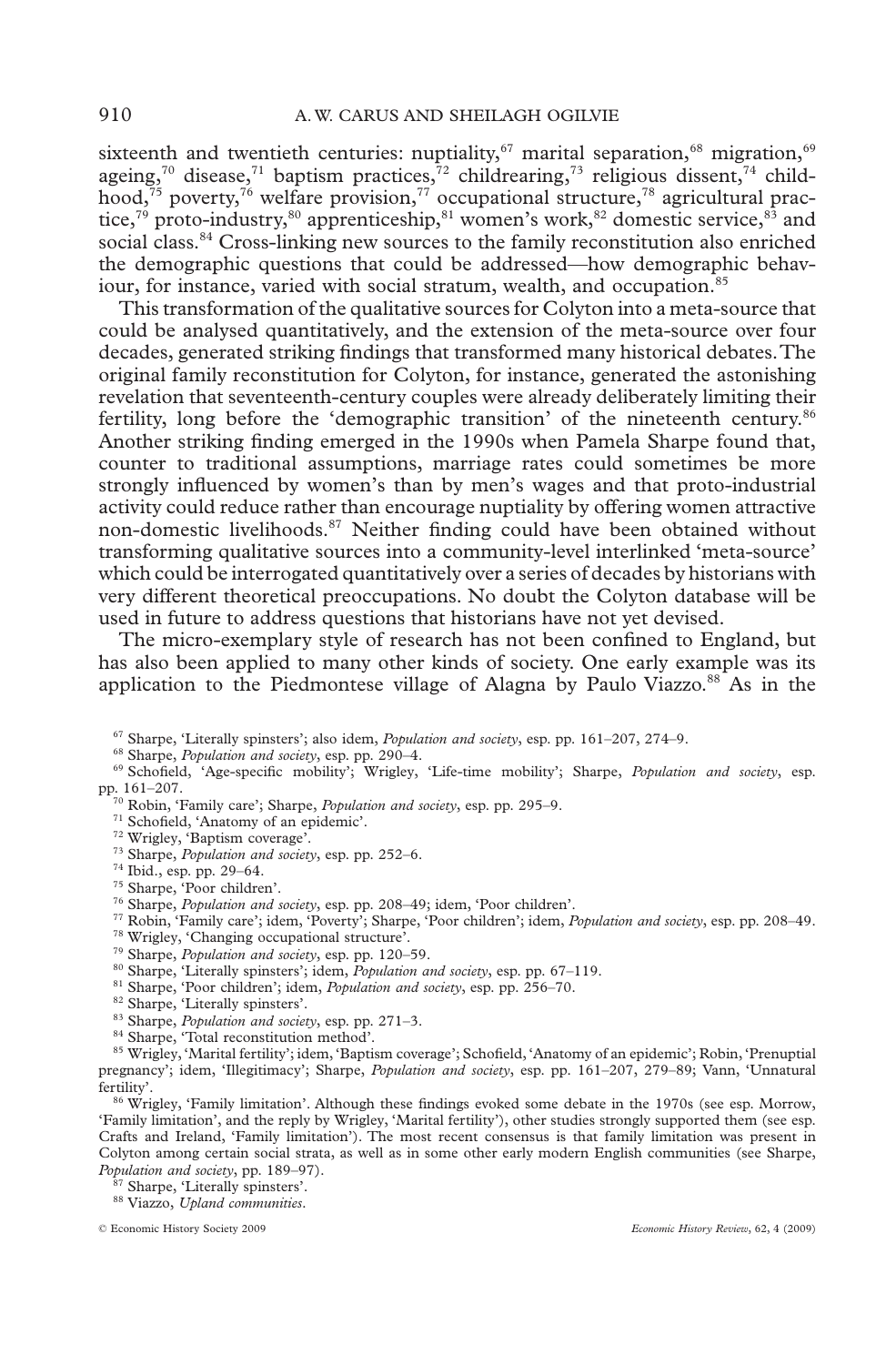English cases just mentioned, Viazzo began with questions raised by qualitative research, and then created a 'meta-source' capable of quantitative analysis. The qualitative research, in this case, was 18 months of anthropological fieldwork between 1979 and 1981 in Alagna, which was a Walser (German-speaking) community in the Italian Alps.Viazzo's initial question related to ethnic change, arising from anthropologists' interest in cultural frontiers.<sup>89</sup> But he soon realized that his fieldwork also shed light on the quite different issue of 'relations between the physical environment and human social organization',<sup>90</sup> something of equal concern to anthropologists interested in closed corporate communities and demographers (or geographers) interested in the balance between population and resources.91 For two reasons, this question was best studied at the community level: first, environmental management is most appropriately examined at the interface where individual human beings interact with ecological constraints; and second, the community itself is generally viewed as the key institution for managing environmental resources.

As in other micro-exemplary studies, Viazzo's approach combined different types of qualitative evidence into a database that could be explored quantitatively. He began with qualitative data collected in his anthropological fieldwork in 1979–81—interviews and an informal village census—but then added parish registers, village censuses, and descriptive sources dating from the fifteenth to the twentieth century.<sup>92</sup> This methodological decision was guided by his realization, based on the qualitative data, that the balance between humans and the natural environment raised questions that could only be addressed by adopting a longterm historical perspective. It was also based on a realization that his informants' statements in 1979–81 about traditional household structures were at odds with the evidence emerging from the quantitative analysis of village censuses.<sup>93</sup> The meta-source that Viazzo compiled from qualitative data subsequently proved susceptible to quantitative analysis not just to address questions of inter-ethnic and class relations, but also family structure,  $94$  marriage patterns,  $95$  illegitimacy,  $96$ communal institutions,<sup>97</sup> and 'environmental history'.<sup>98</sup>

The micro-exemplary approach enabled Viazzo to find that, counter to traditional assumptions, Alpine communities did not stay in balance with their environment only through permanent emigration. He showed that ecological balance had long been managed primarily through late marriage, high lifetime celibacy, seasonal emigration, and low fertility.<sup>99</sup> Counter to models of Alpine communities as 'autarkic' and closed, Viazzo showed that they were often more closely integrated into the wider economy than were villages at lower altitudes.<sup>100</sup> His trans-

- <sup>90</sup> Viazzo, *Upland communities*, p. 1.
- $^{91}$  Ibid.
- <sup>92</sup> Ibid., pp. 6–7, 9–11, 127–35.
- <sup>93</sup> Ibid., pp. 13–14, 95–7.
- <sup>94</sup> Albera and Viazzo, 'Peasant family'.
- <sup>95</sup> Viazzo and Albera, 'Population'.
- <sup>96</sup> Viazzo, 'Illegitimacy'.
- <sup>97</sup> Viazzo, *Upland communities*, pp. 276–85.
- <sup>98</sup> Ibid., pp. 1–5, 27–8, 113, 119, 221–2, 277–8, 264.
- <sup>99</sup> Ibid., esp. chs. 4, 8, and 10.
- <sup>100</sup> Ibid., pp. 276–85.

<sup>89</sup> Viazzo, 'Ethnic change'.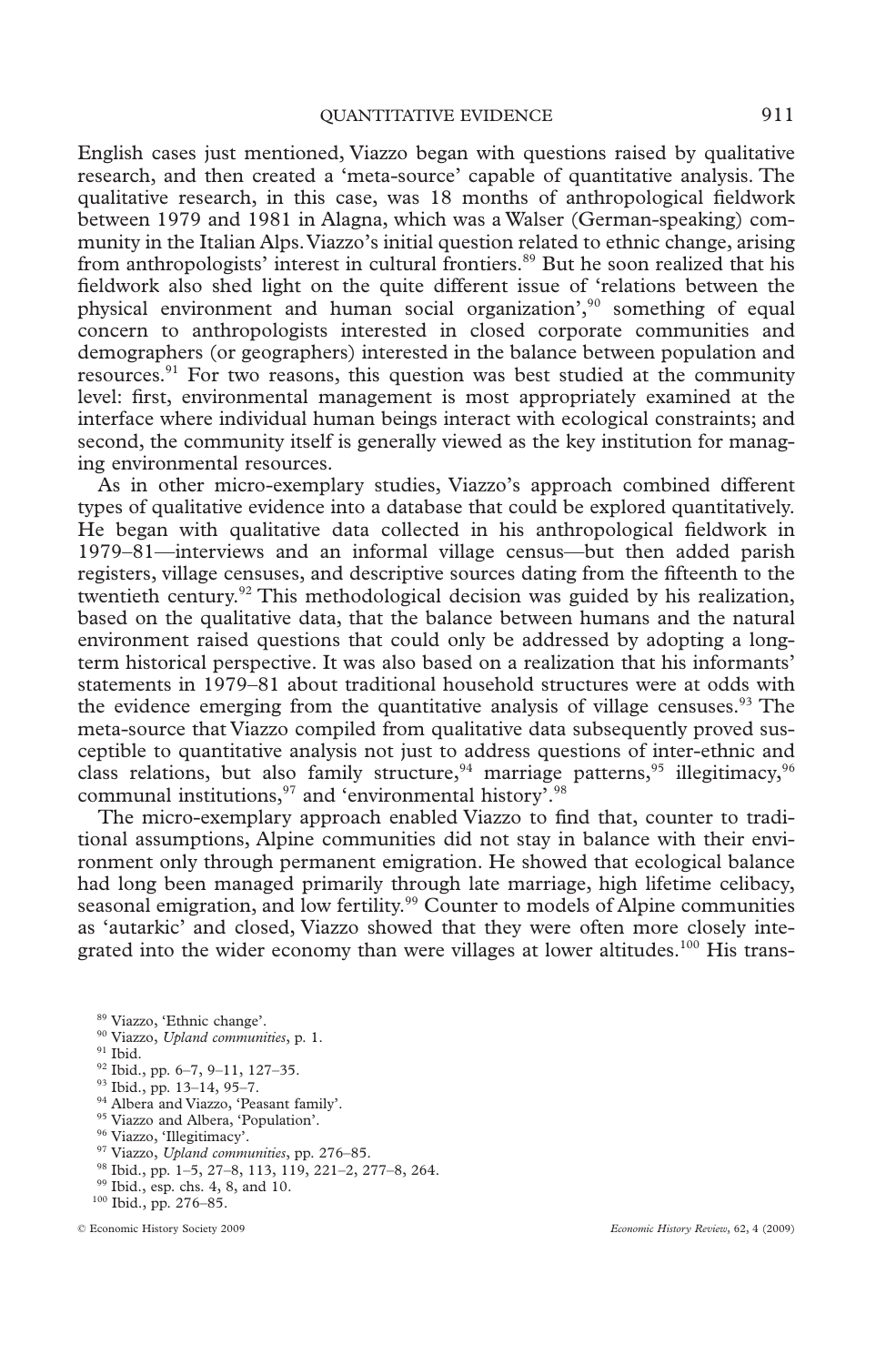mutation of qualitative into quantitative data for the village of Alagna, and his sophisticated and wide-ranging comparison of these findings with those for other villages throughout the Alps over a period of centuries, enabled Viazzo to cast serious doubt on both ecologically and culturally deterministic accounts of Alpine demography and institutions.

Another well-known application of the micro-exemplary approach outside England is Hans Medick's 1996 study of the south-west German community of Laichingen. LikeViazzo's study, it shows how this approach can be used to explore not just the demographic, social, and economic questions for which it has so often been used, but quite different fields—in this case, cultural history.<sup>101</sup> Medick began his Laichingen research in the later 1970s with the aim of exploring how 'protoindustrialization'—export-oriented rural industry—affected demographic and economic life.102 This question arose mainly from the theoretical debate about proto-industrialization, to which Medick himself had contributed significantly.103 In response to what he found in the qualitative sources for the village, however, Medick expanded his perspective to explore cultural questions such as clothing styles, responses to famine, and book-ownership, confounding cultural historians by finding levels of book-ownership in inventories of modest villagers that rivalled those observed in the capital city of Stuttgart.

Despite this different focus, Medick's community micro-study approach followed the method laid down by Smith, Wrightson and Levine, the Colyton researchers, and Viazzo: concentrating on a single community, creating a database of the individuals and relationships within it using qualitative evidence from a wide range of historical sources, and then using this database as a meta-source which could be analysed both qualitatively and quantitatively.<sup>104</sup> Once again, the concepts of the meta-source were sufficiently close to the data, sufficiently neutral, that they could be used to address questions radically different from those for which it was originally compiled.105

In all these cases, the basic demographic, household, tax, and/or property data for the community under study form the quantitative backbone of the 'metasource' that was created. Our final example pushes this idea of creating a 'metasource' of data-generated concepts one step further. Here the qualitative source that formed the basis for generating quantitative evidence was more 'purely' qualitative, in the sense that it did not occur (as does a parish register, a tax list, or a cataster) in the form of a list or of serial, discrete, repetitive units that—though qualitative—fall into obvious 'natural' sets ready-made for counting. In this final case there was not, on the surface, anything obvious to count; there was nothing 'naturally' countable (in the sense of section II above).

The context was a study undertaken (by one of the present authors) to gain a better understanding of women's work in pre-industrial society.106 Impressionistic methods using literary or other qualitative evidence have long held sway in this

<sup>101</sup> Medick, *Weben*.

<sup>102</sup> Ibid., pp. 16–19.

<sup>103</sup> Kriedte, Medick, and Schlumbohm, *Industrialisation before industrialisation*.

<sup>104</sup> Medick, *Weben*, pp. 19, 26, 28.

<sup>105</sup> Ibid., pp. 26–8.

<sup>106</sup> The results of this study are to be found in Ogilvie, *Bitter living*. The following pages draw heavily on that book.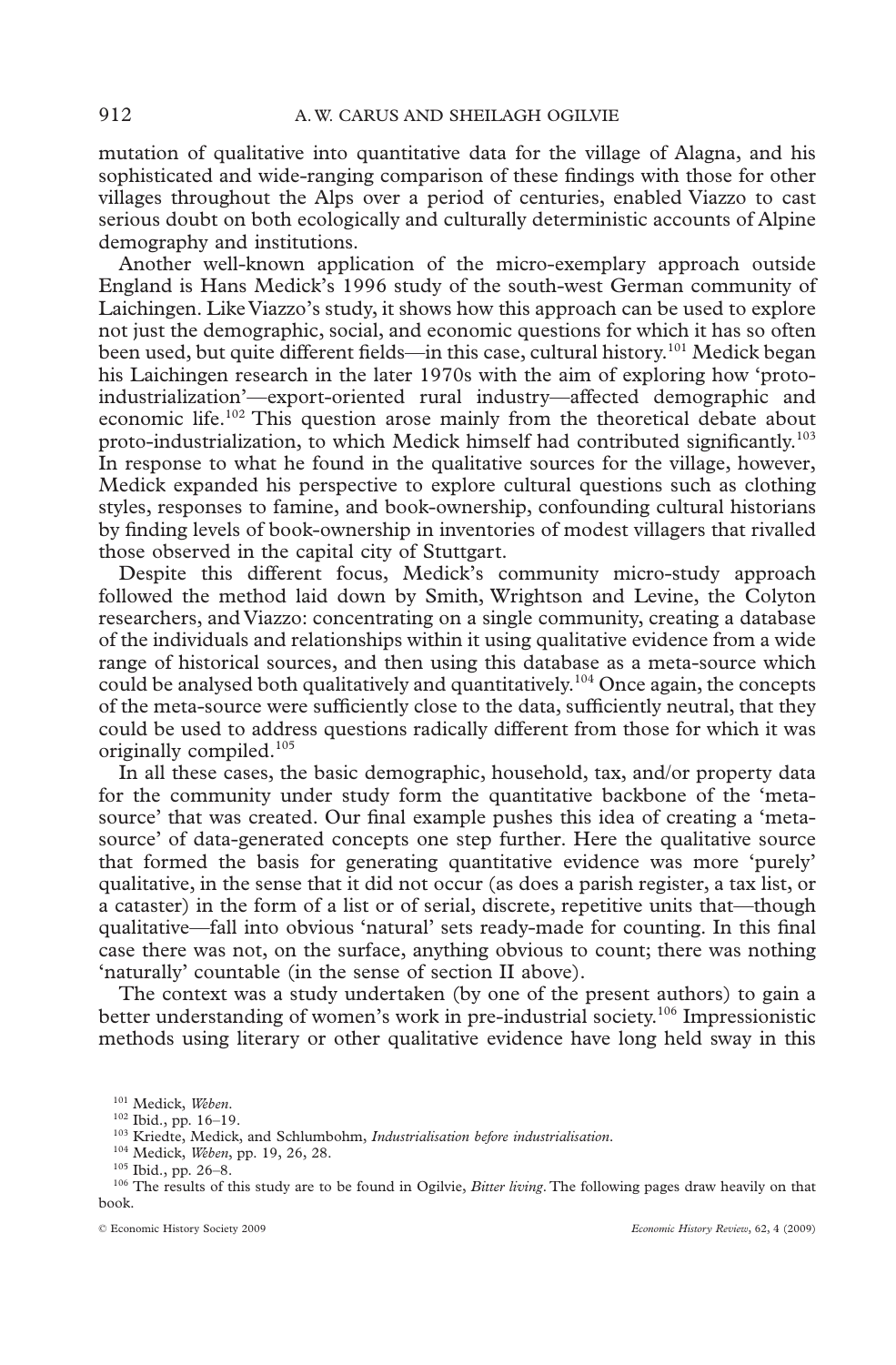field, and it has seemed all but impossible to penetrate the barriers of near invisibility in which the female half of the pre-industrial population has been shrouded.To overcome this problem, the study focused on a social unit that could be circumscribed reasonably easily; in this case, the small district of Wildberg in the Württemberg Black Forest, consisting of 10 communities with a combined population of about 5,000 persons in the seventeenth and eighteenth centuries. Detailed reading of one particular source for these communities—the church court minutes—revealed that they contained many references to women's economic activities.To turn this rich qualitative source into quantitative evidence that could be used to test our intuitive understanding of this society, all references to work by both sexes were extracted from over 7,000 handwritten pages of church court minutes for two communities of the district, the small town of Wildberg (with a population of 1,200–1,400) and the village of Ebhausen (with a population of 600–900).This required the adoption of certain conventions. Only references to actual work behaviour were noted, not to occupations or crafts, partly because it was thought that these would be biased toward males, who would be more likely to be formally designated as holding occupations (though not, as was known from informal acquaintance with these records, more likely actually to be doing the corresponding work).<sup>107</sup>

This resulted in a dataset of 2,828 observations of people working. These data did not, of course, represent a *complete* picture of time allocation in this society; they were a sample. But like any statistical sample, this one could be tested for representativeness and robustness in various ways. For one thing, the observations all came from the same society, so the social and economic environment was held constant. Certainly the church court dataset was influenced by the fact that testimony was given under conditions of stress or conflict, in the somewhat unnaturally formal context of a court meeting (normally presided over by the pastor, with three or four fellow citizens also present). However, these same conditions also guaranteed that information not under dispute and peripheral to the case (derived from references to work being done by accusers, accused, or witnesses) was unlikely to be fabricated or merely subjective, as it was validated (considered at least plausible) by all present at the proceedings. So there was no reason to believe that the observations of work might be systematically distorted in any particular direction, and thus no reason to believe that descriptive statistics based on it should be treated more suspiciously than, say, the results of a modern survey, which might also be thought to suffer from inherent collection and situational biases, and from the unintentionally loaded wording of questions.108

There are, however, two considerations that make a meta-source of this kind more problematic than the previous examples cited in this section. First, there is the problem already mentioned: court records are not, on the surface, 'naturally' countable. The 'units' to be counted are not clearly suggested by the physical arrangement of the source itself; therefore, their identification requires conceptual intermediation—it requires interpretation. Second, the concept whose instances are counted is a concept of our meta-language, not of the language in which the

<sup>&</sup>lt;sup>107</sup> For other conventions adopted in extracting this data, see ibid., pp. 24–6, 29.

<sup>108</sup> Inference from survey data is discussed in Rosenberg, *Logic of survey analysis*.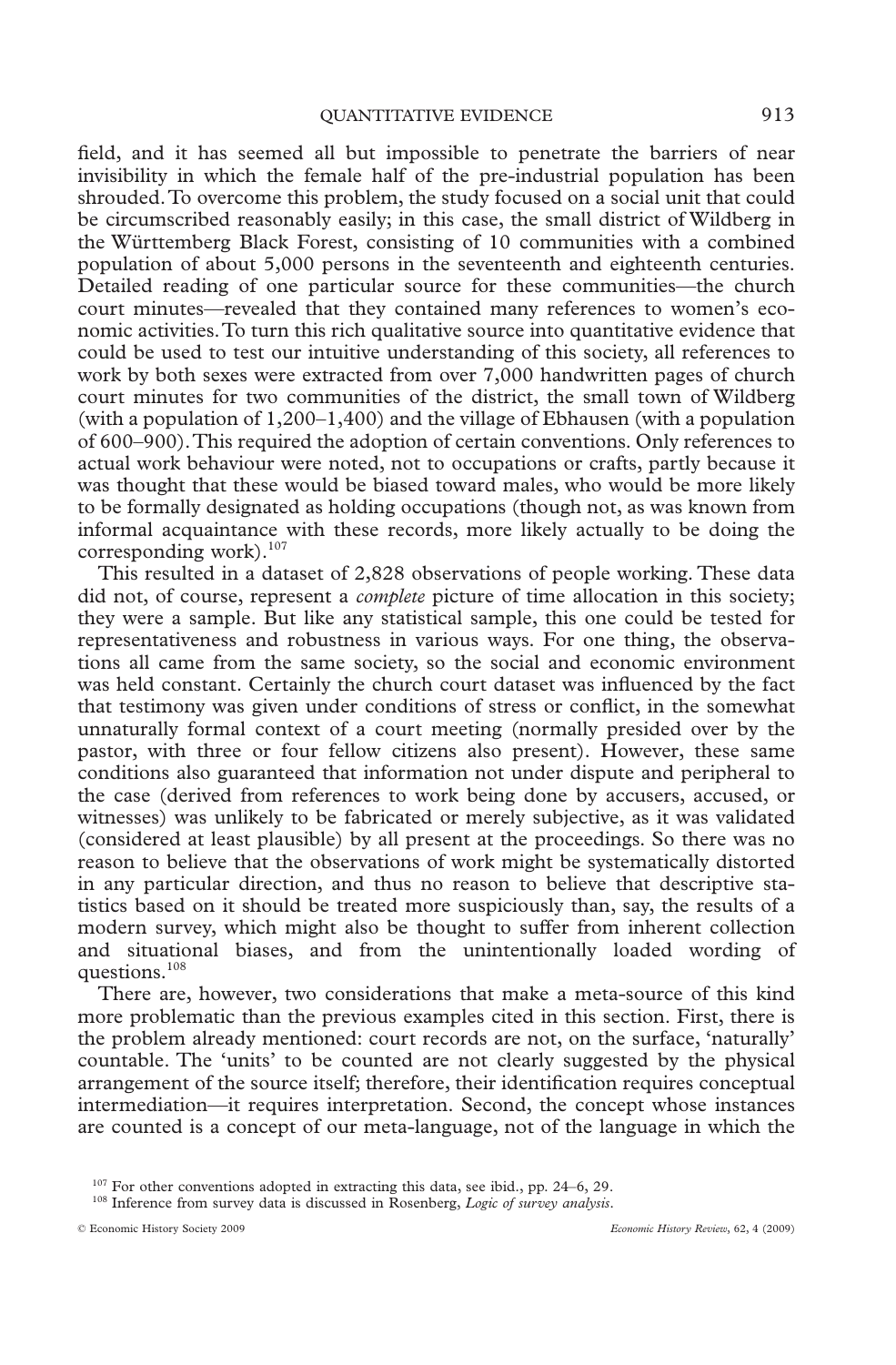source is composed.True, this is also the case where we count instances of 'birth', 'death', and so on, but in these cases we can feel very confident, for obvious reasons, that our meta-linguistic concept overlaps closely with the corresponding concept in the object language.109 In the case of 'work' (even though it appears to correspond quite closely with the object-language concept '*Geschäft*'), we have less reason to be confident, as once again a certain amount of interpretation unavoidably inserts itself between us and the raw evidence.

The solution, in the Wildberg case, was to index the meta-source to such a set of more 'naturally' quantitative sources available for the same locality; that is, to sources whose object concepts coincide more obviously with concepts of our meta-language. This was undertaken so as to anchor the reliability of the more problematic meta-source in those less problematic ones. A wide variety of such more obviously countable documents for this same district—such as parish registers, censuses, tax registers, and guild account books—had, fortunately, been previously compiled into a very extensive meta-source for an earlier project testing hypotheses about proto-industry, demography, and local institutions.<sup>110</sup> If certain basic parameters from the work database matched up to what was known from the 'naturally' quantitative sources whose concepts require less interpretation, it could then 'borrow' its robustness and representativeness from those sources; its reliability would be 'guaranteed' by them.<sup>111</sup>

In itself, this kind of internal cross-check among different sources is nothing new;<sup>112</sup> we find it highly developed even in the earliest of the studies discussed above. In compiling his meta-source, Smith reflected critically on the processes that generated the data, a particularly acute question in the case of court records, which are less standardized than other sources such as parish registers, censuses, or land surveys.113 For instance, in assessing shifts between post-mortem and inter-vivos land transfers, Smith carefully considered whether one sort of transaction was more likely to be recorded than the other, whether the frequency of court sessions was changing over time, and whether incomplete survival of court records was likely to bias the results. $114$  Given the inherent indeterminacy of some qualitative data—'since some kin relationships will have left no traces in the record and a certain instability in surnames is still present at this date'—Smith stated his results as lying within a range of values: thus 'the minimum proportion of customary land so held [by the laterally extended family] was 24 per cent and the maximum 40 per cent. Some intermediate value might be a not unreasonable estimate'.115 Smith also cross-checked his quantitative findings against other

<sup>109</sup> Note, however, that changing definitions of stillbirth in baptismal registers, for instance, can affect calculated infant mortality rates.

<sup>110</sup> Ogilvie, *State corporatism* and associated publications cited there.

<sup>111</sup> Once again, such 'naturalness' is entirely practical and ad hoc, with no implications whatever about some supposed ultimate 'ontology' of the society under study.The comparative 'naturalness' with which parish registers and church court minutes lend themselves to counting is a matter of degree, and is in any case a practical question of how easy it is to arrive at agreement (among historians who work with such documents) about what one is counting and what conventions to apply. There is no *ultimate* sense in which the 'naturally countable' data could be regarded as 'hard' and the church court data as 'soft'.

<sup>112</sup> Indeed, it was already a well-established component of the hermeneutic method of German historicism.

<sup>113</sup> Smith, 'English peasant life-cycles', pp. 2–4, 14–55.

<sup>114</sup> Smith, 'Families', pp. 151-3.

<sup>115</sup> Ibid., pp. 145–6.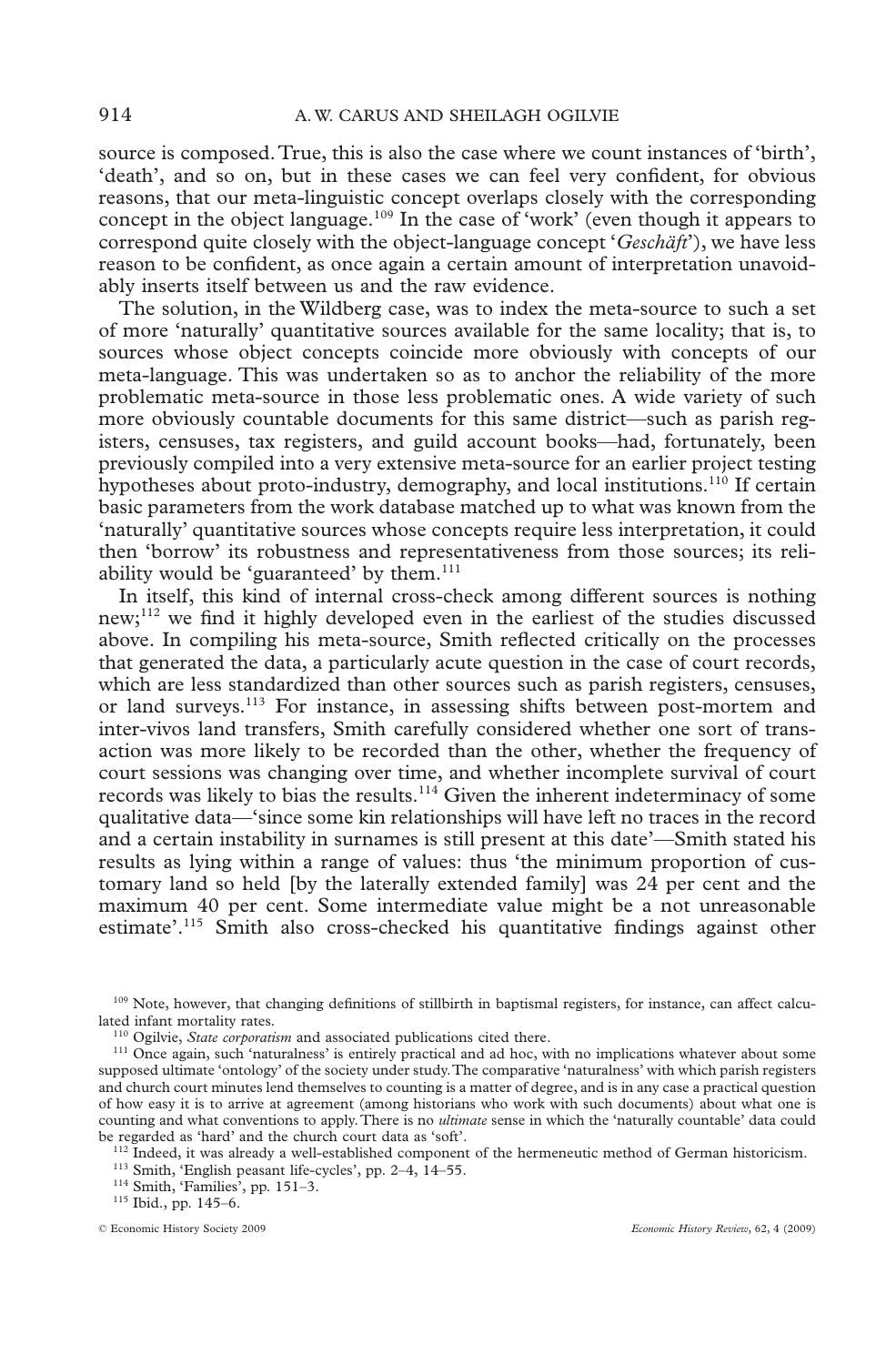sources, both qualitative cases from his own court rolls, and quantitative analyses of land transfers in other medieval communities.<sup>116</sup>

In Wrightson and Levine's study of Terling, the linking of data from many different sources to individual names also made it possible to check different sources against one another—for instance, to establish that all those receiving poor relief in the poor rate accounts were also included in tax lists among those excused tax on grounds of poverty.<sup>117</sup> In the Colyton reconstitution, the addition of new data to the demographic backbone made it possible to examine much more thoroughly whether the data resulted from a uniform generating process over the period: quantitative analyses and qualitative sources could be compared to find out whether there was change over time in people's decision to register their weddings or baptisms in the local community or in the Anglican church, and whether different social groups were equally represented in the data.<sup>118</sup>

So the indexing of the Wildberg work database to the basic demographic data merely extended a practice long established within the micro-exemplary approach. The results were reassuring.The 2,828 work observations could be sorted into two categories: work prosecuted as Sabbath-breaking, and work observed 'descriptively', in passing, within other sorts of case. The 'descriptive' observations recorded women nearly in proportion to their share in the population, and while the Sabbath-breaking observations under-represented women, they also revealed sectoral and spatial patterns of observed work that were strikingly similar to those in the descriptive observations. The proportion of women's work to total observations of work was tested for changes over time and remained relatively constant over the entire 150-year period of observation. The proportions of men and women in various marital and household statuses, in the work observation data, were checked against local censuses, and were found to correspond roughly to their proportions in the population.<sup>119</sup>

The nature of what was being observed was also tested against other sources of evidence.The court's regulatory concerns were inescapable, but there were several ways of checking on the extent of this bias. The immanent concept of 'work' (or 'business') was built into the definition of the church court's remit; the Sabbath regulations explicitly prohibited 'all business [*Geschäft*] in house and field, inside and outside the village'.<sup>120</sup> Evidence from elsewhere in the church court minutes (and other local records) showed that the church courts possessed the means to enforce this prohibition and did so in practice. Outdoor work was probably more observable, but the church court was very strongly focused on familial and sexual conflicts and hence likely to be biased toward indoor activities; the two biases to some extent cancelled out. In fact, both indoor and outdoor work were strongly represented in the database.The types of working activity manifested in the church court work database were compared against an outside source—a 'soul-table'

<sup>116</sup> See, for example, ibid., pp. 159–73.

<sup>117</sup> Wrightson and Levine, eds., *Poverty and piety*, p. 34.

<sup>118</sup> Wrigley, 'Problems'; Schofield, 'Representativeness'; Sharpe, 'Total reconstitution method'; idem, *Population and society*, esp. pp. 1–28, 305–6, 313–17.

<sup>119</sup> This is detailed in Ogilvie, *Bitter living*, tab. 1.3, p. 27, and the accompanying discussion on pp. 25–9. The data for the underlying population are derived from censuses of Wildberg in 1717 and 1722.

 $120$  Only in Oct. 1799 did the central government in Stuttgart relent, and allow the pursuit of 'occupations, business, and trades' on Sundays and holidays, as long as they were not carried out during or before actual church services; ibid., p. 29.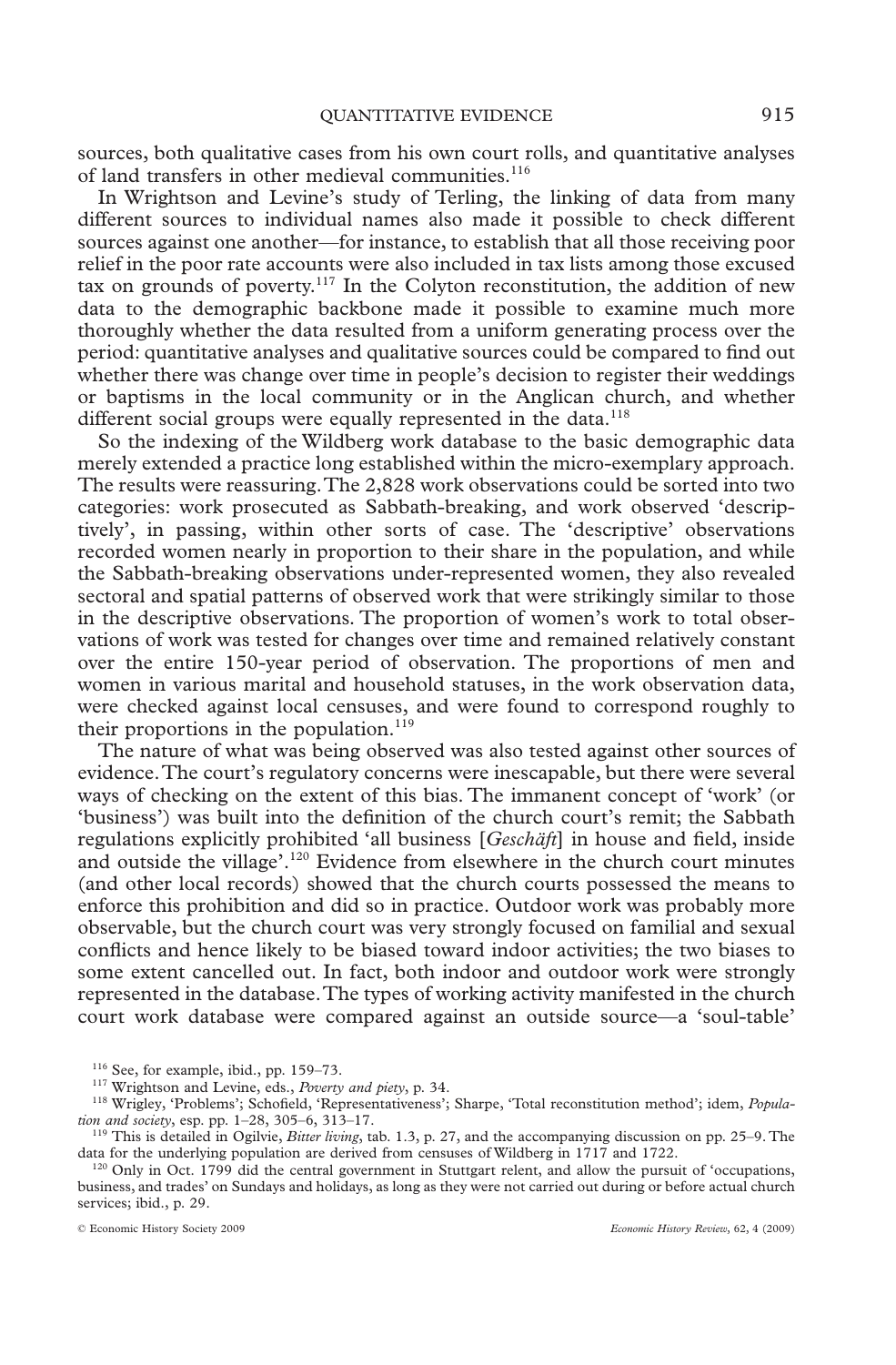listing the 'trade and livelihood' of all independent earning units in the same district in 1736—and this comparison showed that the church court observations covered all the different sectors and individual activities listed in the soul-table. Finally, the fact that the church court work observations extended across all sectors of the economy, registered indoor as well as outdoor work, and recorded such intimate activities as washing the parlour floor, soaking laundry at home, rolling out biscuit-dough, serving a meal, making a fire, cleaning up drunken vomit, washing lettuce, cooking gruel for a newborn infant, boiling milk, and mending a husband's trousers, suggest that it penetrated further into the realm of time allocation than has usually been thought possible for the invisible half of pre-industrial society.

The study of women's work based on this dataset in conjunction with a large body of other qualitative and quantitative evidence<sup>121</sup> came to different conclusions in many respects from those based on more impressionistic use of literary and other qualitative sources.We will not attempt to summarize those conclusions here.<sup>122</sup> However, an example will illustrate the gains from this extension of the micro-exemplary method. It has generally been thought, on the basis of (postindustrial) common sense and impressionistic use of qualitative evidence, especially from literary sources, that women's work options in pre-industrial society were constrained (a) by their physical strength, especially upper-body strength, and (b) by the need to be in or near the dwelling, to care for small children and do housework, and by the limits on mobility imposed by pregnancy.<sup>123</sup> These hypotheses lead to the prediction that we would find women much more heavily engaged in light, domestic activities (such as housework, child care, or weaving) than heavy, non-domestic activities such as day-labouring or agriculture. But the reverse was the case. Less than half (42 per cent) of all female work observed was indoors, a proportion not so different from that of male work (37 per cent). The sexual division of labour was more flexible than has often been thought, or than contemporary published opinion approved. In agriculture, especially, women made up an unexpectedly high percentage (nearly a third) of the observed labour force. In guilded crafts, in contrast, women were almost completely absent. This finding directed attention to gender discrimination by social institutions, rather than gender-specific biological characteristics, as the fundamental variables in explaining variations in the sexual division of labour.

This is an example of a simple, factual finding that would be practically impossible to discern by simple immersion in the church court records—as impossible as finding a mortality rate by immersion in parish registers. The improvement in understanding is of the same nature as that expounded byWrightson above for the use of quantitative illegitimacy and bridal pregnancy ratios as a control on qualitative statements about sexual conformity. Of course the real power of such controls becomes fully evident only when one advances beyond simple factual findings of this kind to the study of *why* these facts obtained, and what their larger

 $121$  As well as against the background of a series of previous studies of the institutional structure of this same society and its larger social and economic context: Ogilvie, *State corporatism* and further publications cited there.

<sup>122</sup> An overview can be found in Ogilvie, *Bitter living*, ch. 7; also eadem, 'Social capital'; eadem, 'Women and labour markets'.

<sup>123</sup> See the literature reviewed (and criticized) in Ogilvie, *Bitter living*, pp. 7–9, and eadem, 'Women and labour markets'.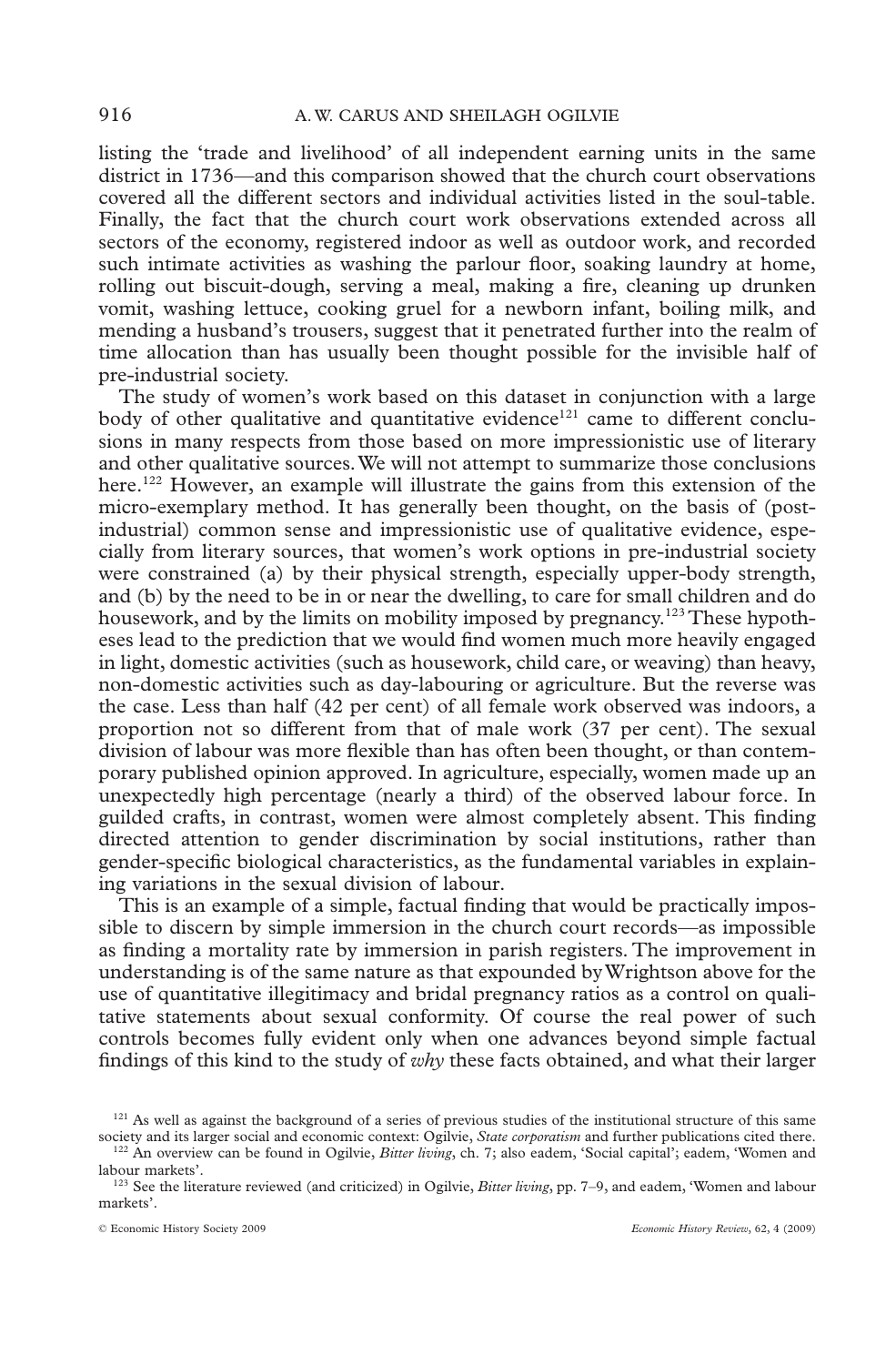#### QUANTITATIVE EVIDENCE 917

consequences might have been. Here the availability of solid ground under one's feet—a backdrop of well-defined, often measurable ad hoc empirical categories enables us to extend the rigorous analysis hitherto reserved to demographic questions about households, migration, labour markets, and servanthood to questions about the sexual division of labour and restrictive local institutions.

#### IV

Pared to essentials, the micro-exemplary method consists in upholding a distinction between a historical meta-language and the object language of the society under study, and in maintaining *both* these perspectives. It amounts to an antireductionism: the refusal to sacrifice *either* the sober, science-informed thirdperson perspective of our objectivity-aspiring meta-language *or* the qualitative, holistic, first-person understanding of the object language we are studying. Nearly all the features of the method are simple consequences of this dual commitment. Since neither meta-language nor object language is regarded as reducible to the other, they must co-exist in dialectical interchange. And since the purposes of history are many, it is best to constitute our basic meta-language, at the outset, with concepts that are as close to the data—as neutral and 'natural'—as possible. This maximizes the usability of these concepts for the wide variety of different theoretical perspectives that different users of history will want to apply.

The only other assumption from which the micro-exemplary method proceeds is a practical constraint: the recognition that the historian is in the peculiar situation of utter dependence on data. More than any other kind of intellectual worker, the historian has to make the data her starting point. Of course when she immerses herself in her data, she brings all her theoretical interests, her ideological prejudices, her first-hand knowledge of her own and other societies, all her reading and her ignorance, to the table. These are her privilege: they give her questions to ask of the data—the more the better, as she will soon find, upon immersion, that the data are highly uncooperative. There is almost never a smooth fit between a question or hypothesis one entertains at the outset and the documents one encounters. Immersion in data is like any confrontation with a new and foreign culture; it requires adjustment, reorganization of one's categories, recognition that there are ways of thinking and feeling that are recognizably human but differ from one's own. So to insist on the need to *begin* with an explicit theory—as Karl Popper and his followers sometimes did—is simply a failure to acknowledge the peculiar constraints of historical research.

There is nonetheless a germ of truth in Popper's rejection of mere fact-gathering empiricism.<sup>124</sup> The slogan of 'total history', as propagated by the secondgeneration *Annales* school, was briefly fashionable, but the danger of achieving nothing more than a shapeless mound of meaningless data bits, a kind of archival core dump, soon became apparent.125 History cannot be neutral, comprehensive description, but must always answer some directed question. And the most natural context for such questions to arise is that of immersion in documents—not that the

<sup>124</sup> Popper, *Logic of scientific discovery*, p. 280; also idem, 'Logik der Sozialwissenschaften'.

<sup>125</sup> Wrightson, 'Villages', p. 634, refers to remarks by Skinner ('Role of history') to indicate the wider disillusionment with the idea. See also Medick, *Weben*, ch. 1.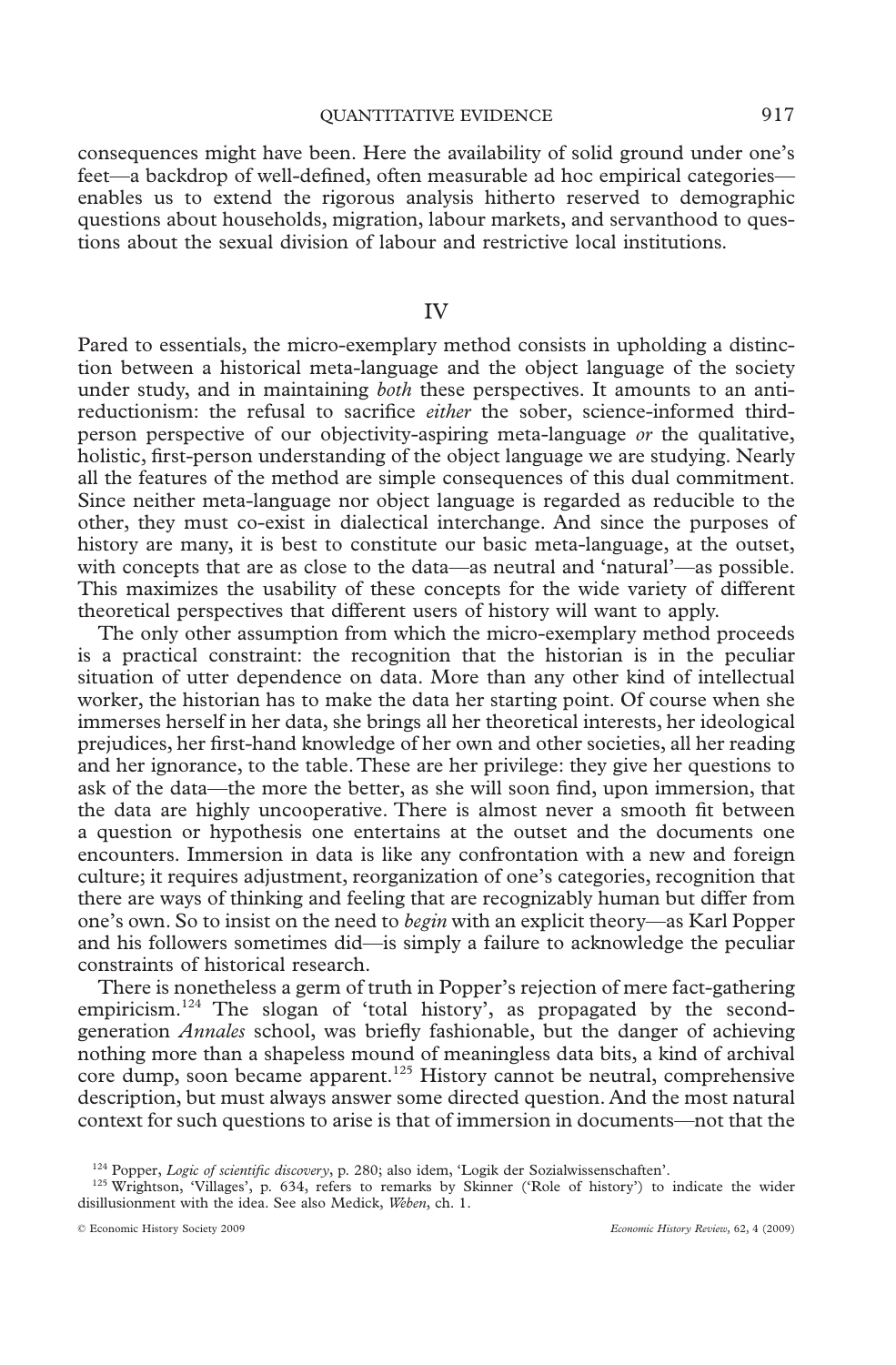documents themselves could somehow suggest the questions, or that a mechanical pasting together of facts could even so much as guide the historian to a sense of what was worth asking. The historian's questions come, rather, from whatever she brings to the process to begin with. Her own questions and preoccupations will always at least partly determine what appears to her as an internal discrepancy, or what seems to distinguish this society from others she knows. Only the dialectical process of quantitatively testing the view that results from qualitative immersion in documents, revising that view, re-testing it, and revising it again (and so on) anchors the intuitive 'feel' for the society in a more intersubjective realm of public discourse.

The historian's starting point, then, is neither within the historical metalanguage she ultimately wants to construct nor in the object language (which at this early stage is still largely foreign).The formation of her meta-language results, rather, from a dialectical process of inquiry, whose first step is the culture clash between the historian's own socialization, her own categories, and those of the documents she confronts. From this first encounter she begins to learn some of the vocabulary and grammar of the object language. She is not very fluent yet; there are many gaps. But it is enough to reveal discrepancies, to raise questions. And so she can begin to try to test some of her hunches by systematizing the qualitative data into a rough and ready meta-source.

By means of this systematization, the historian begins to construct the first, rudimentary components of an appropriate meta-language. But in doing so she must maintain a certain distance; she must step back from her particular, immediate guesses and questions; she must restrain herself from catering to them exclusively. She must keep in mind that she will also have future questions—that she is working, ultimately, toward a standpoint, expressed in the meta-language, that integrates her future, more fluent knowledge of the object language with some version of the impersonal, scientific standpoint that represents her aspiration toward objectivity.<sup>126</sup>The extraction of quantitative from qualitative data is an early step in this dialectic, and the aspiration to objectivity is reflected in the striving to keep the categories of the resulting 'meta-source' as neutral, as immanent, and as close to the data as possible, to leave open the possibility of asking things in future that were not thought of at first.

This neutrality desideratum is in obvious tension with the question-drivenness of the original immersion in documents. But it is equally indispensable, because the particular aspect of the society focused on at first has to be seen ultimately in the wider context of the entire society in which that aspect is embedded.This does not mean reconstructing the entire society (in 'total history' fashion), but it means that the data gathered in response to the original questions should not solely be

<sup>&</sup>lt;sup>126</sup> We regard the dialectical process described here to be one whose outcome is the *replacement* of the vague intimations one began with, in one's initial immersion in the object language, by a more comprehensive and informed view in the meta-language that does justice to—is informed by—everything learned through that immersion. That is the sense in which a narrower 'subjectivity' is replaced by a wider perspective of 'objectivity', but there is no assumption that the viewpoint attained is a 'true' or 'correct' one, from some imagined *ultimate* viewpoint of objectivity; there is only more and less. We assume that although one's initial immersion is 'theory'-dependent (guided by one's prejudices, prior knowledge, and so on), there is often no way of *knowing* what that 'theory' is other than by *using* it, trying it out in the process of inquiry.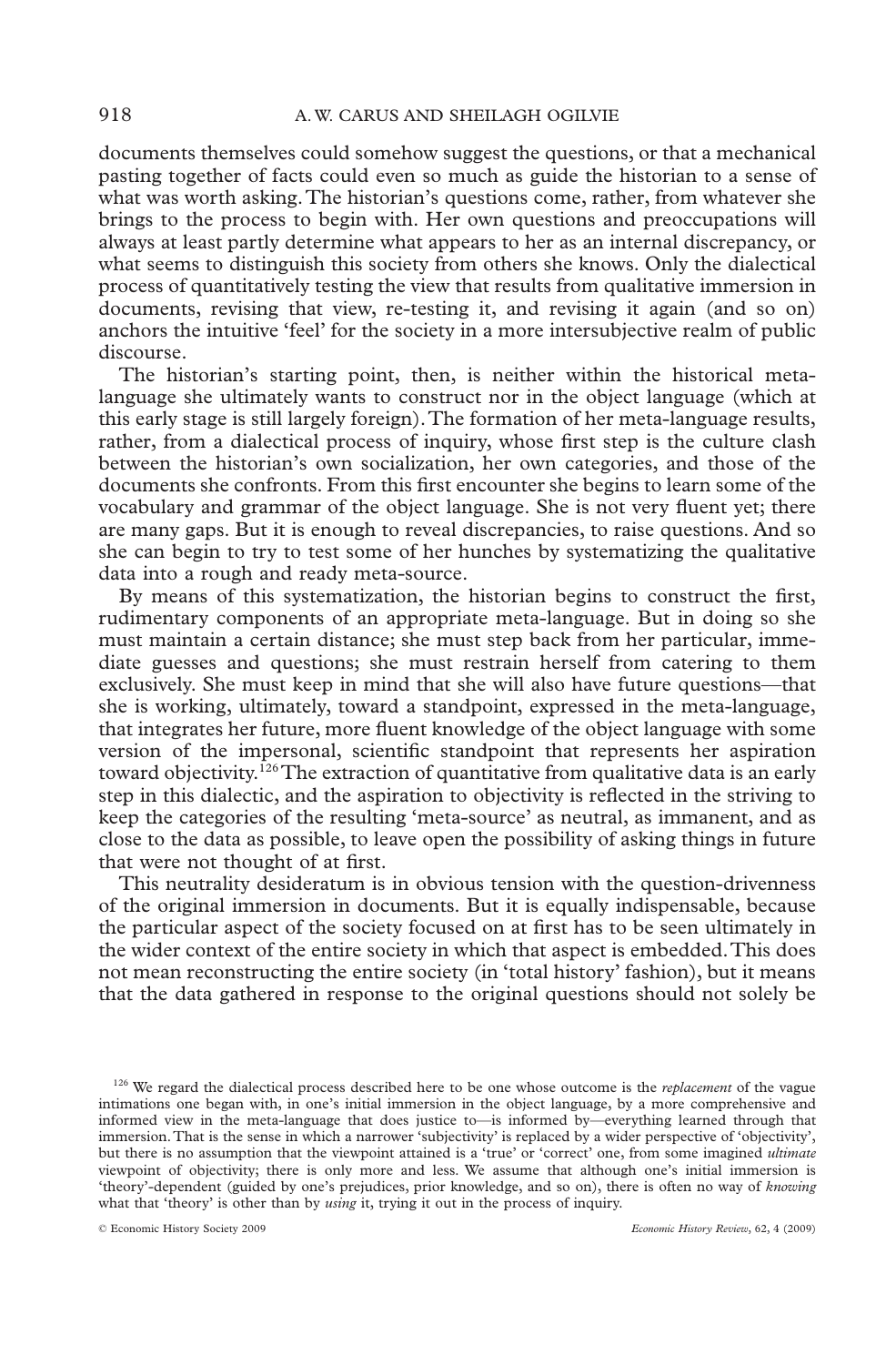usable for answering only those particular questions.<sup>127</sup> Evidence can never, of course, be completely theory-neutral, but the neutrality desideratum drives us to make it as neutral as possible under the given conditions.<sup>128</sup> We aim for empirical robustness, as in the example of the household literature. Otherwise we cannot hope to recover the wider social, institutional, and economic context of the particular phenomenon we are interested in studying. We cannot see it in three dimensions.

The micro-exemplary requirement that the investigation focus on a relatively small community is an immediate consequence of the need to balance these first two desiderata of the method (question-drivenness of the initial immersion and neutrality in compiling the meta-source), in the context of dialectical iteration between qualitative immersion and quantitative testing. If the extraction of quantitative from qualitative data is—on the one hand—to be driven by questions, but also—on the other hand—in a way that makes it possible to study the wider social and institutional context of this question, then an upper bound is set on the size of the community it is practically possible for a single researcher (or even a small group) to study in a limited number of years. It is not clear exactly where this limit lies, and perhaps it varies with different kinds of study and with the technology available to the historian. But to judge from existing community studies, it seems to be about 5,000. For the kind of reasonably well-documented community needed for such research even to be feasible, a larger community would have too many documents for even a reasonable cross-section to be sampled within a few years to yield a coherent 'feel' for the workings of the community as a basis for quantitative cross-checking.<sup>129</sup>

How 'close to the data' a concept is, and how 'naturally' it lends itself to counting, are practical matters, and matters of degree, as we saw, not of kind (let alone of ontological taxonomy). The concept of an 'illegitimacy ratio' obviously has no meaning in a society that lacks a stably defined institution of marriage. And as we saw above, there are differences among societies in their definition of 'household', which can make even the most straightforward household classification scheme appear problematic. So the creation of a meta-source for studying

<sup>129</sup> Our figure for the maximum feasible community size assumes a highly multi-stranded society of the kind one would expect to find in early modern continental (especially central, southern, or eastern) Europe, or in many parts of present-day less-developed countries. In modern European or more developed Asian countries, relations are more single-stranded, so the number of links among individuals is normally much lower. This would then mean that, depending on the kind of group or 'community' studied, the maximum population in a microexemplary study of a modern society could be much larger than 5,000. Cohen and Morgan, for instance, applied something very like the micro-exemplary method in their study of the Communist Party of Great Britain, with a total population of around 20,000 ('Stalin's sausage machine'). The relevant upper constraint, then, is not the population size but the number of links.

<sup>&</sup>lt;sup>127</sup> This, again, is why the early efforts at record-linking software sought to be as flexible as possible in the way they stored data and enabled it to be accessed; see above, n. 32.

 $1^{28}$  In the long-running debate about the 'theory-dependence' of observational evidence, following N. R. Hanson's revival of Duhem's famous point that 'it is impossible to leave outside the laboratory door the theory we wish to test' (*Aim*, p. 182), most participants agree that theory-neutral evidence is impossible. But this literature usually regards 'theory-dependence' as either present or absent, not as a matter of degree. And yet in most practical contexts it *is* regarded as a matter of degree—and as improvable by appropriate interventions. Law courts, for instance, accept that evidence is inevitably somewhat tainted by the particular viewpoint of the witness, and corroborating evidence is required in most cases. There is no standard of complete or final objectivity in establishing questions of fact, only better and worse. This, it seems, is also the attitude implicitly adopted in practice (though less consistently in their theoretical pronouncements) by most historians.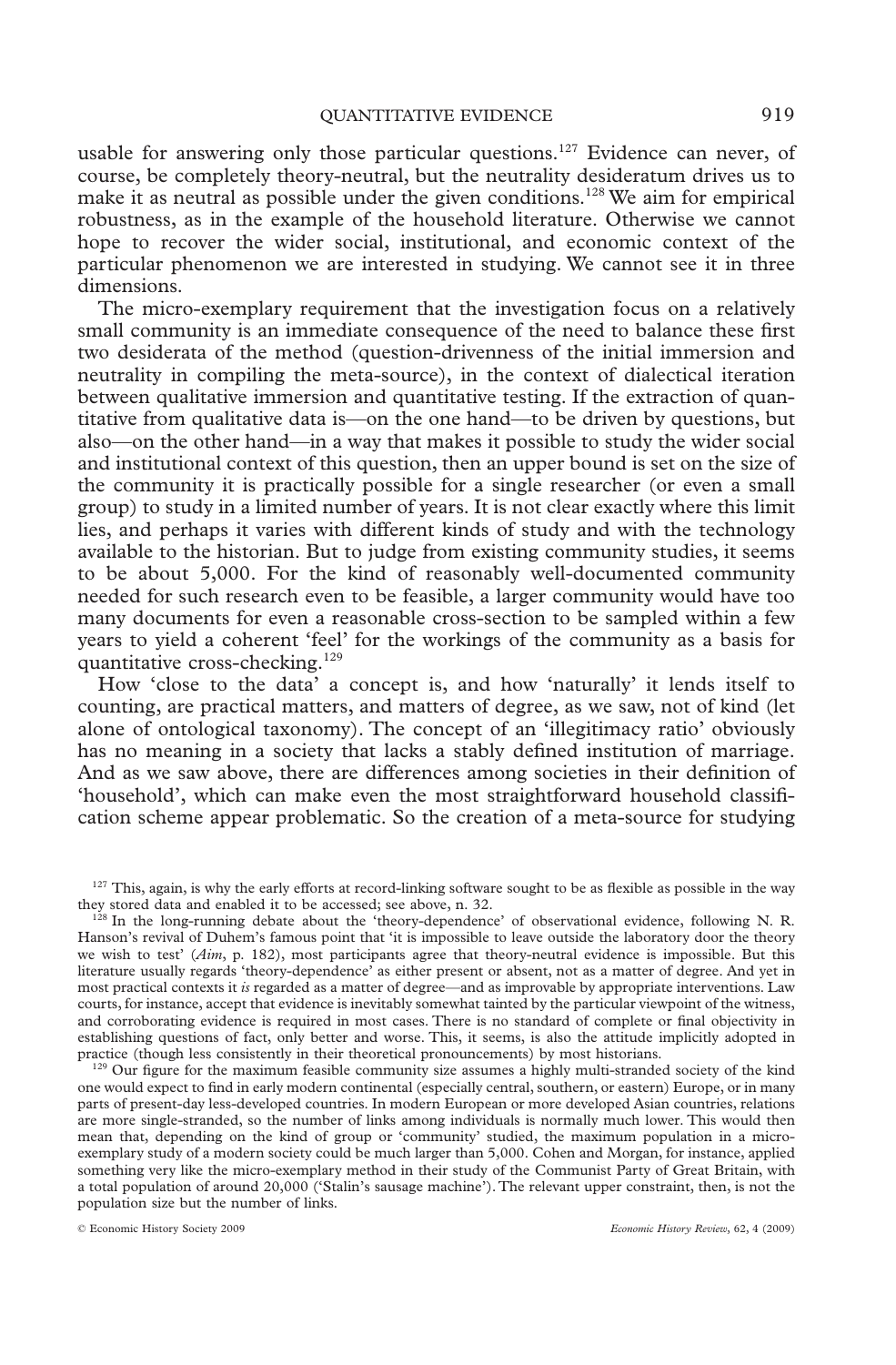a particular community will always be somewhat ad hoc. There is no way of knowing in advance which concepts will endure in the course of a research project and which will be ultimately winnowed out. It is only by proposing concepts (classification systems, categories) that seem 'natural' for some particular, given set of documents from a particular community, and then using them, that progress can be made. It is only against some defined set of existing classifications that researchers studying other communities in other parts of the world can discover that some tentative classification does not work in their case. So the true ultimate potential of the micro-exemplary method lies in the number and variety of studies that use it. However interesting and valuable any particular study might be, it is in their cumulative contribution that the real value of micro-exemplary studies lies.<sup>130</sup>

Meanwhile, though, each individual micro-exemplary study has no choice but to do its own laundry; it has to go as far as it can toward ensuring that its data are internally consistent. Studies that employ a single source over a long period, for instance, can usually determine whether the generating process underlying that source is uniform, in relevant respects, over the period studied. Qualitative immersion in the documents should make adequately clear whether the institution or social group generating those documents changed in any way over the period studied, and whether such changes would have been likely to affect the consistency and comparability of the information produced over that period. If there were such changes, then either the period for which the quantitative data is extracted is changed to fit, or further cross-checks can be undertaken to be sure that the changes introduce no systematic biases of relevance to the questions being asked. (Obviously this needs to be reconsidered each time these same data are to be used to answer a new kind of question). One kind of change that may affect the consistency over time of the information from a data source is volume. A court that hears 10 cases per month may well change its procedure (and thus the information to be gleaned from its records) if this increases to 100 cases per month. Cultural changes may affect the emphasis of courts whose main interest is social control (such as church courts). Even the quality of information from parish registers can be affected if, for instance, there is a gradual change (or a change from one parish scribe to the next) in the recording of illegitimate births, emergency baptisms, or circumnatal deaths. Often such changes can be controlled for, and quantitative data from the series of sources can still be used; they can still act as an external control on the subjective impression the historian gets from qualitative immersion. But it is important to be aware of such changes, so that if the data are to be applied to a question where the shift is of relevance, suitable cross-checks are applied, and an appropriate degree of scepticism attaches to the results.

In these and other ways, the meta-source compiled for a particular community can be tested for reliability and representativeness, to ensure that the quantitative cross-checks on the historian's initial, subjective response to the sources in their

<sup>&</sup>lt;sup>130</sup> There is therefore a crucial role to be played by studies that juxtapose and appraise numerous microexemplary projects (the micro-exemplary equivalent to the 'meta-analysis' employed in medical research and other fields). A good example of this is Ehmer's brilliant synthesis of a number of detailed local studies with the theories of early modern German intellectuals and bureaucrats on the necessity for the early modern state to control access to marriage and full economic rights by 'economically and morally weak persons' in his *Heiratsverhalten*. Cf. also Sabean, *Kinship*, pp. 398–448, and Schlumbohm, 'Sozialstruktur'.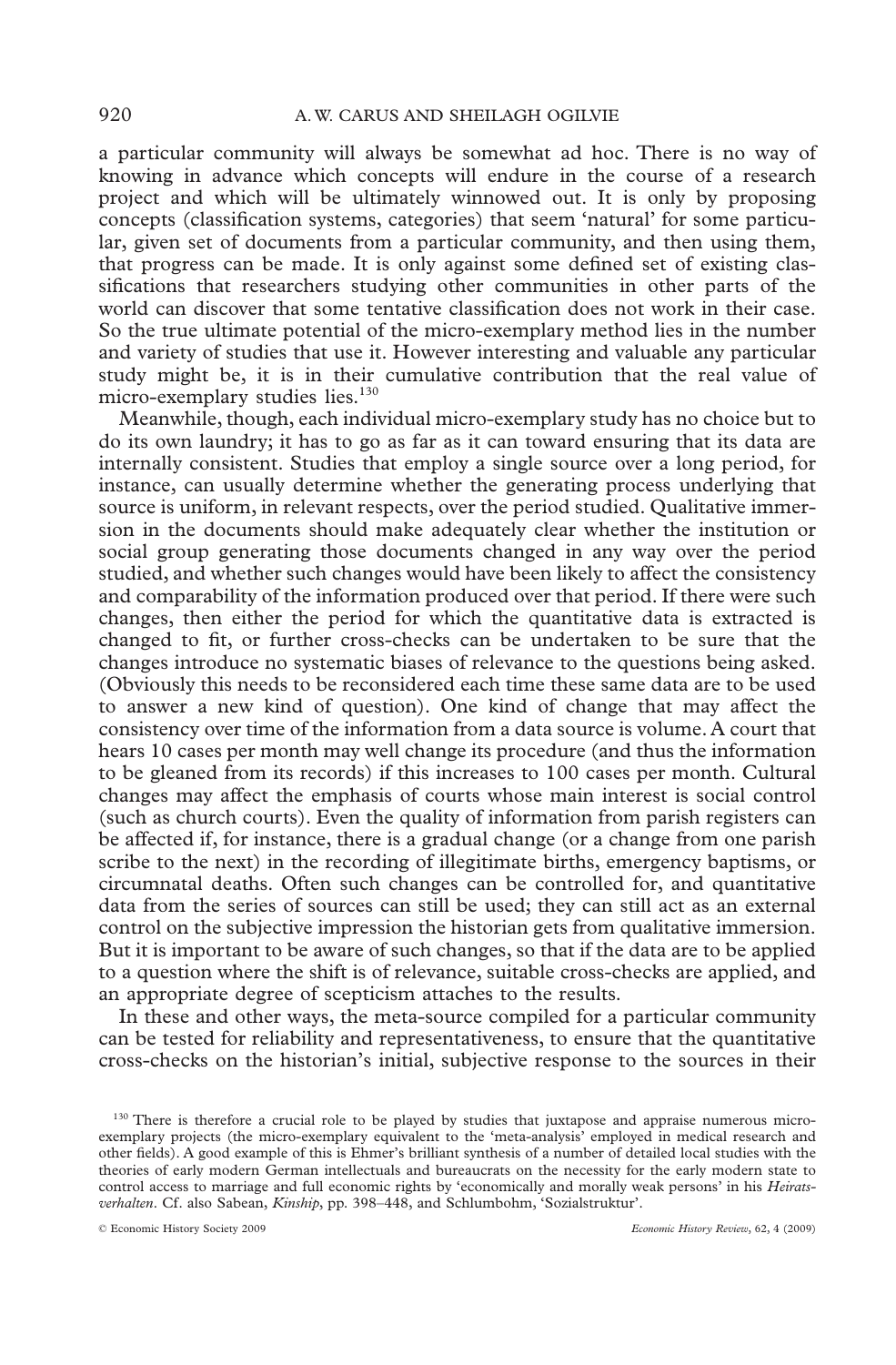qualitative aspect are as robust as possible. Of course, nothing will ever guarantee that the data are absolutely reliable, just as no particular observation in biology or physics is ironclad; we are not dealing in certainties. And in history—why deny it?—we are considerably less certain than in theoretical sciences. History is messy. But this is no more reason than in medicine not to do as well as we can. Applying quantitative cross-checks to our qualitative, hermeneutic, holistic grasp of the documents minimizes our chances of going drastically wrong.

The good news is that once we have established a meta-source with a reasonably high degree of internal consistency (as well as external consistency with other, comparable communities), we can then leverage the robustness and reliability achieved and 'transmit' it, so to speak, to other databases, like the work database used in the study of gender-specific work patterns discussed above. So the (by now) age-old technique of turning qualitative into quantitative evidence (and using them in dialectical feedback with each other) can be greatly expanded, it turns out, far beyond the relatively narrow confines of 'naturally' countable sources: quantitative data can in fact be generated even from the most 'purely' qualitative data (like court records), and can parasitically derive the reliability and robustness they need (to function as an effective cross-check on qualitative immersion) from a meta-source relying on more 'naturally' countable sources. If these cross-checks confirm the reliability of the new meta-source, then they also, of course, give additional support to the trustworthiness of the 'naturally' countable sources; the support gained is mutual, if (as in the women's work study) the data come from mutually independent sources.

Even without the vast perspectives opened up by this new extension of the micro-exemplary method, it has brought enormous progress to the study of past societies in many parts of Europe. But the prospect of using what had seemed purely qualitative sources to generate quantitative data vastly expands the possible applications of the method. It suggests that a much wider range of issues could be addressed by it than has ever been thought possible. There has of course never been any reason why it could not be applied to societies outside Europe, and in later periods than the pre-industrial, such as the long-running debate about the impact of the industrial revolution on the standard of living, the origins of the nineteenth-century demographic transitions in France and England (and the twentieth-century ones elsewhere), or how quite different institutional systems in non-European societies affected the process of economic growth and the distribution of its gains.The new possibilities offered by turning a wider range of purely qualitative evidence into quantitative evidence, though, extends this list far beyond the scope of what has traditionally been considered 'social and economic history' to almost any imaginable sphere.<sup>131</sup> The 'community' to be studied in microexemplary style need not be a physical community, in the traditional sense. It can also be an ethnic community in a modern city, a nineteenth-century university, a scientific discipline, a government department, a business corporation, or, to cite

<sup>&</sup>lt;sup>131</sup> Like any other approach, this one, too, would eventually come up against limits. Its great advantage clearly lies in the *depth* it gives to an investigation; where breadth is required, other methods are needed. Our message here is that it is much too soon to say where the limits of the micro-exemplary approach might ultimately lie; only trial and error can give the answer.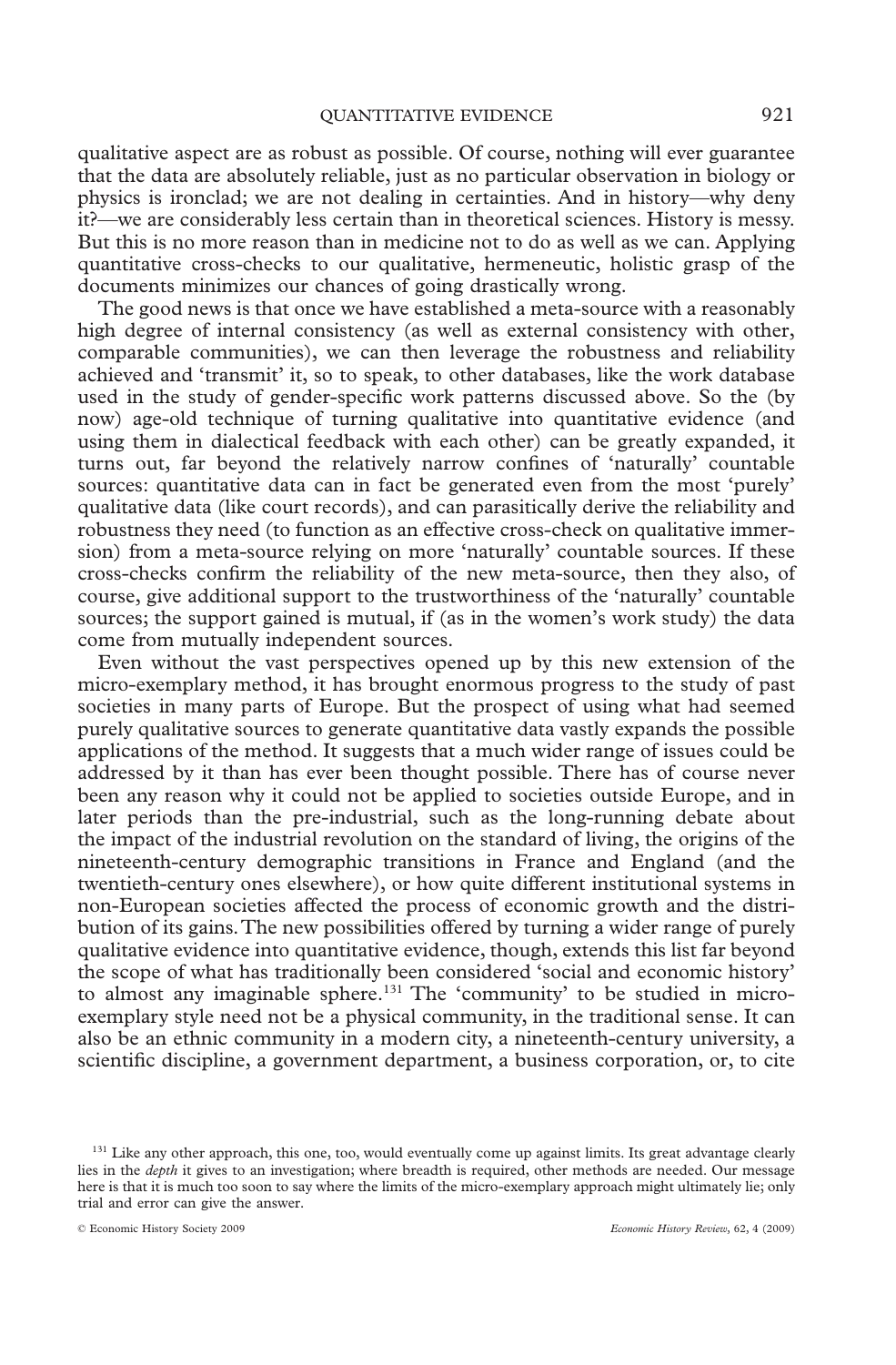a specific example that has recently been studied in something like a microexemplary style, the prosopography of the Communist Party of Great Britain.<sup>132</sup>

The only obstacle to the much more widespread use of the micro-exemplary method to address such questions is the narrowness imposed by the disciplinary organization of the social sciences. The two perspectives to which the microexemplary method is fundamentally committed reside in different disciplines, and there is presently no single discipline that rewards the very labour-intensive conjunction of them required by the micro-exemplary method.The holistic immersion in qualitative data is the province of history and anthropology, while the collection and statistical manipulation of quantitative data is the province of economics, econometrics, and social psychology. (Sociology, geography, and political science are split.) MaxWeber's hope for a fusion of these two perspectives is realized in the micro-exemplary method, but the vast majority of historians and economists are contented within the self-imposed restriction to only one of these two. It is to be hoped that a sufficiently large minority on both sides can overcome these barriers. The work is hard, but the rewards are great. If our institutional limitations can be overcome, there is every reason to believe that, for all its achievements so far, the micro-exemplary approach is still in its infancy.

#### *University of Cambridge*

*Date submitted 7 December 2004 Revised version submitted 1 December 2005 Accepted* 14 *July 2006* 

#### DOI: 10.1111/j.1468-0289.2009.00486.x

<sup>132</sup> Cohen and Morgan, 'Stalin's sausage machine'. The authors have also reached methodological conclusions remarkably similar to those set forth in this article; see G. Cohen, A. Flinn, and K. Morgan, 'Toward a mixed-method social history: combining quantitative and qualitative methods in the study of collective biography', paper delivered at the European Social Science History conference, Berlin, March 2004. Cohen, 'Missing, biased, and unrepresentative', discusses some of the technical challenges peculiar to such an approach.

#### **Footnote references**

Albera, D. and Viazzo, P. P., 'The peasant family in northern Italy, 1750–1930: a reassessment', *Journal of Family History*, 15 (1990), pp. 461–82.

Berkner, L. K., 'The use and misuse of census data for the historical analysis of family structure', *Journal of Interdisciplinary History*, 4 (1975), pp. 724–30.

Black, F., 'Noise', *Journal of Finance*, 41 (1986), pp. 529–43.

Braudel, F., 'Sur une conception de l'histoire sociale', *Annales ESC*, 14 (1959), pp. 308–19, repr. in *Écrits sur l'histoire* (Paris, 1969), pp. 175–91.

Brunner, O., *Land und Herrschaft: Grundfragen der territorialen Verfassungsgeschichte Österreichs im Mittelalter* (Darmstadt, 5th edn. 1973).

Brunner, O., Conze, W., and Koselleck, R., eds., *Geschichtliche Grundbegriffe. Historisches Lexikon zur politischsozialen Sprache in Deutschland*, 9 vols. (Stuttgart, 1972–97).

Carnap, R., *Logische Syntax der Sprache* (Vienna, 1934).

Carus, A. W., *Carnap and twentieth-century thought: explication as enlightenment* (Cambridge, 2007).

Carus, A.W. and Ogilvie, S., 'The poverty of historical idealism', *HistoryWorkshop Journal*, 59 (2005), pp. 270–81. Cohen, G., 'Missing, biased, and unrepresentative: the quantitative analysis of multi-sourced biographical data', *Historical Methods*, 35 (2002), pp. 167–77.

Cohen, G. and Morgan, K., 'Stalin's sausage machine: British students at the International Lenin School 1926–37', *Twentieth-Century British History*, 13 (2002), pp. 327–55.

Crafts, N. F. R. and Ireland, N. J., 'Family limitation and the English demographic revolution: a simulation approach', *Journal of Economic History*, 36 (1976), pp. 598–623.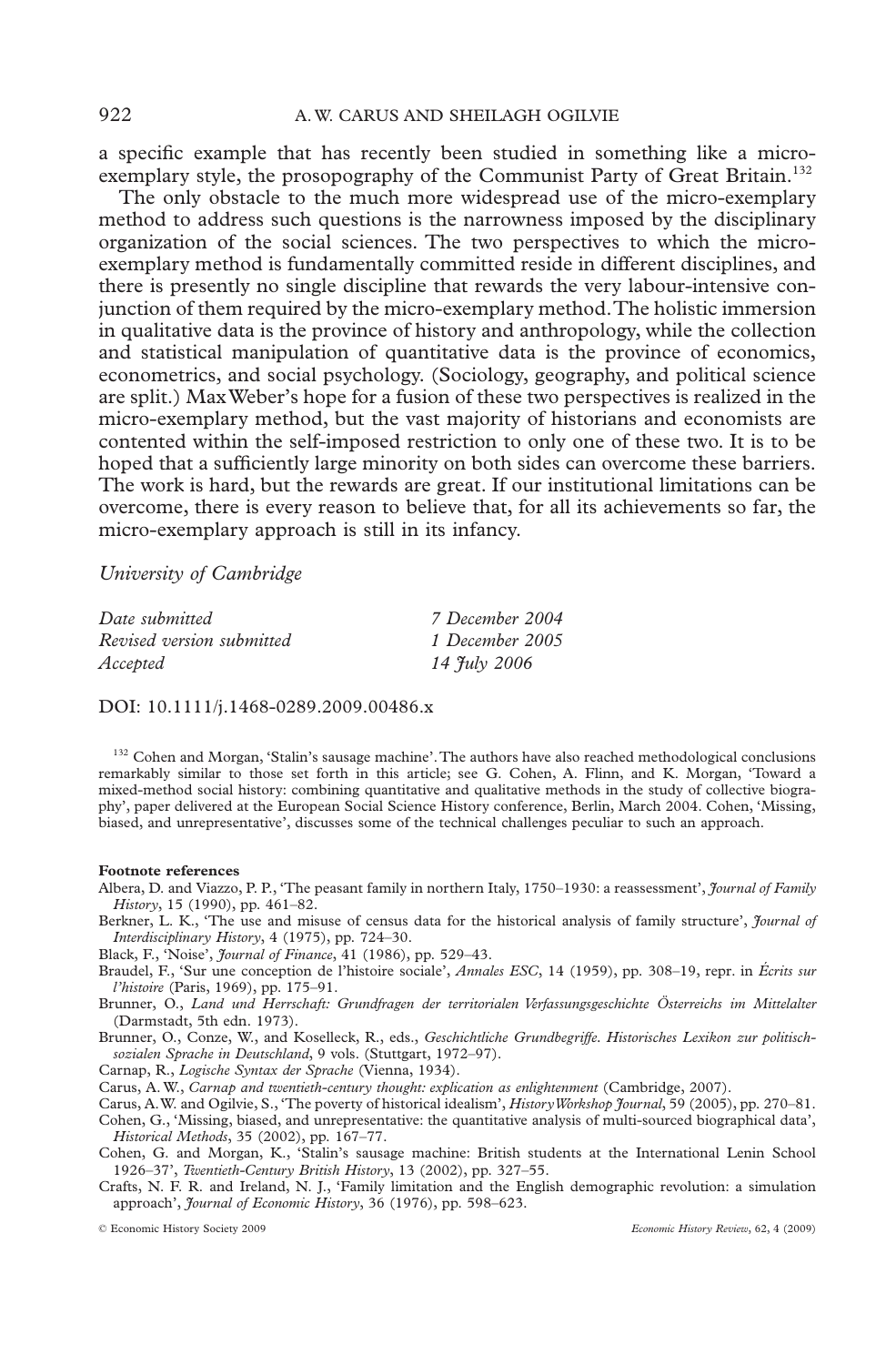- Darnton, R., 'It happened one night', *NewYork Review of Books*, LI, no. 11 (24 June 2004), pp. 60–4.
- Dennison, T. K., 'Serfdom and household structure in Central Russia: Voshchazhnikovo 1816–1858', *Continuity and Change*, 18 (2003), pp. 395–429.
- Droysen, J. G., *Historik. Historisch-kritische Ausgabe*, P. Leyh, ed. (Stuttgart, 1977).
- Duhem, P., *The aim and structure of physical theory*, P. Wiener, trans. (Princeton, N.J., 1954).
- Ehmer, J., *Heiratsverhalten, Sozialstruktur und ökonomischerWandel: England und Mitteleuropa in der Formationsperiode des Kapitalismus* (Göttingen, 1991).
- Friedman, M., 'The methodology of positive economics', in M. Friedman, *Essays in positive economics* (Chicago, Ill., 1953), pp. 3–43.
- Friedman, S. W., *Marc Bloch, sociology, and geography: encountering changing disciplines* (Cambridge, 1996).
- Gadamer, H.-G., *Wahrheit und Methode* (Tübingen, 1960).
- Geertz, C. 'Thick description: toward an interpretive theory of culture', in *The interpretation of cultures* (NewYork, 1973), pp. 3–30.
- Ginzburg, C., *The cheese and the worms: the cosmos of a sixteenth-century miller*, J. Tedeschi and A. Tedeschi, trans. (1980).
- Guinnane, T.W. *The vanishing Irish: households, migration, and the rural economy in Ireland, 1850–1914* (Princeton, N.J., 1997)
- Hammel, E. A. and Laslett, P., 'Comparing household structures over time and between cultures', *Comparative Studies in Society and History*, 16 (1974), pp. 73–109.
- Hareven, T. K., 'The history of the family and the complexity of historical change', *American Historical Review*, 96 (1991), pp. 95–124.
- Hey, D., *An English rural community: Myddle under the Tudors and Stuarts* (Leicester, 1974).
- Hoskins, W. G. *The Midland peasant: the economic and social history of a Leicestershire village* (1957).
- Kertzer, D. I., 'Living with kin', in D. I. Kertzer and M. Barbagli, eds., *The history of the European family*, vol. II (New Haven, Conn., 2002), pp. 40–7.
- Koselleck, R., ed., *Historische Semantik und Begriffsgeschichte* (Stuttgart, 1978).
- Kriedte, P., Medick, H., and Schlumbohm, J. *Industrialization before industrialization: rural industry in the genesis of capitalism*, Beate Schempp, trans. (Cambridge, 1981).
- Kuhn, T., *The structure of scientific revolutions* (Chicago, Ill., 1970).
- Kuhn, T., 'Objectivity, value judgment, and theory choice', in T. Kuhn, ed., *The essential tension* (Chicago, Ill., 1977), pp. 320–39.
- Lamoreaux, N., 'Economic history and the cliometric revolution', in A. Molho and G. Woods, eds., *Imagined histories: American historians interpret the past* (Princeton, N.J., 1998), pp. 59–98.
- Laslett, P., *Family life and illicit love in earlier generations: essays in historical sociology* (Cambridge, 1977).
- Laslett, P. and Harrison, J., 'Clayworth and Cogenhoe', in H. E. Bell and R. L. Ollard, eds., *Historical essays presented to David Ogg* (1963), pp. 157–84. Supplemented and extended version published as ch. 2 of Laslett, *Family Life*, pp. 50–101.
- Lee, J. and Gjerde, J., 'Comparative household morphology of stem, joint, and nuclear household systems: Norway, China, and the United States', *Continuity and Change*, 1 (1986), pp. 89–112.
- Levi, G., *Inheriting power: the story of an exorcist* (Chicago, Ill., 1988).
- Levi, G., 'On microhistory', in P. Burke, ed., *New perspectives in historical writing* (University Park, Pa., 2001), pp. 97–119.
- Macfarlane, A., Harrison, S., and Jardine, C., *Reconstructing historical communities* (Cambridge, 1977).
- Medick, H., *Weben und Überleben in Laichingen 1650–1900. Lokalgeschichte als allgemeine Geschichte* (Göttingen, 1996).
- Meinecke, F., *Die Entstehung des Historismus* (repr. Munich, 1959).
- Morrow, R. B., 'Family limitation in pre-industrial England: a reappraisal', *Economic History Review*, 2nd ser., XXXI (1978), pp. 419–36.
- Müller, B., *Lucien Febvre, lecteur et critique* (Paris, 2003).
- Oexle, O. G., 'Sozialgeschichte—Begriffsgeschichte—Wissenschaftsgeschichte: Anmerkungen zum Werk Otto Brunners', *Vierteljahrschrift für Sozial- undWirtschaftsgeschichte*, 71 (1984), pp. 305–41.
- Ogilvie, S., *State corporatism and proto-industry: theWürttemberg Black Forest 1590–1797* (Cambridge, 1997).
- Ogilvie, S., *A bitter living: women, markets, and social capital in early modern Germany* (Oxford, 2003).
- Ogilvie, S., 'How does social capital affect women? Guilds and communities in early modern Germany', *American Historical Review*, 109 (2004), pp. 325–59.
- Ogilvie, S., 'Women and labour markets in early modern Germany', *Jahrbuch für Wirtschaftsgeschichte*, 2004, 2 (2004), pp. 25–60.
- Popper, K. R., '*Die Logik der Sozialwissenschaften*', in T.W. Adorno et al., eds., *Der Postitivismusstreit in der deutschen Soziologie* (Darmstadt, 1969), pp. 103–23.
- Popper, K. R., *Logic of scientific discovery* (2nd edn. 1968).
- Quine, W. V. O., 'Natural kinds', in W. V. O. Quine, ed., *Ontological relativity and other essays* (New York, 1969), pp. 114–38.
- Robin, J., 'Family care of the elderly in a nineteenth-century Devonshire parish', *Ageing and Society*, 4 (1984), pp. 505–16.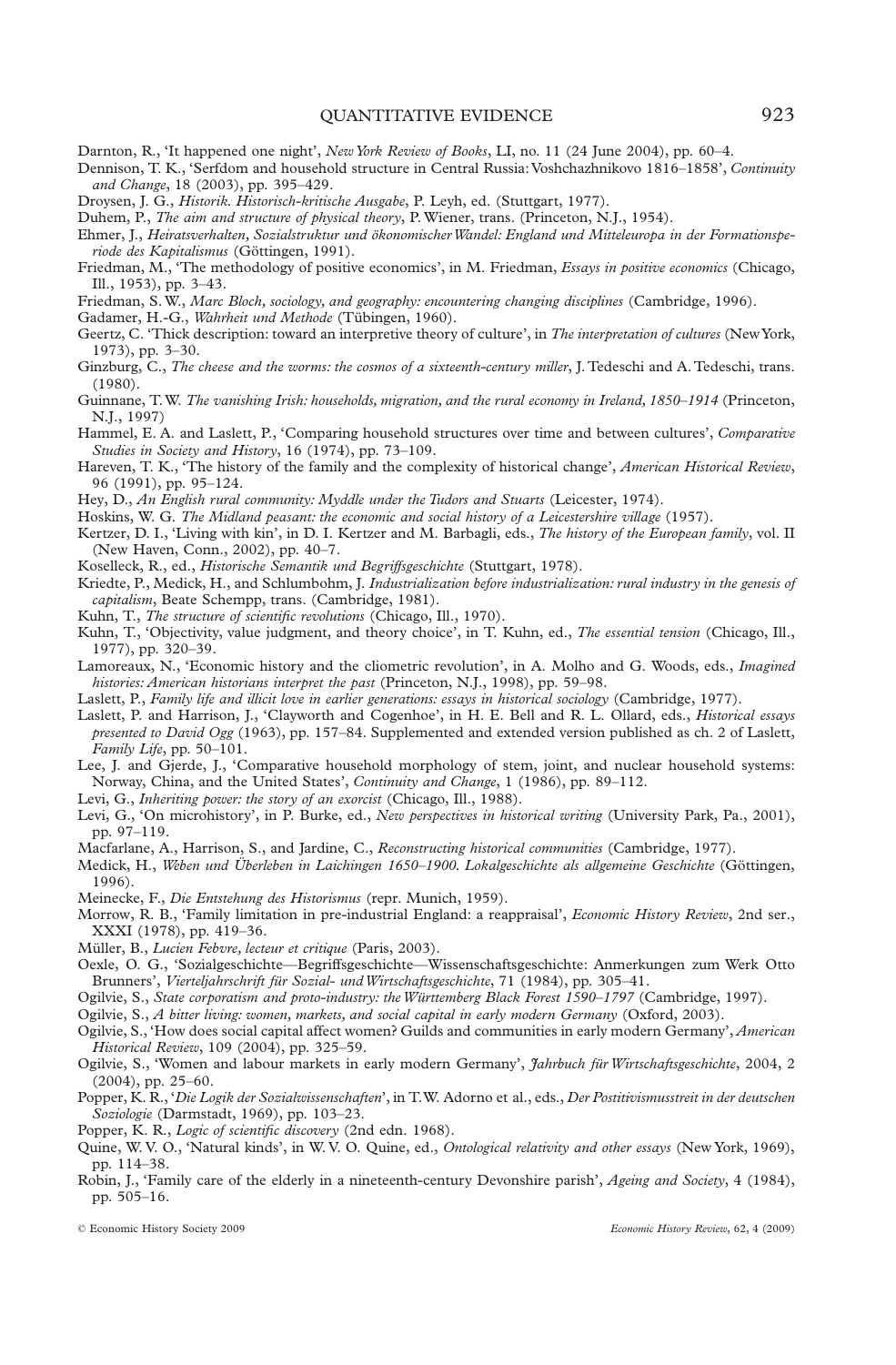- Robin, J., 'Prenuptial pregnancy in a rural area of Devonshire in the mid-nineteenth century: Colyton 1851–1881', *Continuity and Change*, 1 (1986), pp. 113–24.
- Robin, J., 'Illegitimacy in Colyton 1851–1881', *Continuity and Change*, 2 (1987), pp. 307–42.
- Robin, J., 'The relief of poverty in mid-nineteenth century Colyton', *Rural History*, 1 (1990), pp. 193–218.
- Rorty, R., ed., *The linguistic turn: recent essays in philosophical method* (Chicago, Ill., 1967).
- Rosenberg, M., *The logic of survey analysis* (New York, 1968).
- Sabean, D., *Kinship in Neckarhausen, 1700–1870* (Cambridge, 1998).
- Schlumbohm, J., 'Sozialstruktur und Fortpflanzung bei der ländlichen Bevölkerung im 18. und 19. Jahrhundert. Befunde und Erklärungsansätze zu schichtspezifischen Verhaltensweisen', in E. Voland, ed., *Fortpflanzung: Natur und Kultur im Wechselspiel.Versuch eines Dialogs zwischen Biologen und Sozialwissenschaftlern* (Frankfurt, 1992), pp. 322–46.
- Schlumbohm, J., 'Mikrogeschichte—Makrogeschichte. Zür Eröffnung einer Debatte', in J. Schlumbohm, ed., *Mikrogeschichte—Makrogeschichte: Komplementär oder Inkommensurabel?* (Göttingen, 1998), pp. 7–32.
- Schofield, P., *Peasant and community in medieval England, 1200–1500* (2003).
- Schofield, R. S., 'Age-specific mobility in an eighteenth-century rural English parish', *Annales de Démographie Historique* (1970), pp. 261–74.
- Schofield, R. S., 'Representativeness and family reconstitution', *Annales de Démographie Historique* (1972), pp. 122–5.
- Schofield, R. S., 'An anatomy of an epidemic—Colyton, November 1645 to November 1646', in *Local Population Studies supplement*: *The plague revisited* (Matlock, 1977), pp. 95–126.
- Schofield, R. S., 'Through a glass darkly', *Social Science History*, 22 (1998), pp. 117–30.
- Schofield, R. and Davies, R., 'Toward a flexible data input and record management system', *Historical Methods*, 5 (1972), pp. 115–24.
- Sharpe, P., 'The total reconstitution method: a tool for class-specific study?', *Local Population Studies*, 44 (1990), pp. 41–51.
- Sharpe, P., 'Poor children as apprentices in Colyton, 1598–1830', *Continuity and Change*, 6 (1991), pp. 253– 70.
- Sharpe, P., 'Literally spinsters: a new interpretation of local economy and demography in Colyton in the seventeenth and eighteenth centuries', *Economic History Review*, 2nd ser., XLIV (1991), pp. 46–65.
- Sharpe, P., *Population and society in an East Devon parish: reproducing Colyton 1540–1840* (Exeter, 2002).
- Skinner, Q., 'The role of history', *Cambridge Review*, 94 (1974), p. 102.
- Smith, R. M., 'English peasant life-cycles and socio-economic networks: a quantitative geographical case study' (unpub. Ph.D. thesis, Univ. of Cambridge, 1974).
- Smith, R. M., 'Kin and neighbours in a thirteenth century Suffolk community', *Journal of Family History*, 4 (1979), pp. 219–56.
- Smith, R. M., 'Some thoughts on "hereditary" and "proprietary" rights in land under customary law in thirteenth and early fourteenth century England', *Law and History Review*, 1 (1983), pp. 95–128.
- Smith, R. M., 'Families and their land in an area of partible inheritance: Redgrave, Suffolk 1260–1320', in R. M. Smith, ed., *Land, kinship and life-cycle* (Cambridge, 1984), pp. 135–96.
- Smith, R. M., ' "Modernization" and the corporate medieval village community in England: some sceptical reflections', in A. R. H. Baker and D. Gregory, eds., *Explorations in historical geography* (Cambridge, 1984), pp. 140–79.
- Smith, R. M., 'Coping with uncertainty: women's tenure of customary land in England *c*. 1370–1430', in J. Kermode, ed., *Enterprise and individuals in fifteenth-century England* (Stroud, 1991), pp. 43–67.
- Thaller, M., 'Automation on Parnassus: CLIO, a databank oriented system for historians', *Historical Social Research/Historische Sozialforschung*, 15 (1980), pp. 40–65.
- Thaller, M., 'Datenbankorientierte Verfahren bei der maschinenunterstützten Auswertung historischen Quellenmaterials', in T. Kneser, ed., *Datenverarbeitung in den Geisteswissenschaften* (Göttingen, 1980), pp. 23–34.
- Troeltsch, W., *Die Calwer Zeughandlungskompagnie und ihre Arbeiter: Studien zur Gewerbe- und Sozialgeschichte Altwürttembergs* (Jena, 1897).
- Vann, R. T., 'Unnatural fertility, or whatever happened in Colyton? Some reflections on English population history from family reconstitution 1580–1837', *Continuity and Change*, 14 (1999), pp. 91–104.
- Viazzo, P. P., 'Ethnic change in a Walser community in the Italian Alps' (unpub. Ph.D. thesis, Univ. of London, 1983).
- Viazzo, P. P., 'Illegitimacy and the European marriage pattern: comparative evidence from the Alpine area', in L. Bonfield, R. M. Smith, and K. Wrightson, eds., *The world we have gained: histories of population and social structure* (Oxford, 1986), pp. 100–21.
- Viazzo, P. P., *Upland communities: environment, population and social structure in the Alps since the sixteenth century* (Cambridge, 1989).
- Viazzo, P. P. and Albera, D., 'Population, resources and homeostatic regulation in the Alps: the role of nuptiality', in M. Mattmüller, ed., *Wirtschaft und Gesellschaft in Berggebieten* (Basel, 1986), pp. 182–231.
- Wall, R., 'The transformation of the European family across the centuries', in R. Wall, T. K. Hareven, and J. Ehmer, eds., *Family history revisited: comparative perspectives* (Newark, 2001), pp. 217–41.

Wittgenstein, L., *Philosophical investigations* (1958).